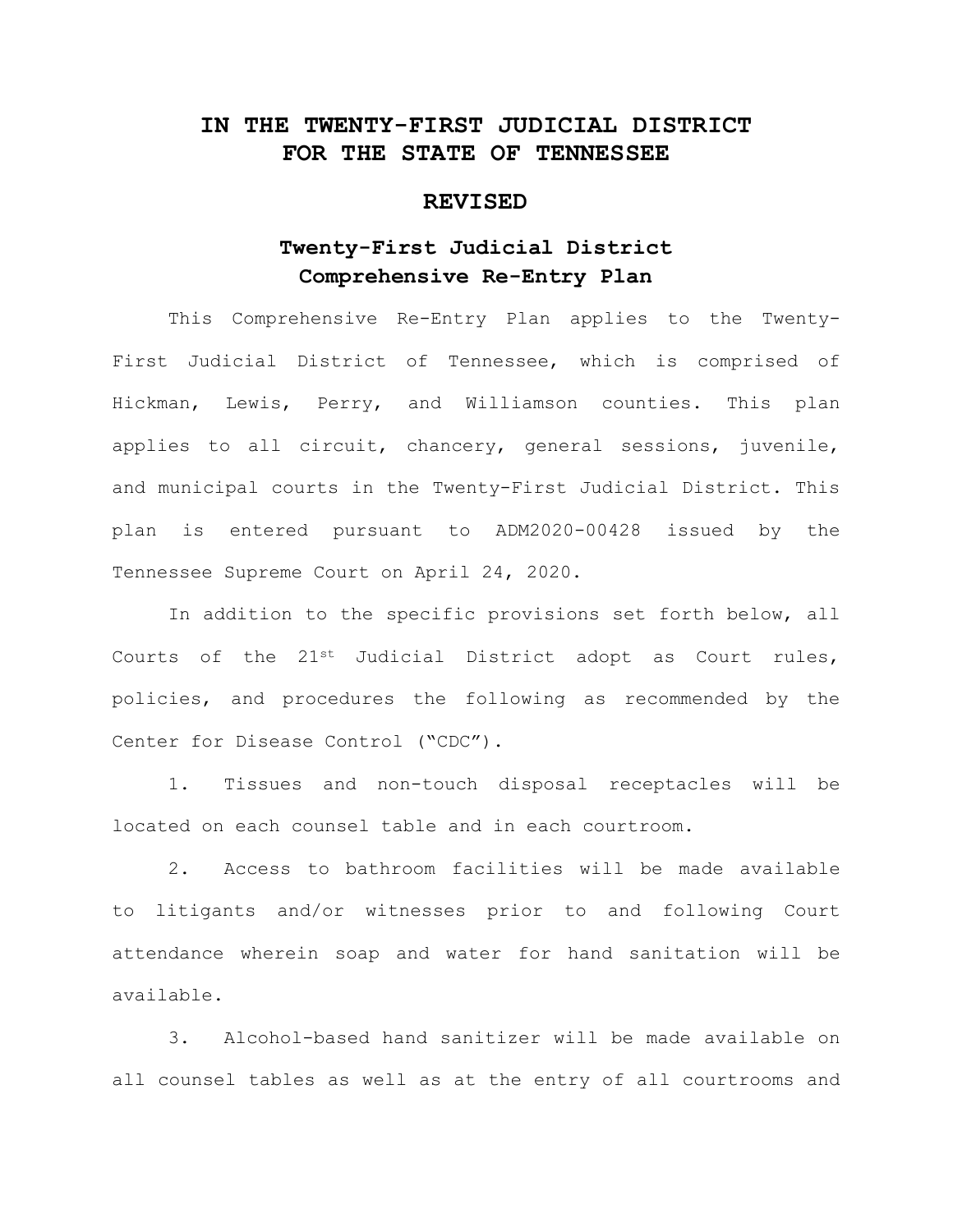the entry points of all courthouses or buildings in which courtrooms are located. Said alcohol-based hand sanitizer will contain at least sixty percent (60%) alcohol.

4. At the commencement and end of each proceeding, Judges will encourage all litigants, attendees, and counsel to employ proper hand hygiene.

5. At the end of each proceeding, counsel tables, lecterns, desks, door handles, and all other flat surfaces which have been or are likely to be touched by humans will be sanitized.

6. All employees of the Court system will be encouraged to visit the CDC's coughing and sneezing etiquette and cleanhands webpage.

7. All courtroom doors will remain open so that litigants, counsel, and witnesses who have limited access to the courtroom can enter and exit the courtroom without handling or touching doors, door handles, or other flat surfaces.

8. The Presiding Judge of each courtroom or court staff will observe all social distancing requirements and further designate seats for any and all attendees with a minimum of six (6) foot radius between occupied seats. All court officers, court staff, and Judges will be responsible for insuring social distancing in all courtrooms and foyers and/or entryways into the Courthouse or public buildings in which court is held.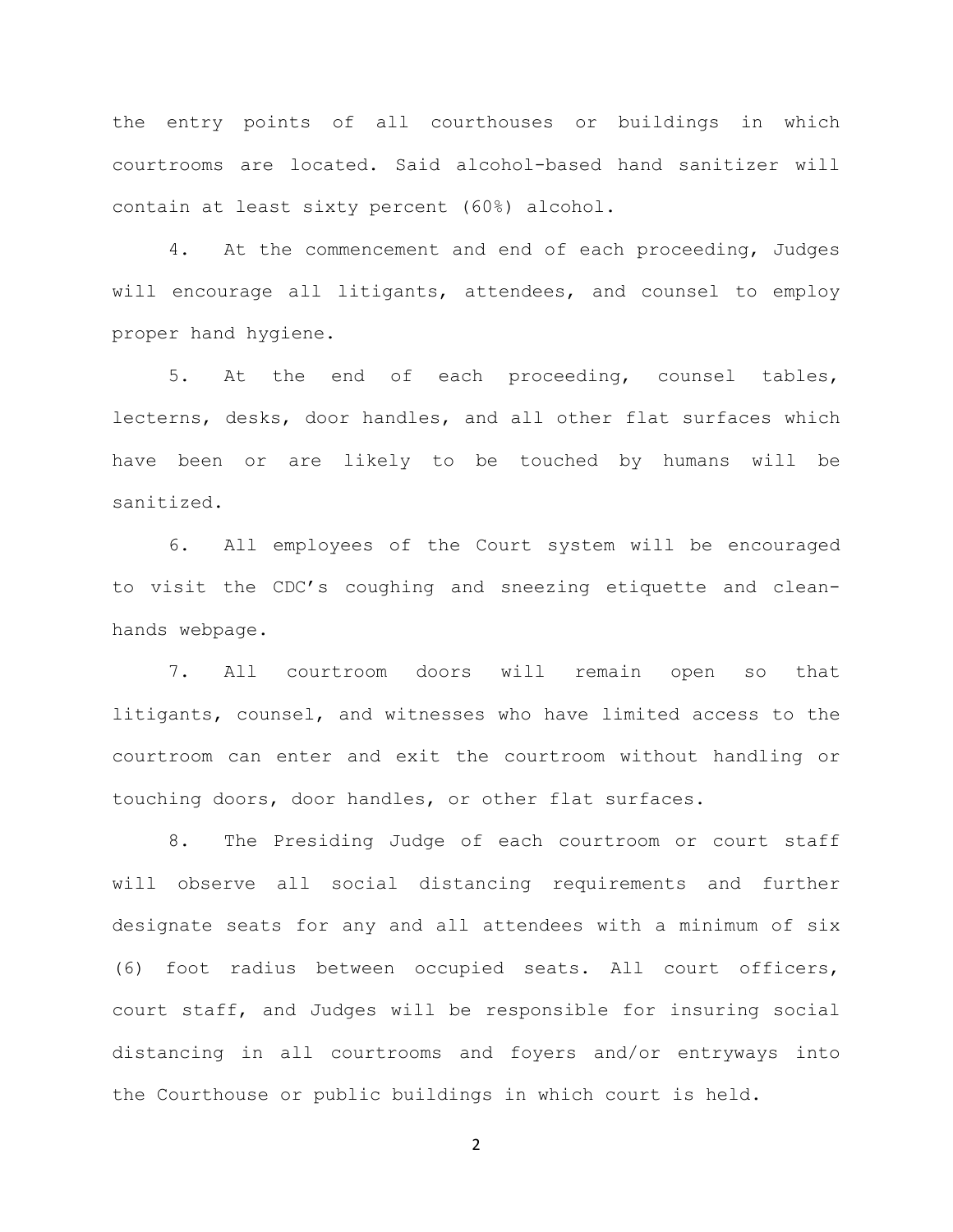9. No more than ten (10) people, excluding the judge, court personnel, witness, and court security, shall be in any courtroom at any given time.

10. Outside every courthouse in the district, or courtroom if a multi-purpose building, signage shall be placed indicating the CDC guidelines and recommendations and Governor Bill Lee's "Tennessee Pledge" guidance. These signs are published by the CDC and Tennessee government and will be provided as follows: 1) in Williamson County, these signs have already been placed on all county buildings, which includes all courthouses or buildings in which court is held; and 2) in Hickman, Lewis, and Perry counties, these signs have been sent by the Presiding Judge to the Division V judge for placement in front of each courtroom. For each person attempting entry into a courthouse, or courtroom if a multi-purpose building, court personnel, deputies, or court officers shall point to Governor Lee's "Tennessee Pledge" guidance sign and ask the person if their answer to any of the five health-related questions on the sign is "yes." If the person's answer is "yes" or if the person refuses to answer "yes" or "no," that person shall be denied entry to the courtroom or building. The deputy, court officer, or other court staff will notify the Judge that the person has been denied access. If the person is a litigant or necessary witness, the Judge will continue the case. However, if the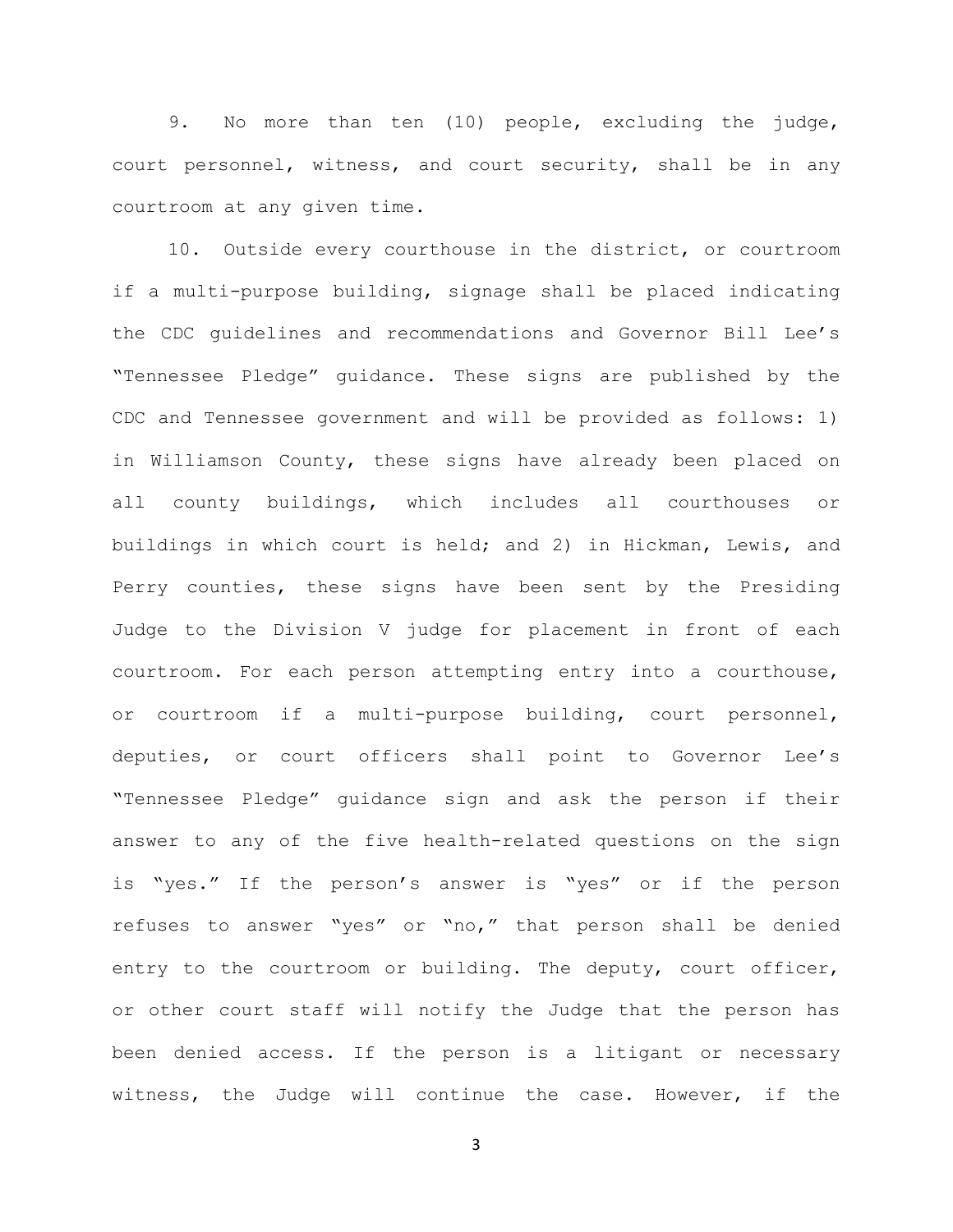person is denied access solely because the person refused to answer "yes" or "no," the case will not be continued.

11. In Williamson County, touchless thermometers are being used at every courthouse or building housing a courtroom. Individuals who seek entry into the courthouse or building housing a courtroom will have their temperature taken with a touchless thermometer. If the person refuses to have their temperature taken or has a temperature over 100.4, the person will be denied access. The deputy, court officer, or other court staff will notify the Judge that the person has been denied access. If the person is a litigant or necessary witness, and the person has a temperature over 100.4, the Judge will continue the case. If the person is denied access solely because the person refused to have their temperature taken, the case will not be continued.

12. All courthouses and courtrooms will be cleaned, sanitized, and disinfected throughout each day it is open and at the end of each day it is open.

13. The CDC's guidelines regarding social distancing shall be followed in all courthouses and courtrooms.

14. These procedures, policies, and protocols shall apply to all courts in the 21st Judicial District and shall not be abrogated or contravened by any other procedures set forth below.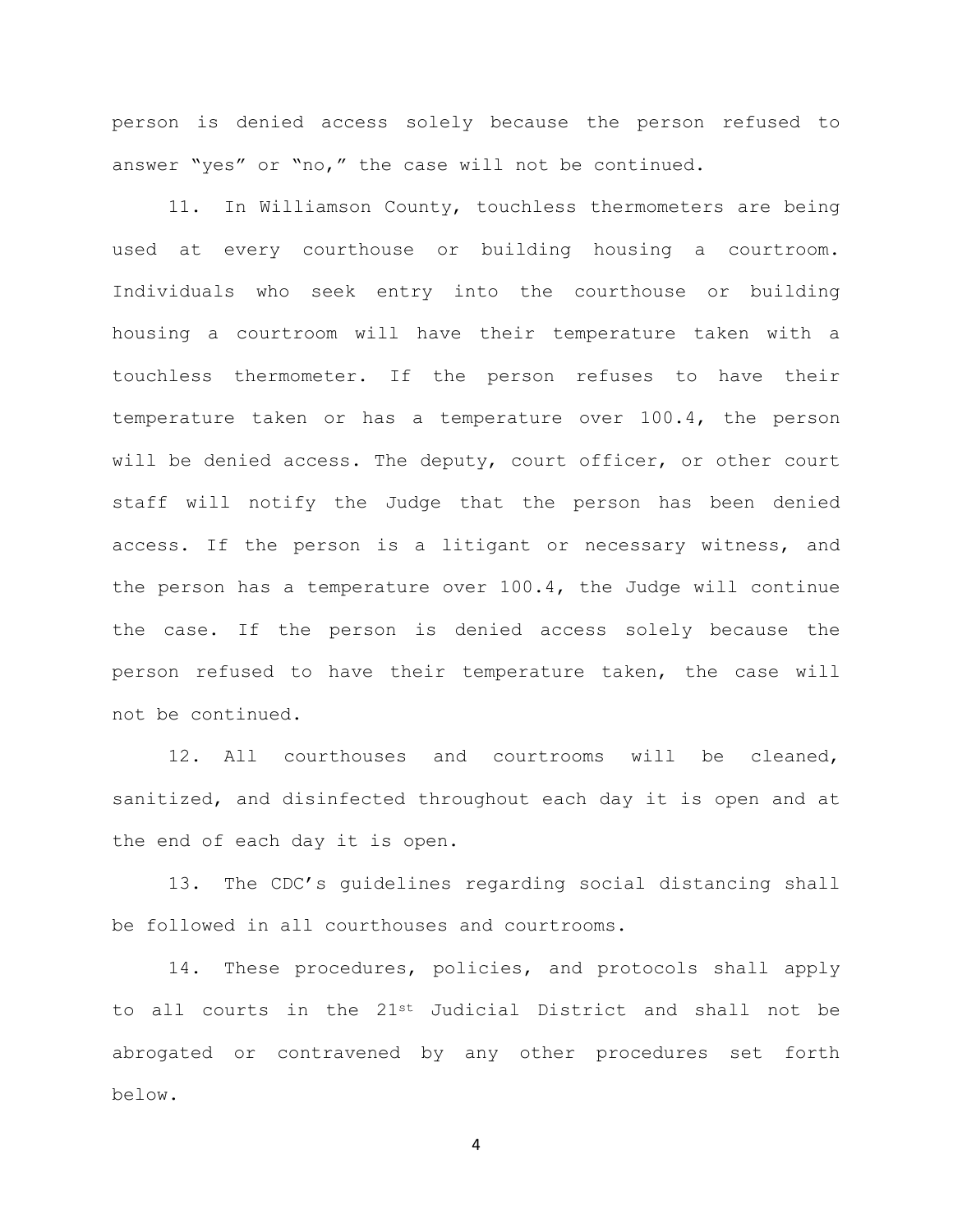#### **WILLIAMSON COUNTY**

1. Admission to all courthouses and courtrooms will be limited to Court personnel and courthouse employees, those filing matters and/or pleadings with the Clerk of the Court, and/or litigants, witnesses, and counsel for scheduled Court hearings.

2. All courthouse security at the point of entry and stationed within the courthouse, as well as all courthouse personnel entering the courtroom, shall be provided with facial masks and latex gloves for their protection.

3. Sheriff's Deputies and/or court staff will be located within each courtroom and will direct individuals gaining entry to the courtroom to the appropriate and designated places to sit while awaiting their cases to be called. All individuals must maintain six feet social distancing.

4. All dockets will be administered in a staggered fashion such that no more than ten (10) people (litigants and counsel) are allowed in the courtroom at any one (1) time.

5. Witnesses will only be allowed to enter the courthouse when notified by court personnel, counsel, or litigants. Victims, Prosecutors, and Defendants will be allowed access into the courtroom only during scheduled times for their court proceeding.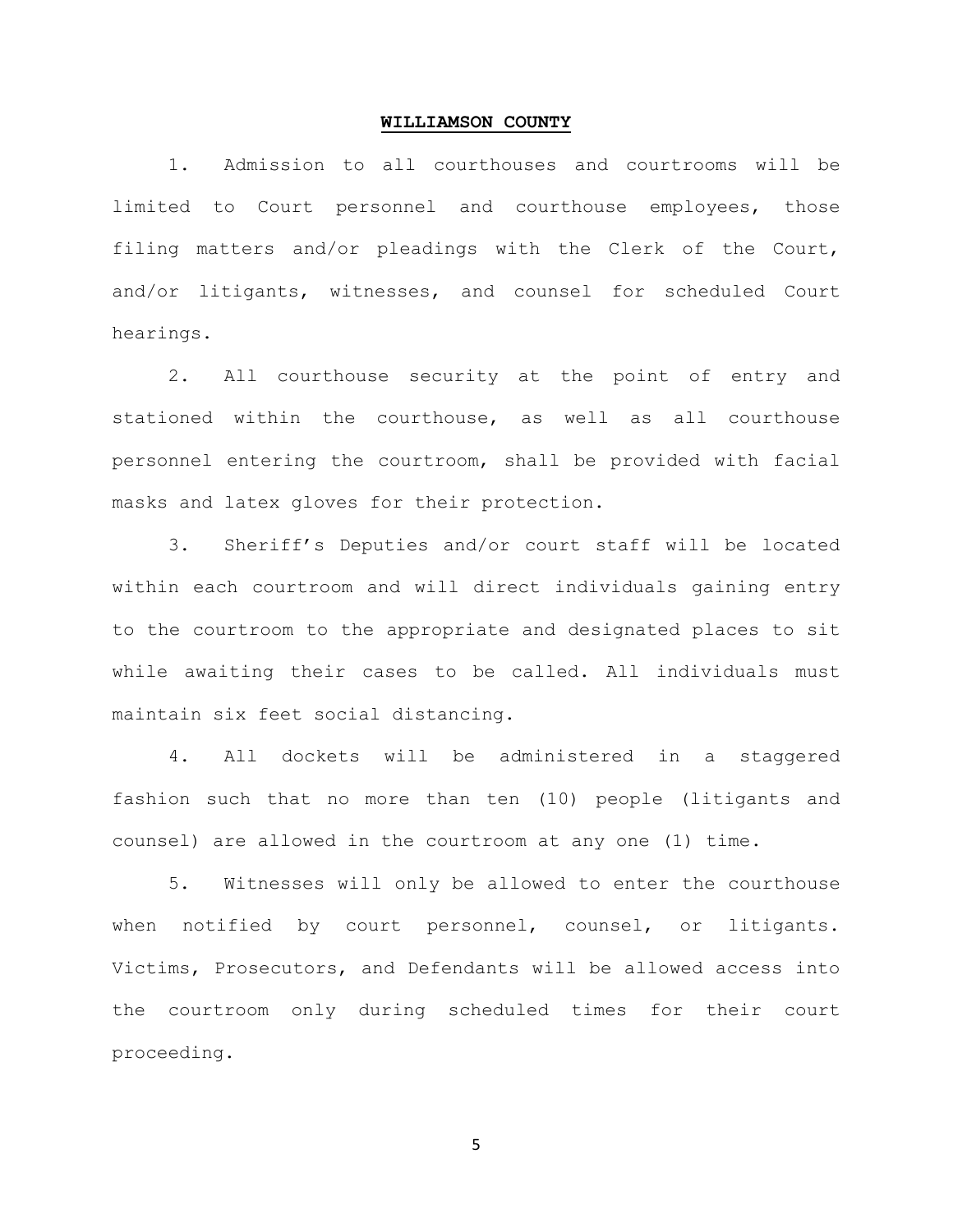6. In an effort to minimize the number of people entering the courthouses, Judges and staff will coordinate calendars to avoid large dockets by scheduling matters in multiple courtrooms and seeking assistance from other Judges. Additionally, courtroom assignment preference will be given based on the size of the dockets with the largest courtroom assignment being assigned to the Judge with the largest number of cases during that given day.

7. Courtroom admission requirements shall not be applied in a manner to preclude media coverage of any proceedings consistent with Rule 30 of the Rules of the Tennessee Supreme Court.

## **I. Circuit/Chancery**

- A. Teleconferencing and videoconferencing will be the primary method for conducting court business. Bench trials via videoconferencing will occur at the judge's discretion. The judge presiding over the bench trial will issue a scheduling order requiring attorneys to deliver all exhibits the party intends to offer into evidence to the appropriate clerk's office on a date certain before the trial. Chambers copies of exhibits will also be provided in either physical or electronic format. Attorneys will be encouraged to enter into<br>agreements regarding the authenticity and authenticity and admissibility of documents, as well as stipulations of expected testimony. There will be no jury trials.
- B. Uncontested divorces in which both parties are represented by attorneys will be decided on the papers. Attorneys are required to file an agreed waiver of hearing. For uncontested divorces in which only one party is represented by an attorney, the judge will decide, on a case-by-case basis, whether to waive the hearing and decide on the papers, or to hold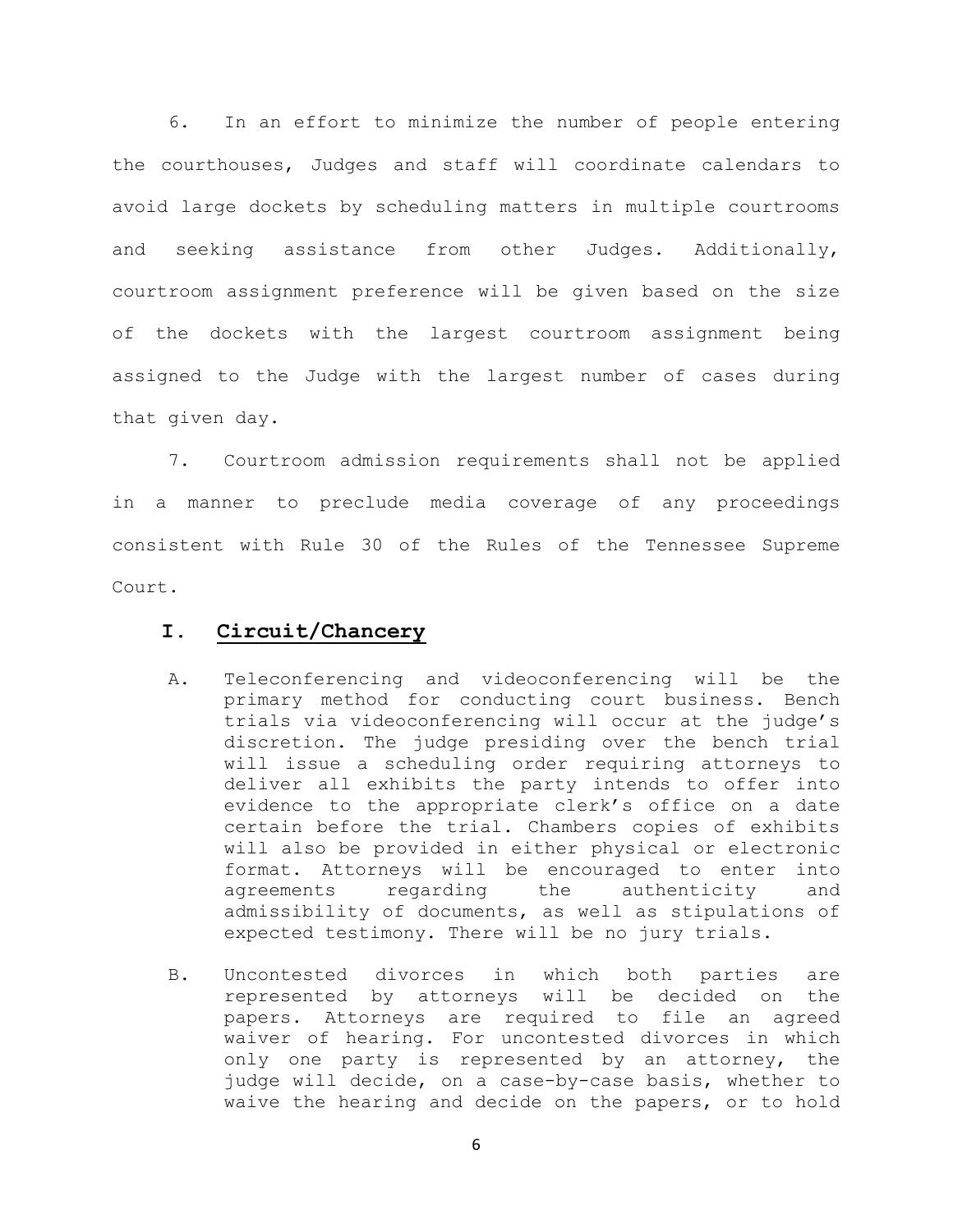a hearing. For uncontested divorces in which both parties are *pro se*, the judge may hold a hearing by video conference or continue the final hearing until after May 31, 2020.

- C. For matters which fall under the exceptions listed in the Tennessee Supreme Court's Order of March 13, 2020, in-person proceedings can be held under the following conditions:
	- 1. Only courtrooms C, D, and Historic will be used. The tables will be separated and lecterns have been added to each courtroom so that attorneys will not share a lectern.
	- 2. Only attorneys, litigants, and witnesses will be permitted inside the courtroom. Witnesses must<br>wait outside the courthouse until they are wait outside the courthouse until they needed. The attorney will send the witness a text message when the witness is needed.
	- 3. Masks and gloves will be permitted but not required.
	- 4. The Sheriff's deputies will wears masks.
	- 5. Hand sanitizer will be available at the<br>courthouse entrance and throughout the courthouse entrance courthouse, including the clerks' offices.
	- 6. Everyone must adhere to the CDC's social distancing guidelines.
- D. On a limited, case-by-case basis, civil matters not falling under the exceptions listed in the Supreme Court's March 13, 2020 Order may be held in-person at the judge's discretion. The conditions listed in section C above must be followed.
- E. Criminal matters will be handled as follows:
	- 1. Motions to reduce bond will be handled via videoconferencing.
	- 2. Guilty pleas, including for probation violations,<br>of incarcerated defendants will be held via incarcerated defendants will be held via videoconferencing.
	- 3. Guilty pleas, including for probation violations, of defendants on bond or other release status<br>will be held via videoconferencing, except in will be held via videoconferencing, except extraordinary circumstances. In extraordinary circumstances, a defendant on bond or other release status may enter a guilty plea in person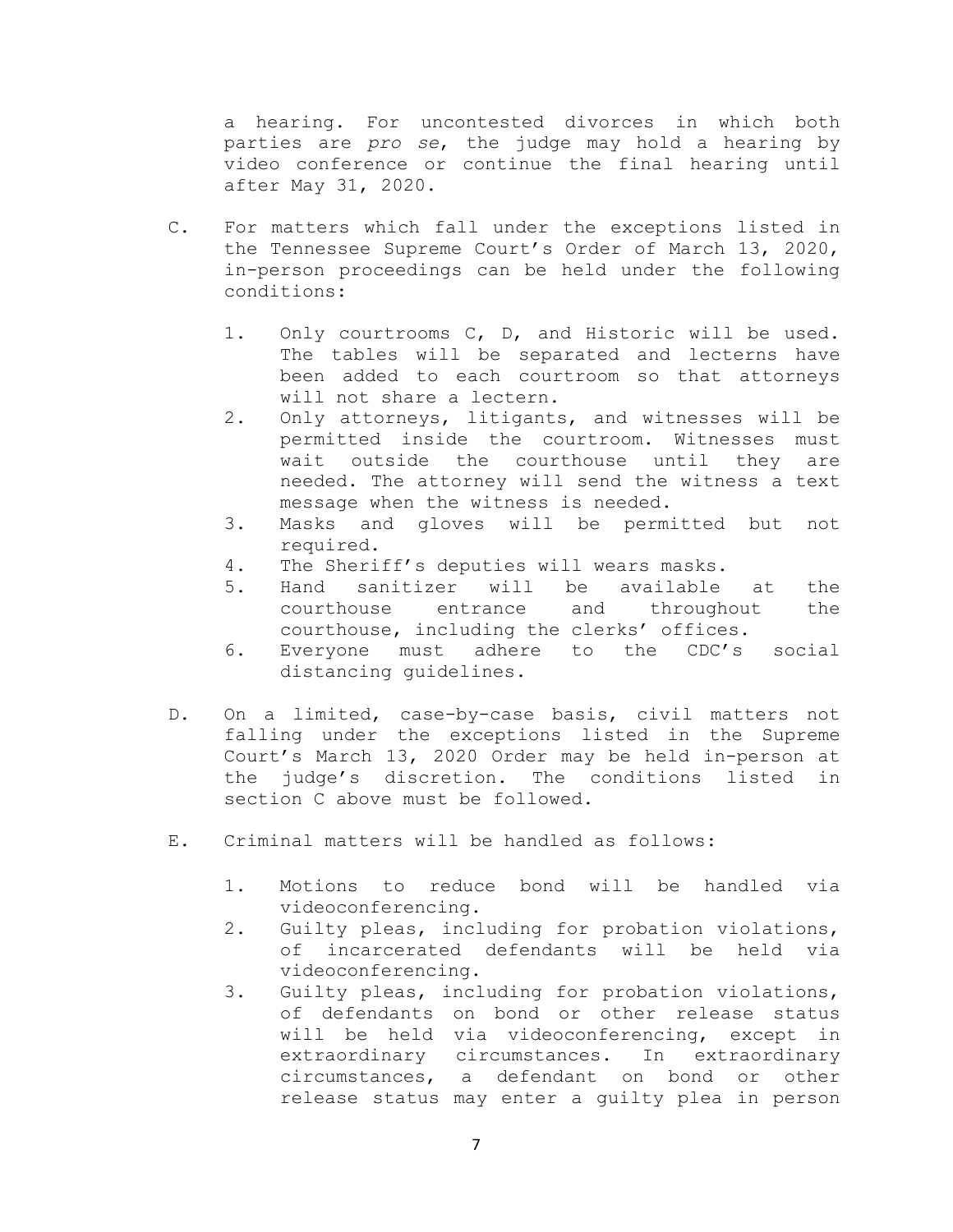in the courtroom. However, a special request must be made by the attorney and approved by the judge. The conditions listed in section C above must be followed.

- 4. Arraignments for incarcerated defendants will continue to be conducted via videoconferencing.<br>Attorneys are encouraged to file written Attorneys are encouraged to file written<br>arraignment waivers for their clients. arraignment Arraignments for defendants on bond or other release status will be continued until June 2020, unless a waiver is filed.
- 5. All other criminal matters, including, but not limited to, sentencing hearings, hearings on motions to suppress and motions to dismiss, will not be heard in May 2020, except in extraordinary circumstances as determined by the judge. Also, the conditions listed in section C above must be followed.
- F. The Grand Jury will not meet in May 2020.
- G. The Child Support IV-D docket will be handled as follows:
	- 1. Enforcement actions for contempt, motions to impose sentences, Petitions for Interest, and compliance reviews will be continued until June 2020.
	- 2. Petitions for Modification, Petitions to Set<br>Support, Paternity Petitions, Petitions to Support, Paternity Petitions, Petitions Determine Medical Arrears, and Petitions to Register a Foreign Support Order will be heard in-person in court on a limited basis. Child Support Services employees will work with litigants and attorneys in advance of court to resolve the matter outside of court. For matters that are set for an in-person court proceeding, cases will be set at staggered times to avoid over-crowding. The conditions listed in section C above must be followed.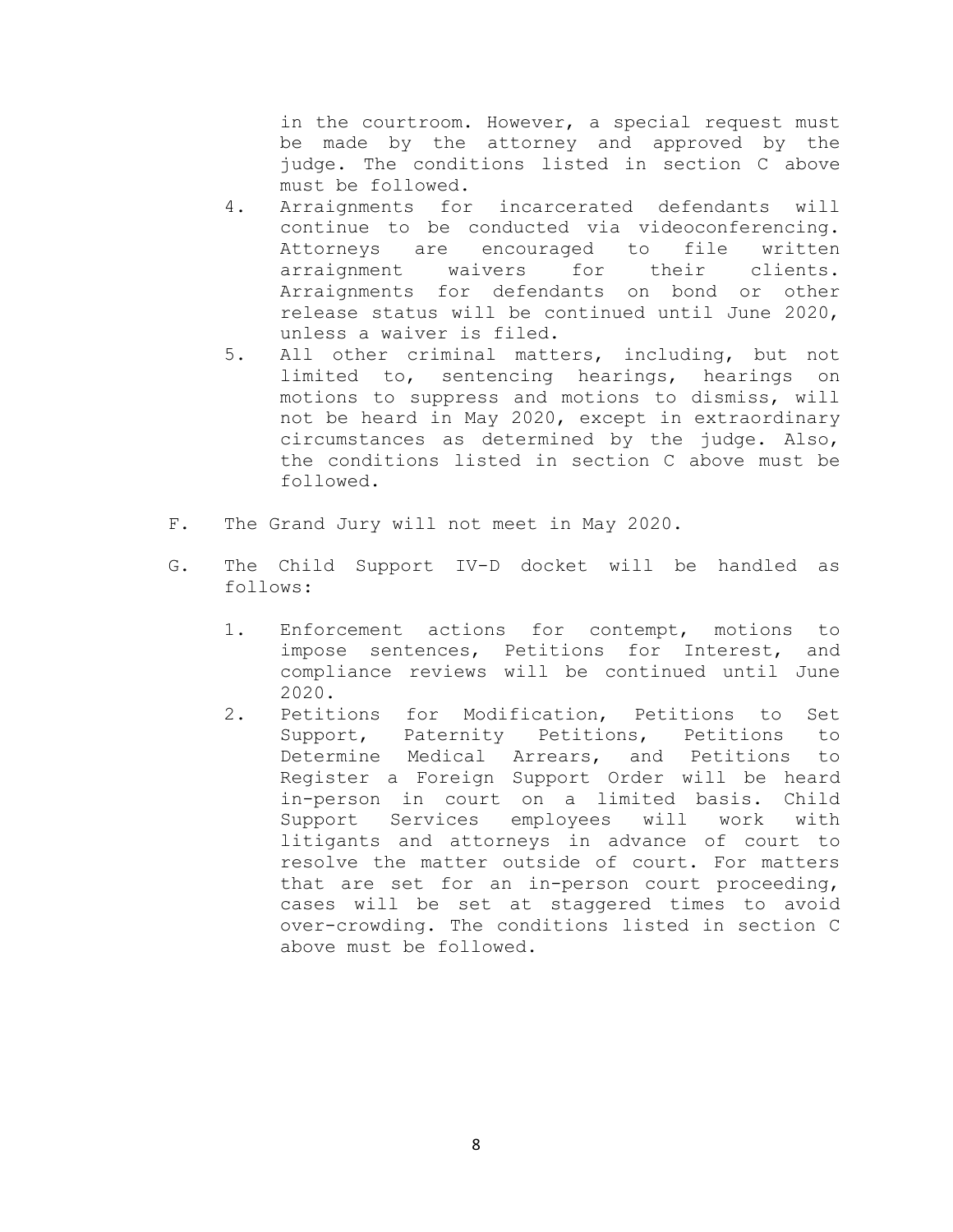## **II. General Sessions**

### **WILLIAMSON COUNTY GENERAL SESSIONS COURT**

### **Comprehensive Plan for Reintegration of In-Person Proceedings**

## **Part A: Adoption of Center for Disease Control Recommendations**

In addition to the specific provisions set forth below, Williamson County General Sessions Court adopts as Court rules, policies, and procedures the following as recommended by the Center for Disease Control.

- (1) Alcohol-based hand sanitizer will be made available on all counsel tables, as well as at the entry of all Courtrooms and at the entry point of all Courthouses. Said alcohol-based hand sanitizer will contain at least sixty percent (60%) alcohol.
- (2) At the commencement and end of each proceeding, Judges will encourage all litigants, attendees, and counsel to employ proper hand hygiene.
- (3) At the end of each proceeding, counsel tables will be sanitized.
- (4) All employees of the Court system will be encouraged to visit the Center for Disease Control coughing and sneezing etiquette and clean-hands webpage.
- (5) All Courtroom doors will remain open so that litigants, counsel, and witnesses who have limited access to the Courtroom can enter and exit the Courtroom without handling or touching doors, door handles, or other flat surfaces.

## **Non-Center for Disease Control Recommendations Adopted by the Courts**

As supply permits, latex disposable gloves will be placed in each courtroom for use by counsel, litigants, and Court personnel. All counsel, litigants, and Court personnel will be encouraged to utilize said disposable gloves while sitting at counsel table, executing any necessary Court documents, and/or during the handling of any Court paperwork.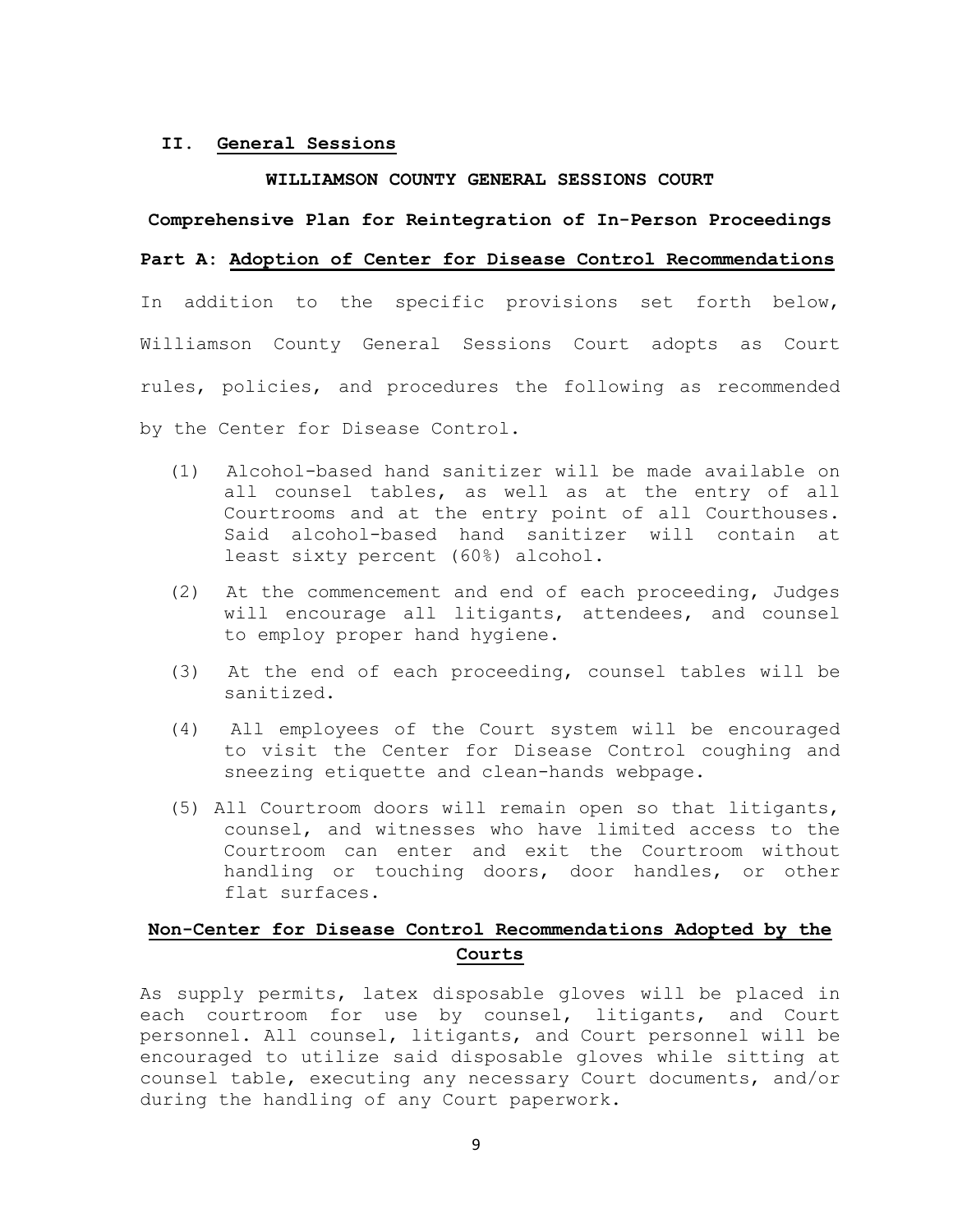Facial masks will be used by all Court personnel while in the Courtroom, and Judges will encourage all litigants to use facial masks while in the Courthouse or Courthouse grounds.

## **Part B: General Procedures**

- 1. The General Sessions Court will continue to operate under its current procedures until June 1, 2020.
- 2. Litigants will be directed to the proper courtroom, either from dockets outside for litigants' view or deputies with dockets who can direct them. A check-in table (or tables, as necessary to ensure proper social distancing) shall be set up and clearly labeled outside the entrance to Courtroom A, directing litigants to check-in with the judicial assistant or clerk outside the courtroom. Tape or other signage will be placed on the floor to indicate where litigants/defendants should stand while waiting to check in.
- 3. In order to maintain social distancing, the capacity in Courtroom A will be limited to 10 people and Courtroom B will be limited to 10 people, excluding Judge, court personnel, witness and court security. Permissible seating areas will be designated with tape or other appropriate markings. (This number is the maximum occupancy of Court Room B, even if the Supreme Court should amend its Order)
- 4. The Court and its Officers, along with the Sheriff's Deputies, shall insure that social distancing is maintained at all times in the courtroom. As a result, nobody inside the courtroom may sit any closer than six (6) feet apart from each other on the same pew.
- 5. In the event that the number of litigants is greater than the limited number allowed for each respective courtroom, additional litigants will provide their name and cell phone number at check-in and will be called to enter the courtroom as seats become available.
- 6. With the introduction of the remote proceedings capability through Zoom, parties may request that proceedings be conducted remotely. Remote proceedings will require reasonable notice. In order to ensure that all parties have notice of the method in which the hearing will be conducted, the express agreement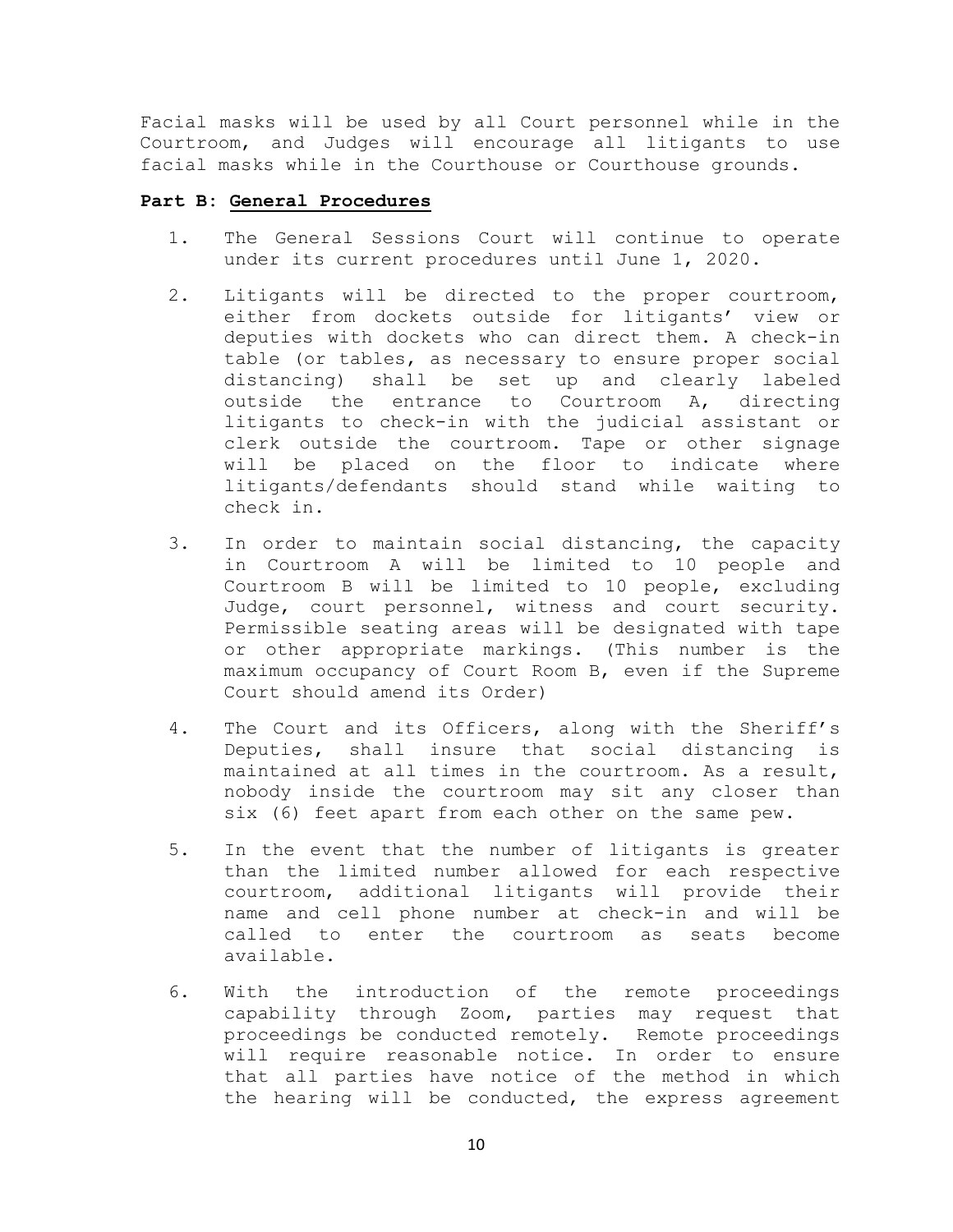of all parties will have to be obtained by the party requesting the hearing in order to set an electronic hearing.

- 7. No minors allowed in the Courtroom except by leave of Court.
- 8. Victims may be present in the courtroom but may be restricted to one support or caretaker person. The D.A. Victim/Witness Coordinator will be responsible<br>for calling those victims, witnesses, and law for calling those victims, witnesses, and law enforcement officers into the courthouse when the A.D.A. requires their presence. Most of these interactions can be managed telephonically without the necessity of bringing those persons into the courthouse. There are many exceptions.
- 9. Witnesses will be required to wait outside the courthouse in their personal automobile or as close as possible, until notified via cell phone to enter the building.
- 10. Times for each docket (civil, traffic, and criminal) will be staggered throughout the day to avoid any overcrowding in the Courthouse/Courtroom.

## **Part C: Criminal Procedures**

- 1. In order to maintain social distancing, the capacity in Courtroom A will be limited to 10 people and Courtroom B will be limited to 10 people, not including the judge, court staff, and court officers. Permissible seating areas will be designated with tape or other appropriate markings.
- 2. For the immediate future, the General Sessions Criminal Appearance Docket will be suspended in order to avoid large gatherings of people entering the courthouse at the same time. Booking, Bondsmen, and Bond Docket will give defendants trial dates as established by the clerk. Law Enforcement Officers have been instructed to use their regular court dates<br>and/or contact the Magistrate or the Clerk for and/or contact the Magistrate or the Clerk assignment of court dates.
- 3. Criminal Dockets will be scheduled on Tuesdays and Wednesdays with both Judges presiding simultaneously to reduce the backlog of criminal cases. Disposition of cases for incarcerated defendants shall be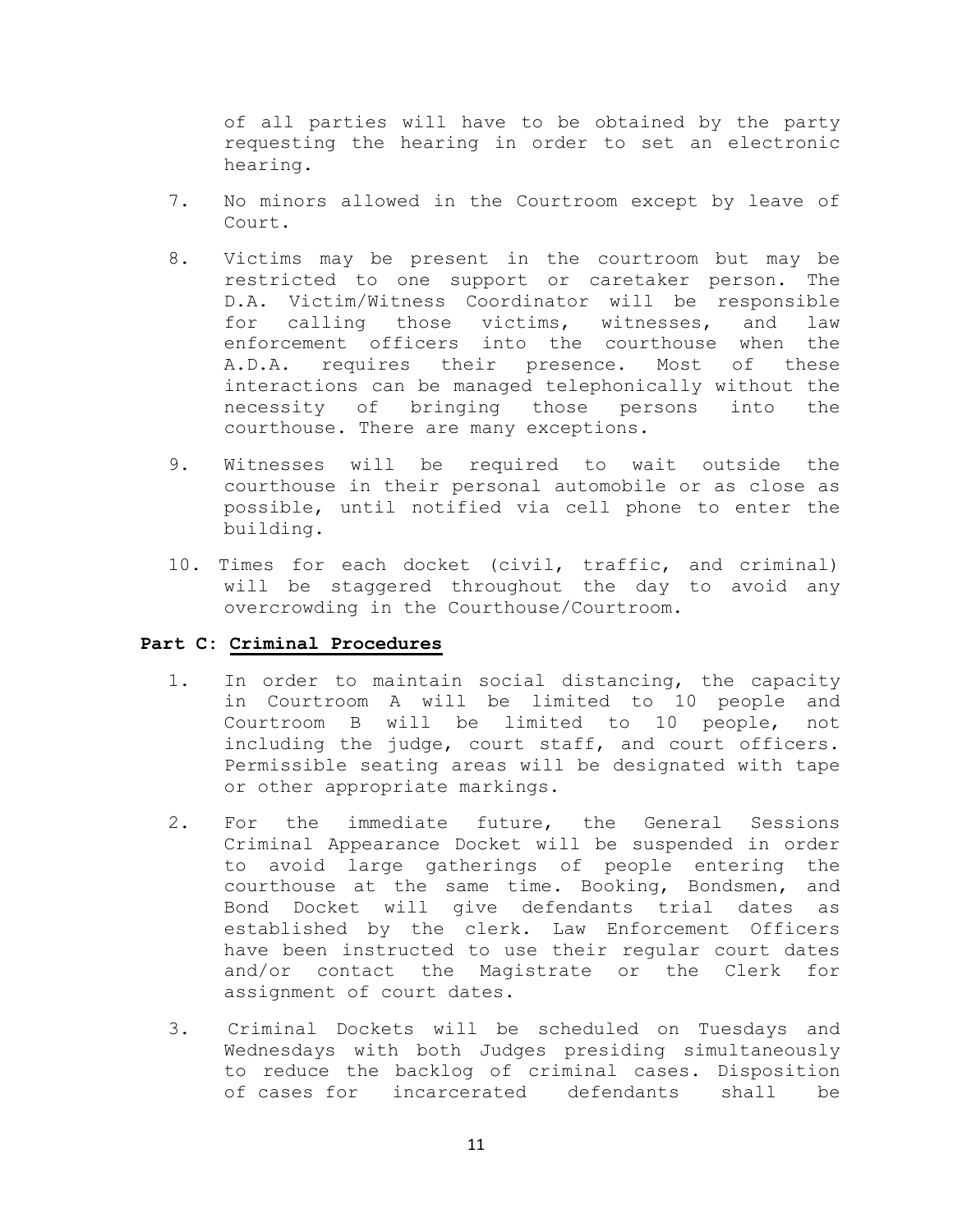handled via video/audio means (PolyCom) in Courtroom B.

- 4. In the event that the number of litigants/defendants is greater than the limited number allowed for each<br>respective courtroom, additional defendants will additional defendants will provide their name and cell phone number at check-in and will be called to enter the courtroom as seats become available or as they are needed. The District Attorney will notify the court when their presence is required if they are not represented. If represented, their attorney will be responsible for calling the defendant into the courtroom at the appropriate time.
- 5. Representatives from the District Attorney General's Office will occupy their current work space in the courthouse. The Victim/Witness Coordinator will be in possession of the cell phone numbers for Officers and other witnesses. The D.A. will determine when their appearance is required. The Victim/Witness Coordinator will direct Officers and other witnesses to remain outside of the courthouse until the D.A. needs to confer with them. Defense attorneys will provide the D.A. with their cell phone numbers and will be called to the D.A.'s work area behind the courtroom as they are needed. No individuals will be allowed in the back hallway without specific permission.
- 6. No more than four (4) attorneys shall be called to the area behind the courtroom to discuss their case(s)<br>with the D.A. at one time unless otherwise with the D.A. at one time unless otherwise<br>necessitated by co-defendants. Attorneys shall by co-defendants. continue to practice social distancing while in the back hallway and in the D.A. room. At no time shall there be more than a total of ten (10) people in the DA's workroom.
- 7. If a case requires a trial or preliminary hearing, only those involved in that case will be allowed inside the Courtroom. All witnesses will remain outside the Courthouse until called to testify and must immediately leave the building once testimony is complete.

## **Part D: Civil Procedures and Orders of Protection**

1. In order to comply with the Supreme Court's Order, the capacity in Courtroom A will be limited to 10 people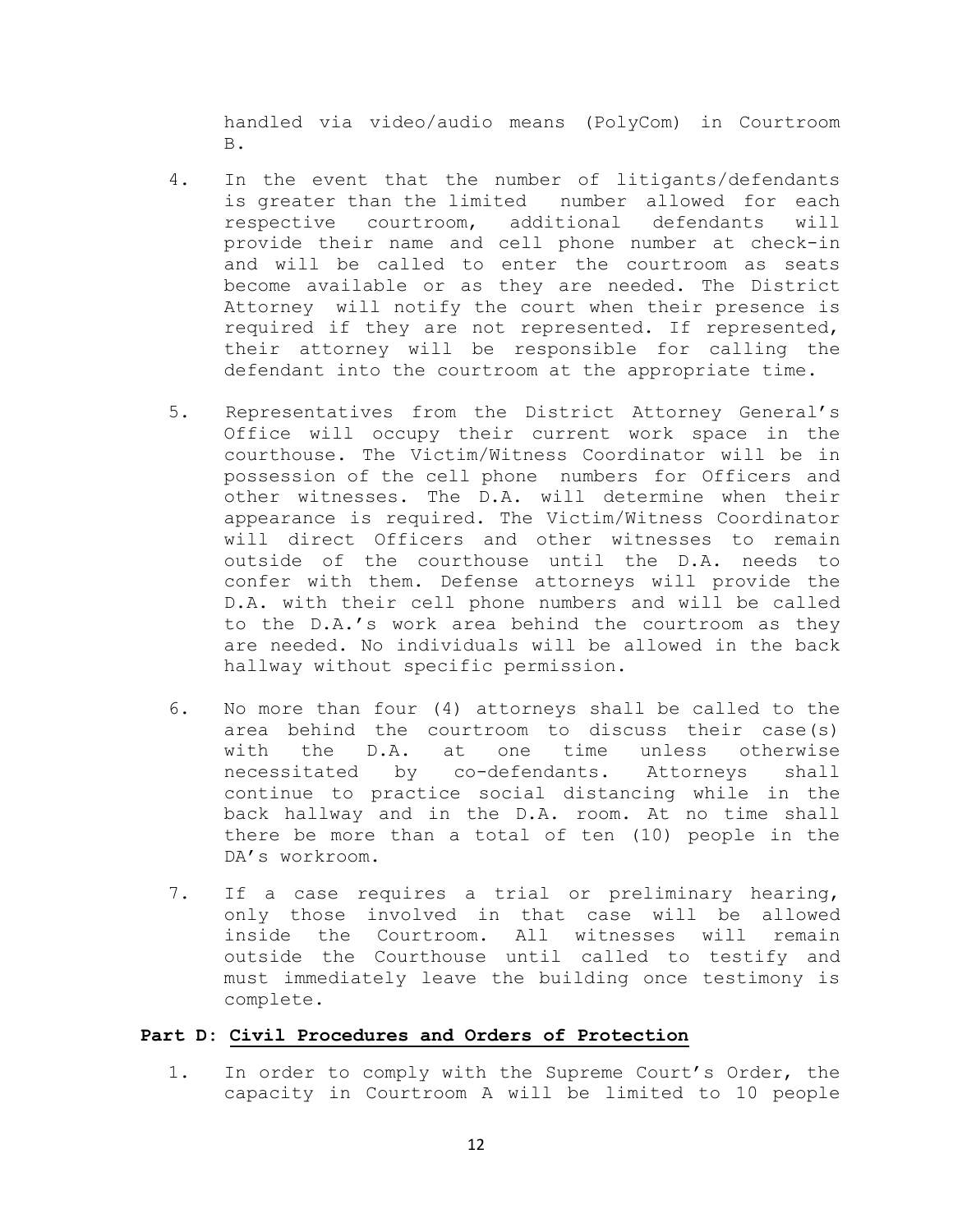and Courtroom B will be limited to 10 people, excluding the Judge, court personnel, witness, and court security. Permissible seating areas will be designated with tape or other appropriate markings. (Should the Supreme Court amend its Order, the maximum capacity of socially distanced participants would be 20 plus staff and security)

- 2. Civil Dockets will be scheduled on Mondays with both Judges presiding simultaneously.
- 3. In the event that the number of litigants is greater than the limited number allowed for each respective courtroom, additional litigants will provide their name and cell phone number at check-in and will be called to enter the courtroom as seats become available.
- 4. If a case requires a trial, only those involved in that case will be allowed inside the Courtroom. All witnesses will remain outside the Courthouse until called to testify and must immediately leave the building once testimony is complete
- 5. With the introduction of the remote proceedings capability through Zoom, parties may request that proceedings be conducted remotely. Remote proceedings will require reasonable notice. In order to ensure that all parties have notice of the method in which the hearing will be conducted, the express agreement of all parties must be obtained by the party requesting the hearing in order to set an electronic hearing.

## **Part E: Traffic Court**

- 1. In order to maintain social distancing, the capacity in Courtroom A will be limited to 10 people and Courtroom B will be limited to 10 people, excluding the Judge, court personnel, witness, and court security. Permissible seating areas will be designated with tape or other appropriate markings.
- 2. The Traffic Docket will be scheduled on Fridays at 9:00 a.m. and 1:00 p.m. with both Judges presiding simultaneously.
- 3. In the event that the number of those cited is greater than the limited number allowed for each respective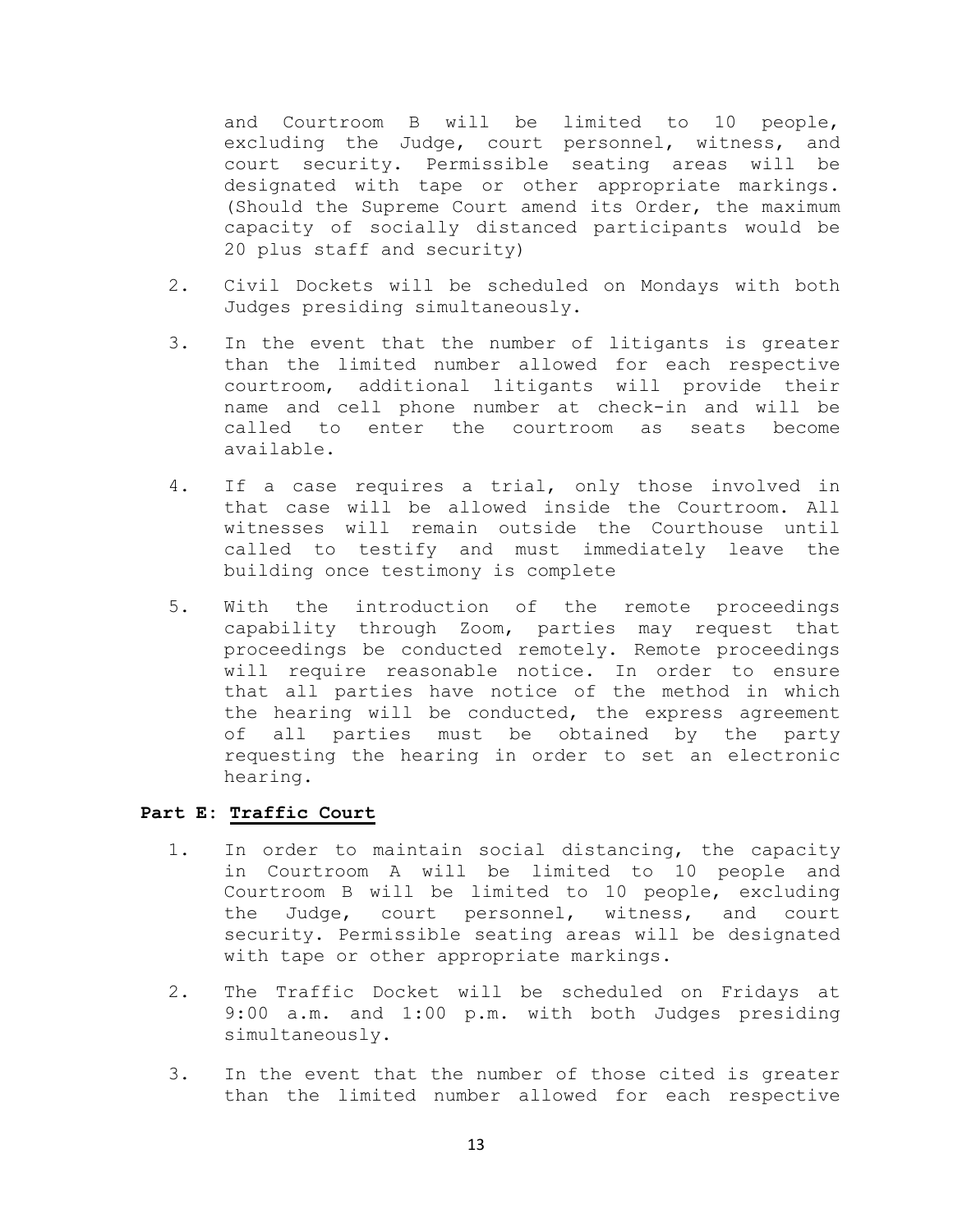courtroom, additional defendants will provide their name and cell phone number at check-in and will be called to enter the courtroom as seats become available.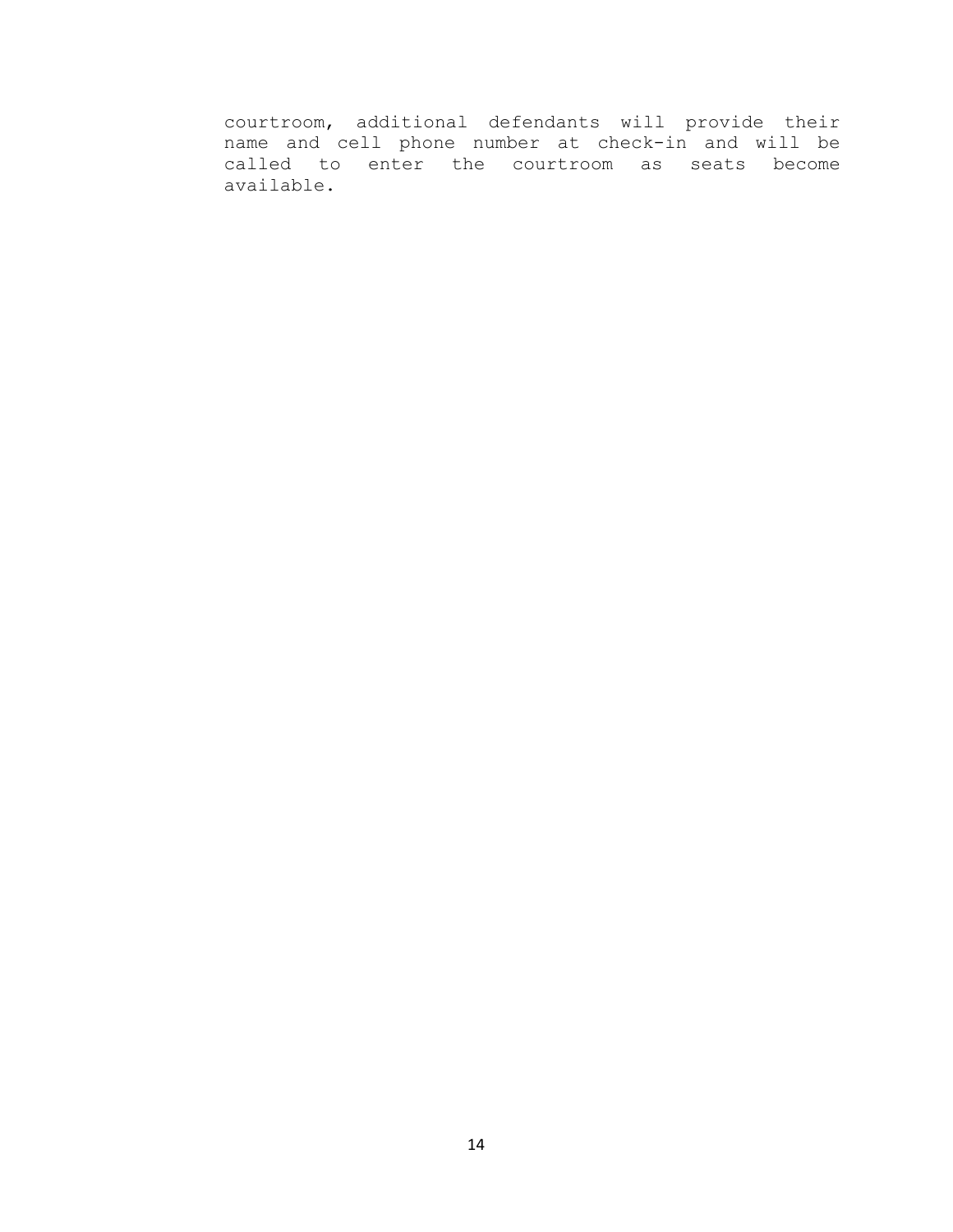#### **WILLIAMSON COUNTY VETERANS TREATMENT COURT**

#### **AND**

### **WILLIAMSON COUNTY MENTAL HEALTH COURT**

 The above Recovery Courts will continue to meet via Zoom until said time as the staff feels it is prudent to resume inperson staffing meetings, pleas, sanctions, and graduations. Once that point is reached, the groups will be divided in subgroups so that a number can be gathered depending on courtroom availability for that event with the sub-group or groups attending remotely. Those groups will be alternated so that some in person interaction can be achieved.

The Veteran's Treatment Court Coordinator's Office is located in the Williamson County Administrative Building, which has its own policies and procedures in place. The Coordinator will continue to be in compliance with those policies.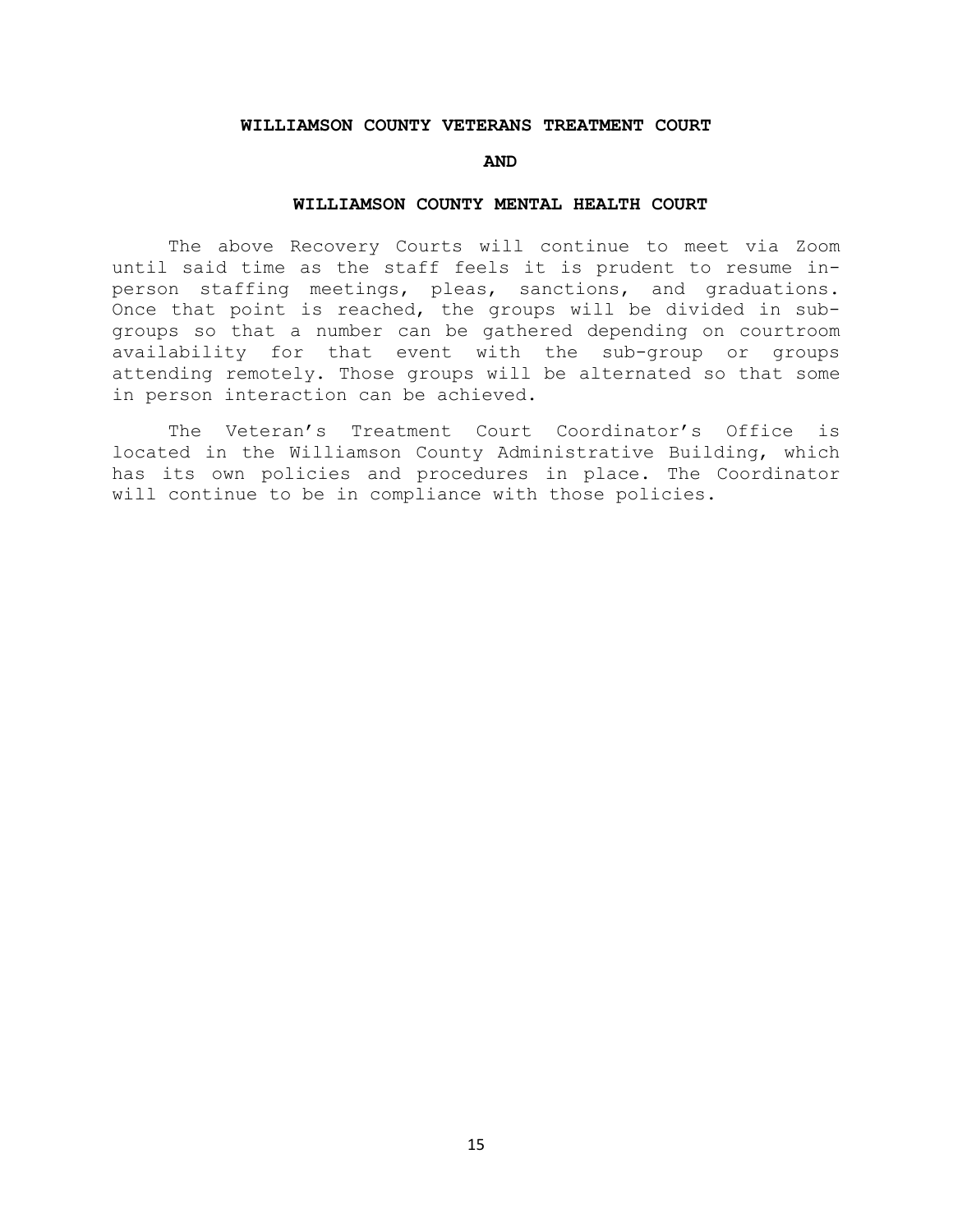## **WILLIAMSON COUNTY GENERAL SESSIONS PROBATION**

- 1. Only Williamson County Probation Staff members will be allowed to conduct business in the Williamson County Probation Office.
- 2. Only three (3) defendants will be allowed in the Probation Office area at one time. No more than ten (10) people, including probation officers, will be allowed in the Probation Office at a time.
- 3. Only three 3 defendants will be allowed in the Probation waiting area and social distancing rules must be followed. If a defendant needs to speak with their attorney, they will be required to leave the waiting area. After a Probation Officer completes their post plea conference with the defendant, the next probationer will be allowed to enter the Probation Office.
- 4. Probation Officers will be required to wear a face mask and gloves when placing a defendant on probation. The defendant will be seated behind a clear, protective barrier.
- 5. The Probation Administrative Assistants will be required to conduct business behind a protective barrier. They will be required to wear a face mask and gloves when conducting transactions.
- 6. Probation payments may be made on online, or by phone, mail, or money order.
- 7. For negotiated plea agreements conducted via zoom, all required forms, waivers, probation paperwork, etc. should be signed, completed, and submitted to the Court prior to the disposition being entered.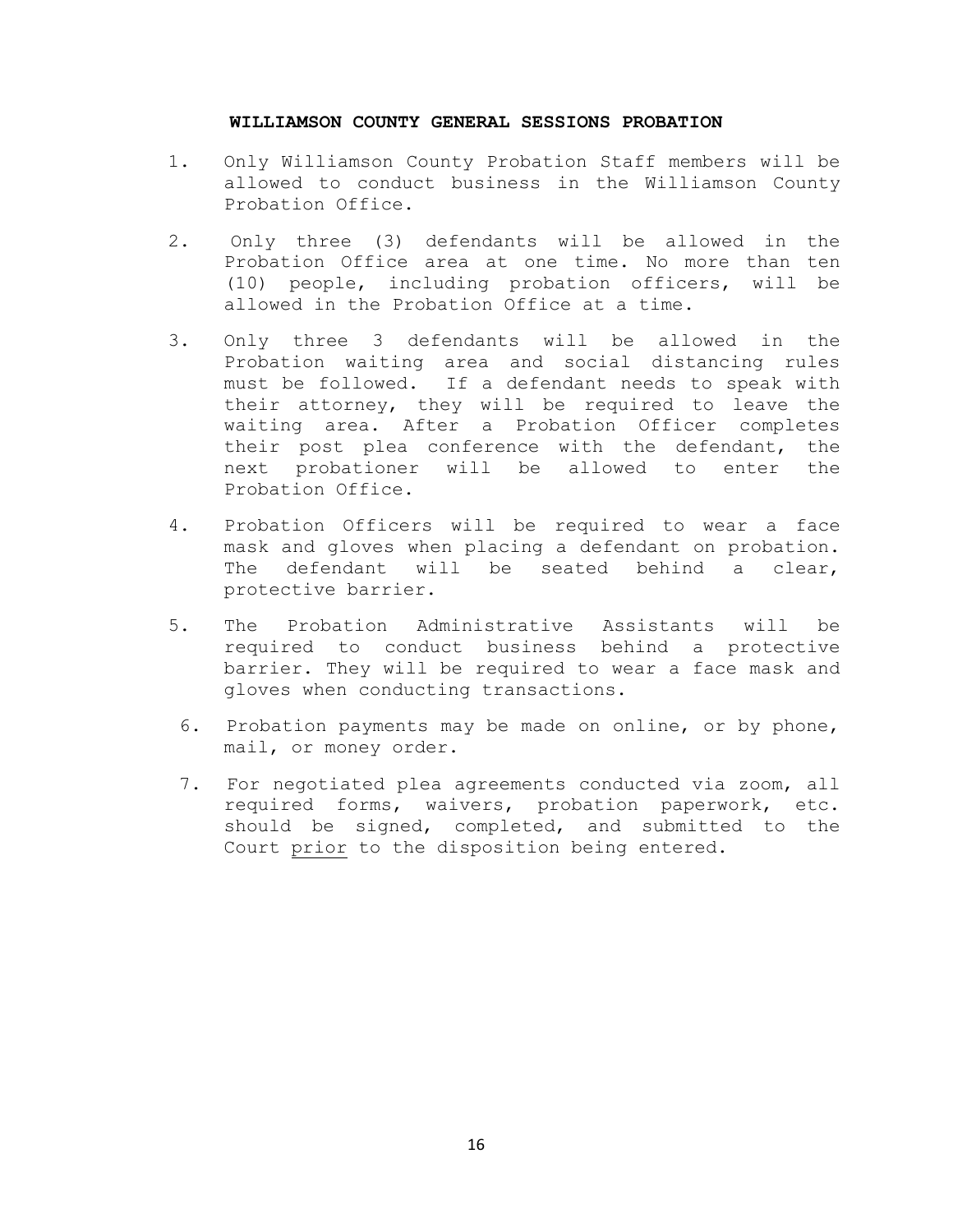## **WILLIAMSON COUNTY DUI RECOVERY COURT**

- 1. The Williamson County General Sessions DUI Recovery Court and supporting offices are located apart from the Williamson County Courthouse at 129 West Fowlkes Street Franklin, TN. The DUI Recovery Court will continue to operate under its current procedure as mandated by the latest Supreme Court Order. Beginning June 1, 2020 the Court intends to introduce reporting requirements utilizing staggered appointments and limited attendance for participants to fulfill their obligations. Such requirements include, but are not limited to: Case management sessions, alcohol and drug screening, as well as graduation interviews. When available, Zoom video conferencing will be utilized. In order to ensure that all parties have notice of the method in which a hearing will be conducted, the express agreement of all parties must be obtained by the party requesting the hearing in order to set an electronic hearing.
- 2. There will be a single point of entry used in the facility which will be monitored by court staff. Court is held after hours at the facility which houses the DUI Recovery Court. Entrance into the facilities will be regulated and monitored by Court staff and limited to those scheduled to appear for court. The court will have a capacity of 10 individuals excluding the Judge, and court personnel. All others scheduled for court will be required to remain outside the facility until the first 10 participants are excused. The next 10 participants shall then be allowed inside the facility by Court staff. Court Team members who are not essential to the court proceedings will be provided an opportunity to "attend" the court proceeding using remote audio/video technology as mentioned above.
- 3. To determine whether or not a participant is granted permission to enter the facility, Court staff will use a non-contact thermometer to determine a participant's temperature. Should a participant present with a temperature greater than 100.4 degrees F, they will be instructed to depart from the location and given guidance as to how to alternatively fulfill their obligation, on a case-by-case basis. In addition, each participant will be asked if they are experiencing symptoms of COVID-19 and to indicate whether or not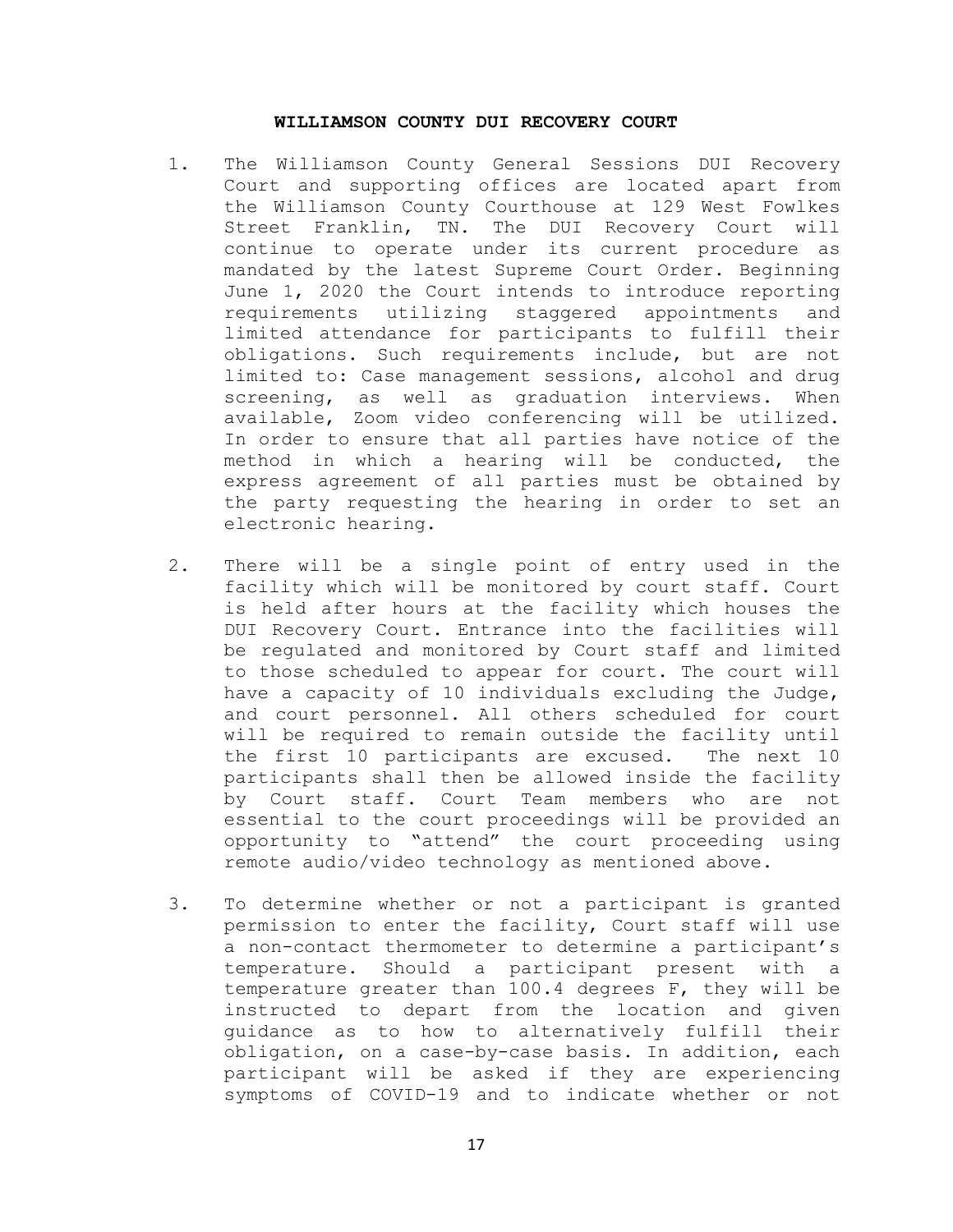they've knowingly come in contact with any individuals confirmed to be COVID-19 positive.

- 4. All court dockets will be conducted in a manner that adheres to recommended social distancing guidelines including the use of facial masks and gloves. Seating locations will be arranged by staff prior to the<br>beginning of court and clearly identified. and clearly identified. Additionally, the courtroom will be sanitized periodically throughout the day based upon use.
- 5. In-person admissions, orientation, and graduation requirements will be scheduled by Court staff as needed, limited to no more than 10 people in<br>attendance, and adhere to recommended social and adhere to recommended social distancing guidelines. Case management as well as alcohol and drug screening sessions will be scheduled in a manner such that staff does not interact with more than one participant at a time and will adhere to recommended social distancing guidelines, including the required use of facial masks and gloves.
- 6. Beginning June 1, 2020 the Court will implement smallgroup, "staggered" reporting requirements in this setting as well. All hearings requiring or allowing<br>in person attendance will be held with only 10 in person attendance will be held with only participants at a time and Court staff. Starting June 1, 2020 Court Staff will accept forms and documents during in-person reporting sessions in a way that adheres to social distancing guidelines. Forms may then be placed outside staff offices for the participant to complete. Further, the Court will utilize a "drop box" for documents participants are to submit; this will be done in a manner that protects a participant's private information and allows staff to easily retrieve the form without hand-to-hand exchange.
- 7. Hand sanitizer and disinfectant wipes will be made available to all in attendance as well as no-touch waste receptacles.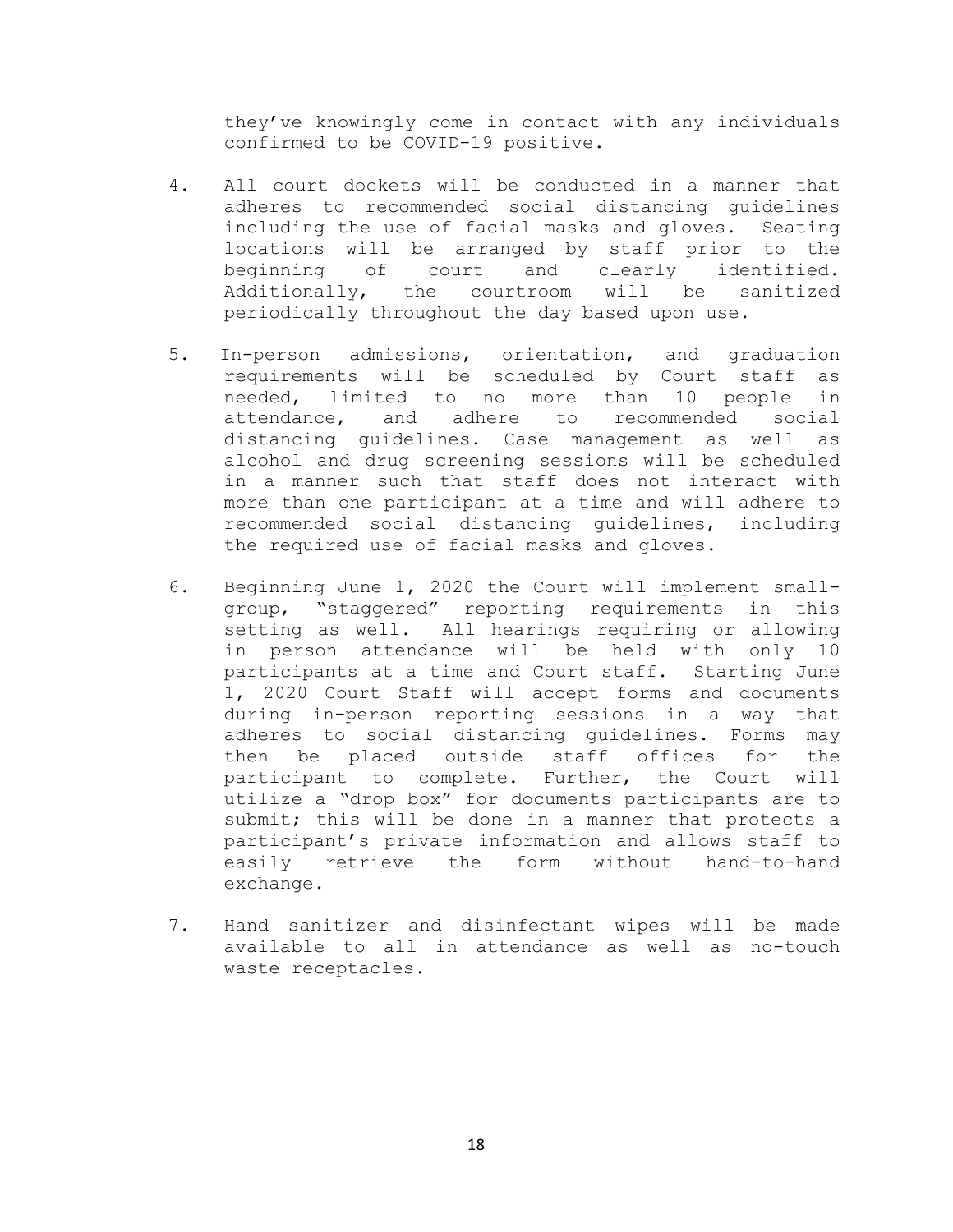### **III. Juvenile**

The Williamson County Juvenile Court has implemented a COVID-19 Phased Work Re-Entry Plan for staff (see attached). This plan outlines the schedule for in-person court hearings.

## **Phase 1: May Dockets**

All court hearings shall continue by WebEx with the exception of child support dockets which have been rescheduled up to now.

Detention Hearings shall be in-person only when the child is detained with the following precautions:

- 1. No more than 5 people in the courtroom
- 2. Maintain social distancing between parties
- 3. Masks and gloves are available
- 4. Clean all areas after each case

Child Support docket of May 8: As many cases as possible shall be settled by the child support office out of court. Attorneys may be available by phone to discuss contempt charges. Settlement of cases shall be by WebEx. Other cases shall be reset.

IF COVID-19 CASES DECREASE BASED ON GUIDELINES AFTER 2 WEEKS:

Child Support dockets for May 21, May 22, and May 29 shall be divided into groups of 4 and assigned times to appear by the child support office. The child support office shall continue to attempt settlement out of court with attorneys available. The following precautions shall apply:

- 1. No more than 5 people in the lobby at a time (a designated child support staff person shall monitor this)
- 2. Cases may be discussed in the lobby and back of the courtroom maintaining social distancing.
- 3. Attorneys may appear by phone or in person (their choice).
- 4. Masks and gloves are available
- 5. No more than 5 people in the courtroom at a time to appear before the judge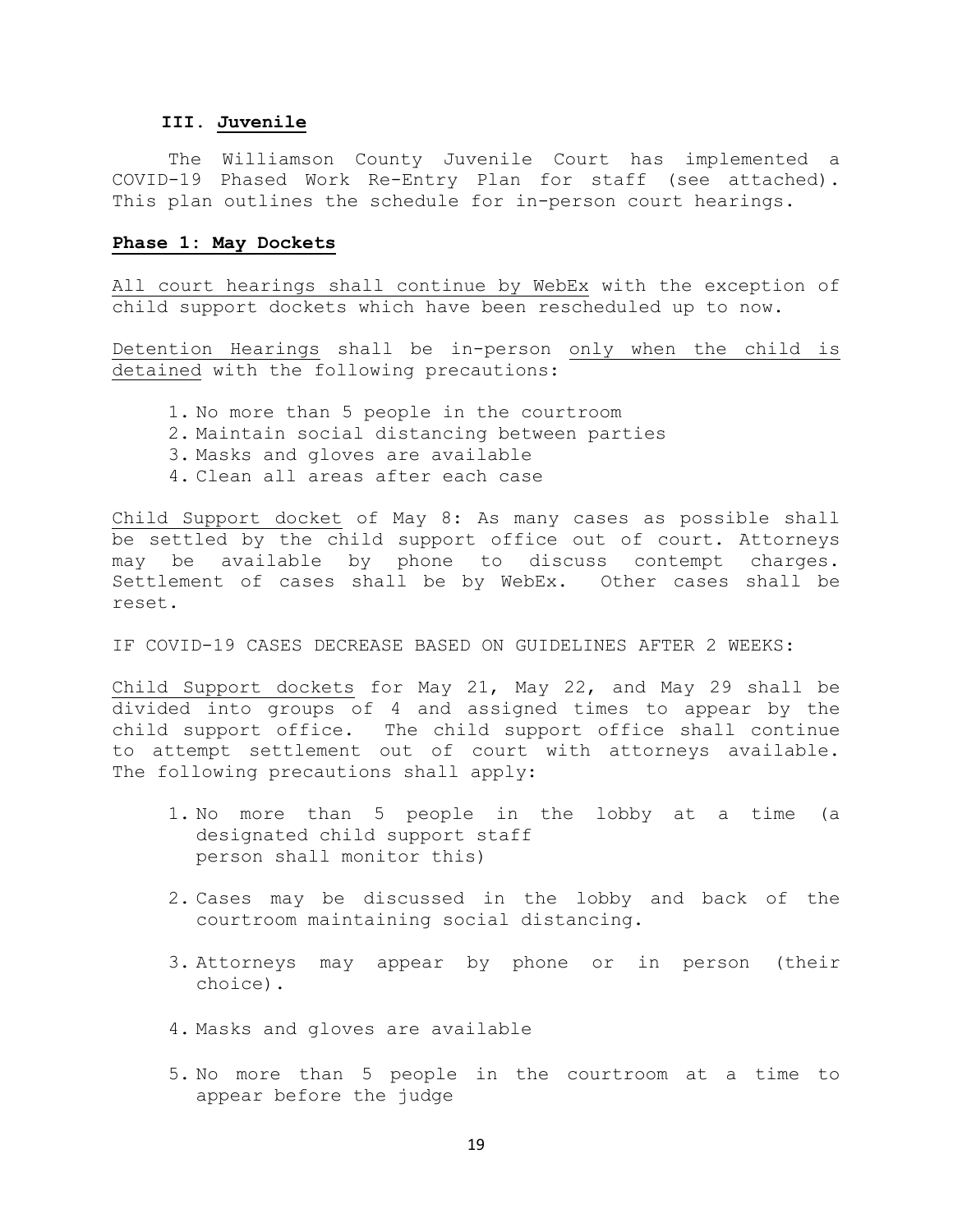6. All areas will be cleaned after each group

If there has not been a decrease in COVID-19 cases, the May 8 protocol will apply.

IF COVID-19 CASES CONTINUE TO DECREASE AFTER 4 WEEKS:

#### **Phase 2: June Dockets**

Most dockets will continue to utilize WebEx for Admin. Reviews and Reviews in civil cases; first appearances and Reviews in delinquent cases; and any other cases that the judge determines may be appropriately managed by video.

Special set trials; D/N preliminary hearings and Violations of Probation where a child is at risk of custody may be in person with the same precautions as above. Specific times must be identified for each hearing.

Child Support docket continues as in Phase 2.

#### **Phase 3: July Dockets**

Divide regular dockets into specific hearing times with the following precautions:

- 1. No more than 10 people in the courtroom
- 2. No more than 5 people in the lobby (all others remain in their car)
- 3. Youth Services Officer shall coordinate lobby traffic
- 4. Masks and gloves available
- 5. Clean areas after each group

Admin. Reviews, Reviews and other designated cases can still be done by video to decrease the amount of people in the building.

Child Support docket continues as above Phase 3.

#### **Youth Service Officers (8)**

### **Phase 1: May 4-15**

- 1. Two (2) civil team members on Monday, Tuesday, and Wednesday
- 2. Two (2) juvenile justice team members on Wednesday and Thursday
- 3. One (1) civil member and two (2) juvenile justice members on Friday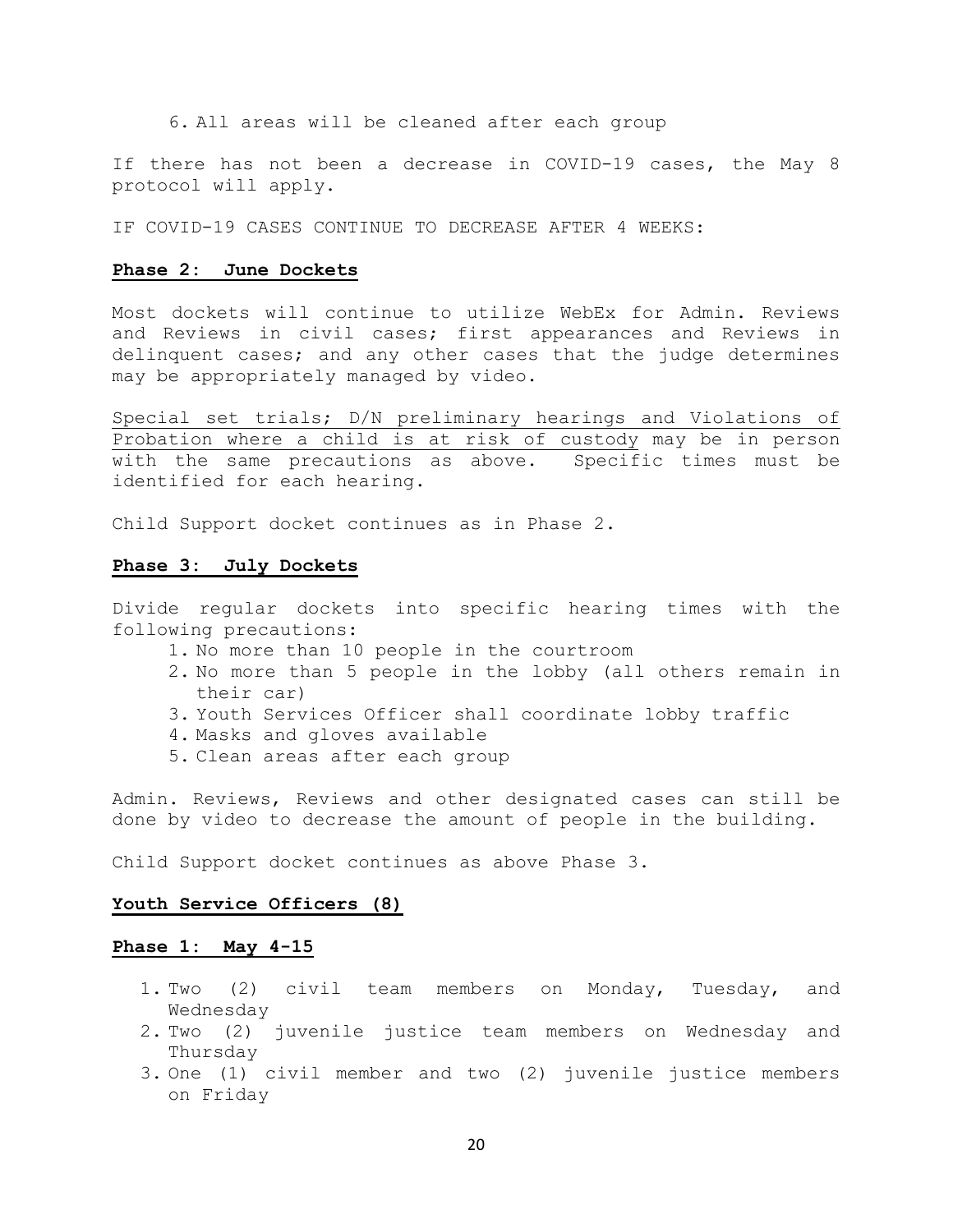This would allow for 4 staff on Monday and Tuesday; 5 staff on Wednesday and Thursday; 3 staff on Friday.

Individual assignments will be made by the supervisor, based on availability of staff (childcare needs) and proper distribution of time in the office. Rotations will also be designed to assure that each person receives gradual reintegration such as 2 days a week, 3 days a week, and building up to full entry.

During this time, staff will continue to reach out to families via phone or video. Many team members choose to conduct their individual meetings via video while in the office.

### **Phase 2: May 18-22**

Due to low docket numbers for the week of May 18-22, the rotation would be lessened to two (2) civil members and two (2) juvenile justice members for the entire week.

Again, the thought behind this is supported by the fact that YSOs can thoroughly and professionally remain involved with their families through the at-home tools they have been provided by the County. The office would continue to be appropriately staffed, while maintaining the health and safety of our staff.

This would allow for four (4) YSOs in the building Monday through Friday of this week.

Should an YSO need to be in the building to conduct a video meeting with a family, they may do so by making arrangements with the supervisor, assuring that there are no more than 4 staff in the building on a given day.

## **Phase 3: May 26-29**

Two (2) civil members and three (3) juvenile justice members will be present Monday through Friday.

In-person conferences may resume, with safety protocol in place. These conferences shall be scheduled ahead of time, with the calendar carefully reviewed so that no conferences should<br>overlap. No in-person conferences shall be held in the overlap. No in-person conferences shall be held in the<br>individual YSO offices, due to lack of distancing. Standard individual YSO offices, due to lack of distancing. conference rooms at 408 Century shall be utilized, with the possibility of using space at 300, if previously arranged and approved by Raymond Waymon.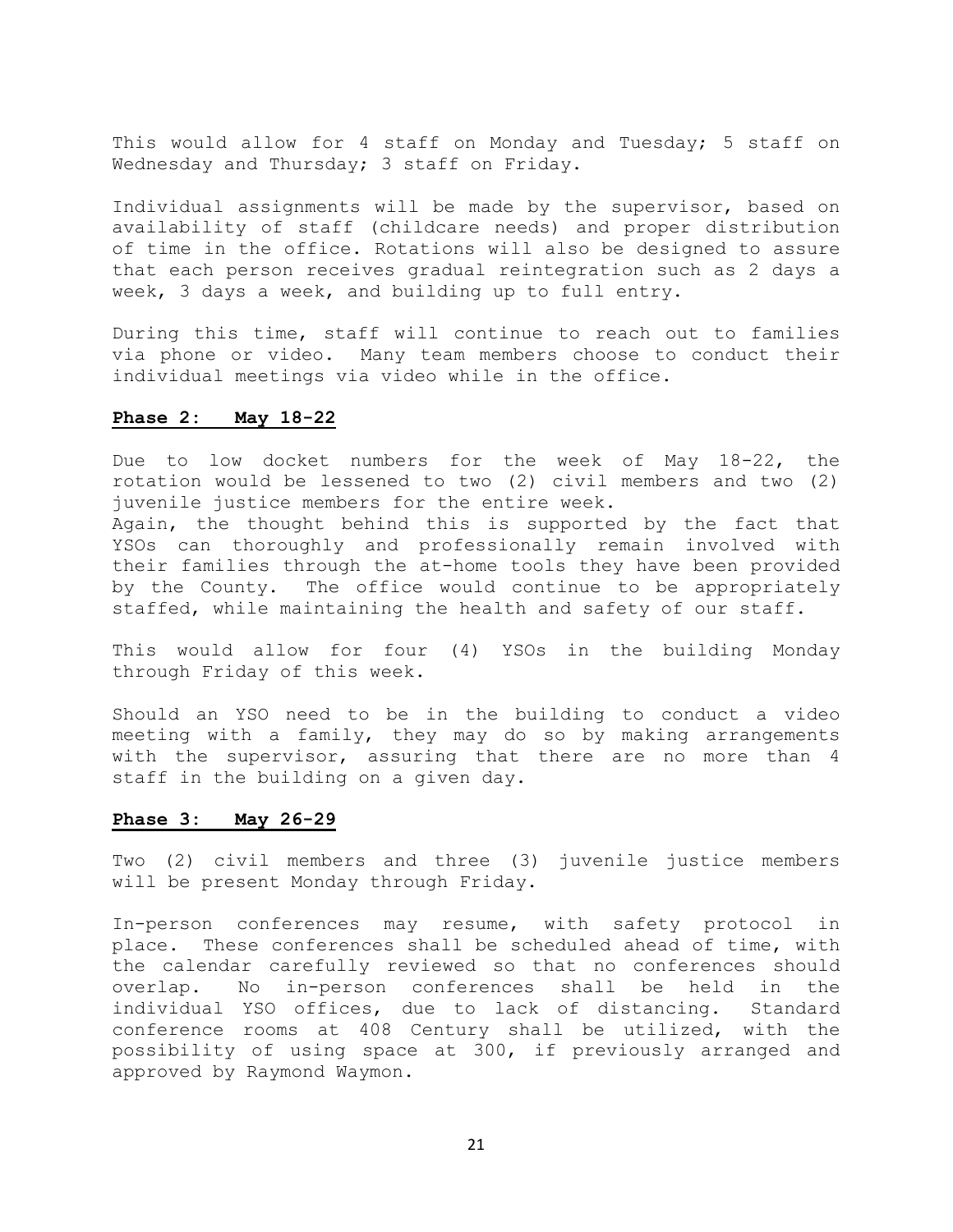Unplanned conferences may be necessary at some point, for example, following a detention hearing. If an YSO needs to conduct an assessment or meeting, they may do so with permission of a supervisor.

## **Diversion Specialists (2)**

The diversion specialist will begin a phased work re-entry plan on May 4, 2020. This plan will consist of three phases that will unfold as follows:

### **Phase 1: May 4-15**

During phase 1 both diversion specialist will telework from home 3 days each week and work in the office 2 days each week. The 4 total office days will be divided between each of them and will look as follows: Anna-Monday and Thursday, Naomi-Tuesday and Friday.

During phase 1 all meetings with youth and families will occur through telephone and/or video conferencing platform(s). No inperson meetings will occur.

## **Phase 2: May 18-29**

During phase 2 both diversion specialist will telework from home 2 days each week and work in the office 3 days each week. The office days will look as follows: Anna-Tuesday, Wednesday, Friday; Naomi-Monday, Wednesday, Thursday

During phase 2 meetings with youth and families may occur in the<br>office while following social distancing recommendations. following social distancing recommendations. Meetings not occurring in person will be conducted via telephone and/or video conferencing. All office meetings will be scheduled in advance and documented in a calendar (specific type to be chosen by the DSO, IPO, and ASO staff) so that meetings are not scheduled at the same time and individuals have time to exit the building following the meeting. All meetings will occur in designated meeting space(s).

#### **Phase 3: June 1-12**

During phase 3 both diversion specialists will begin working 5 days in the office each week.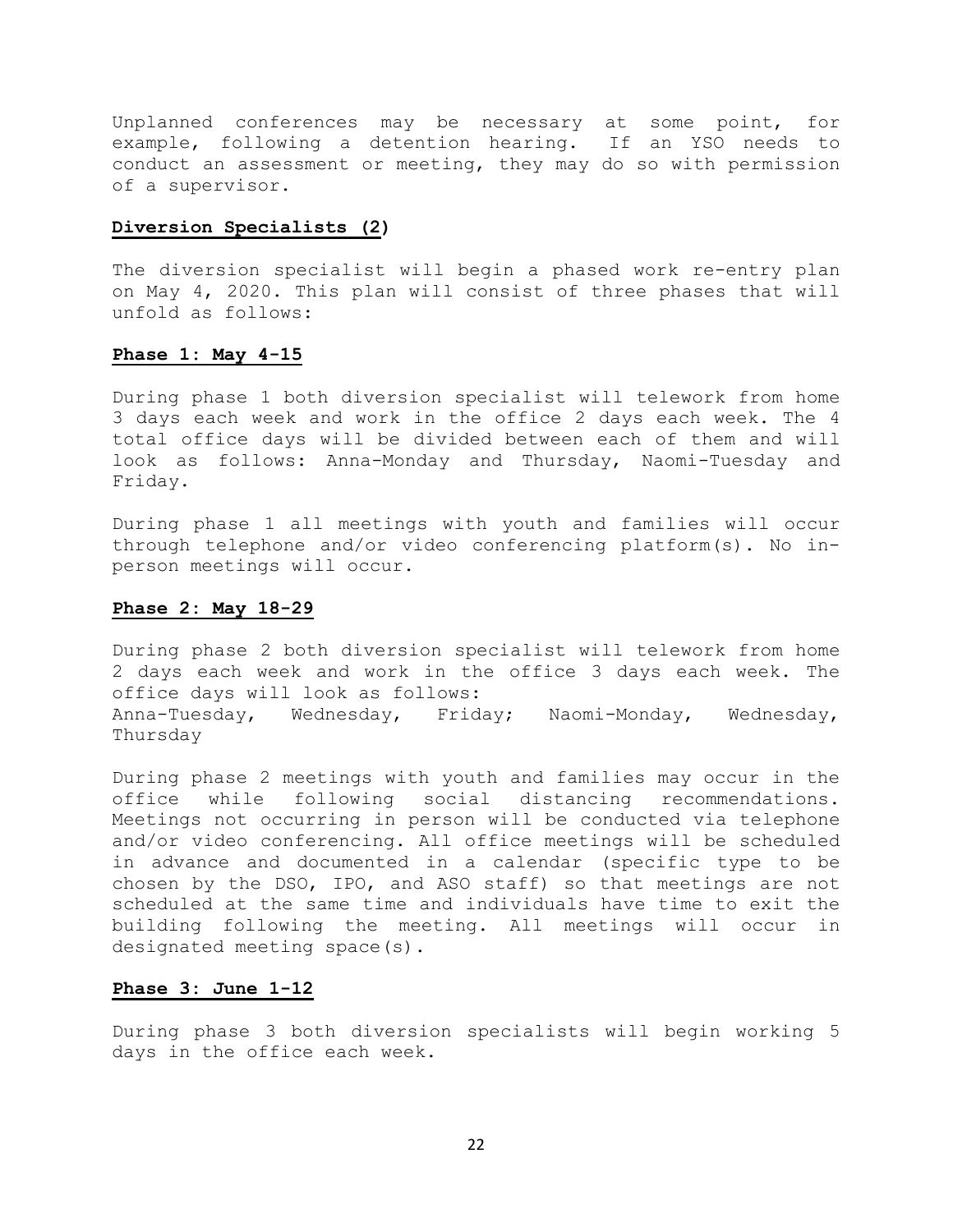During phase 3 meetings with youth and families will occur in the office while following social distancing recommendations. All office meetings will be scheduled in advance and documented in a calendar (specific type to be chosen by the DSO, IPO, and ASO staff) so that meetings are not scheduled at the same time and individuals have time to exit the building following the meeting. All meetings will occur in designated meeting space(s).

## **Assessment Specialist (1)**

The assessment specialist will begin a phased work re-entry plan on May 4, 2020. This plan will consist of three phases that will unfold as follows:

## **Phase 1: May 4-15**

During phase 1 the assessment specialist will telework from home 1 day each week and work in the office 3 days each week.

During phase 1 all meetings with youth and families will occur through telephone and/or video conferencing platform(s). No inperson meetings will occur. \*This does not include meeting with a youth before/after an in-person court hearing for assessment if ordered by the Magistrate and/or Judge.

## **Phase 2: May 18-29**

During phase 2 the assessment specialist will telework from home 1 day each week and work in the office 3 days each week.

During phase 2 meetings with youth and families may occur in the<br>office while following social distancing recommendations. distancing recommendations. Meetings not occurring in person will be conducted via telephone and/or video conferencing. All office meetings will be scheduled in advance and documented in a calendar (specific type to be chosen by the DSO, IPO, and ASO staff) so that meetings are not scheduled at the same time and individuals have time to exit the building following the meeting. All meetings will occur in designated meeting space(s). \*This does not include meeting with a youth before/after an in-person court hearing for assessment if ordered by the Magistrate and/or Judge.

## **Phase 3: June 1-12**

During phase 3 the assessment specialist will begin working 4 days in the office each week. This is a normal schedule for this position.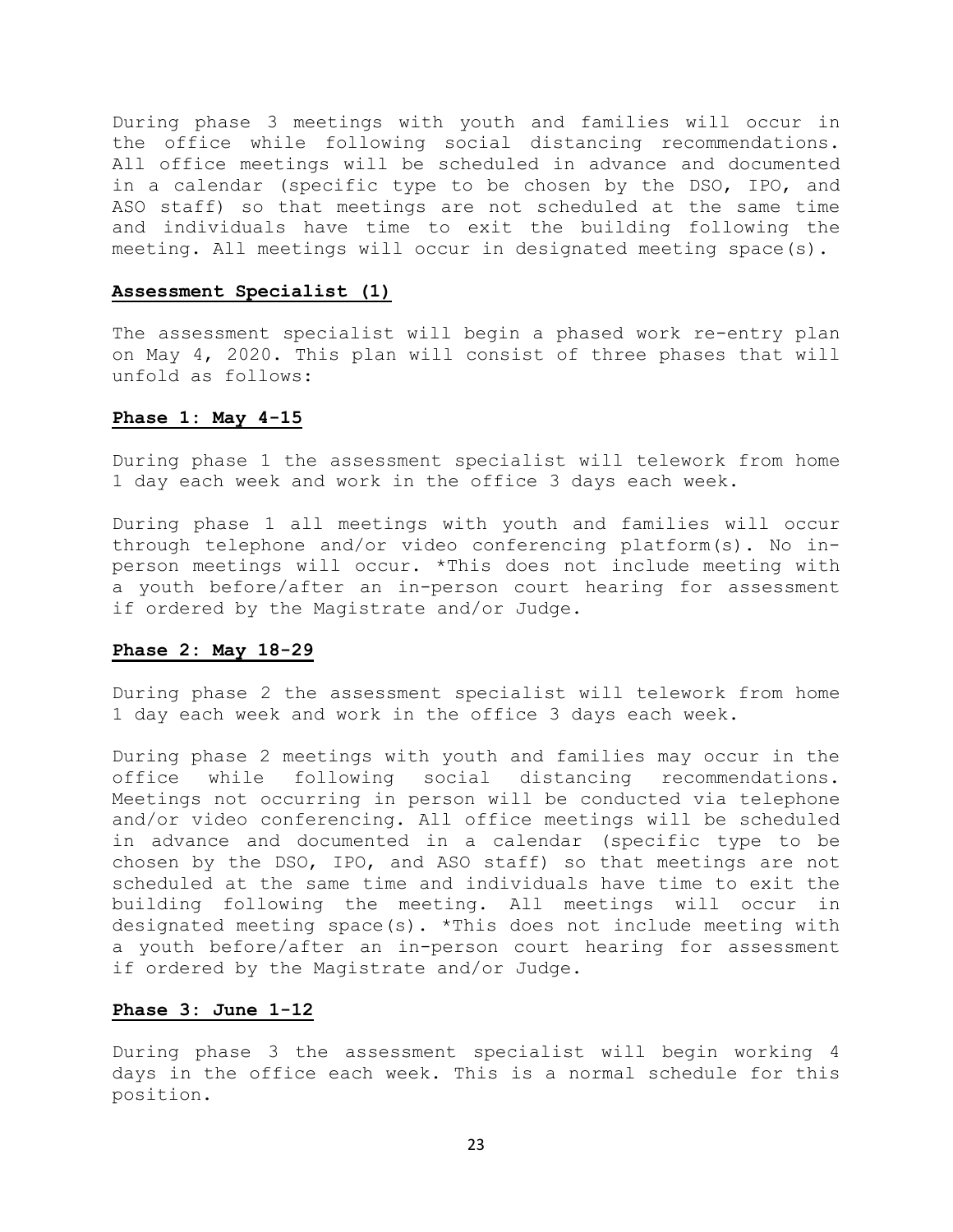During phase 3 meetings with youth and families will occur in the office while following social distancing recommendations. All office meetings will be scheduled in advance and documented in a calendar (specific type to be chosen by the DSO, IPO, and ASO staff) so that meetings are not scheduled at the same time and individuals have time to exit the building following the meeting. All meetings will occur in designated meeting space(s). \*This does not include meeting with a youth before/after an inperson court hearing for assessment if ordered by the Magistrate and/or Judge.

## **IV. Municipal**

A. Brentwood:

- 1. Juvenile: Cases will be individually reviewed by the judge. The judge will decide, on a case-bycase basis, how the case will be handled. Factors the judge will consider include, but are not limited to, the juvenile's driving history, the nature of the alleged infraction, and the amount over the speed limit alleged. Once the judge makes the decision on how cases will be handled, the juvenile will be contacted by court staff via telephone or email and instructed to either: a) take the Defensive Driver Safety school on-line or b) participate in a videoconference with a parent and the judge and be ordered to attend the in-person Defensive Driver Safety school at the<br>Brentwood Fire Department, with possible Department, suspension of driver's license and/or payment of ticket. At this school, all CDC protocols will be followed.
- 2. Adult traffic and codes: Cases will be individually reviewed by the judge. The judge will decide, on a case-by-case basis, how the case will be handled. Factors the judge will consider include, but are not limited to, the individual's driving history, the nature of the alleged infraction, the amount over the speed limit alleged, and possession of a CDL. Once the judge makes the decision on how cases will be handled, the driver will be contacted by court staff via telephone or email and instructed to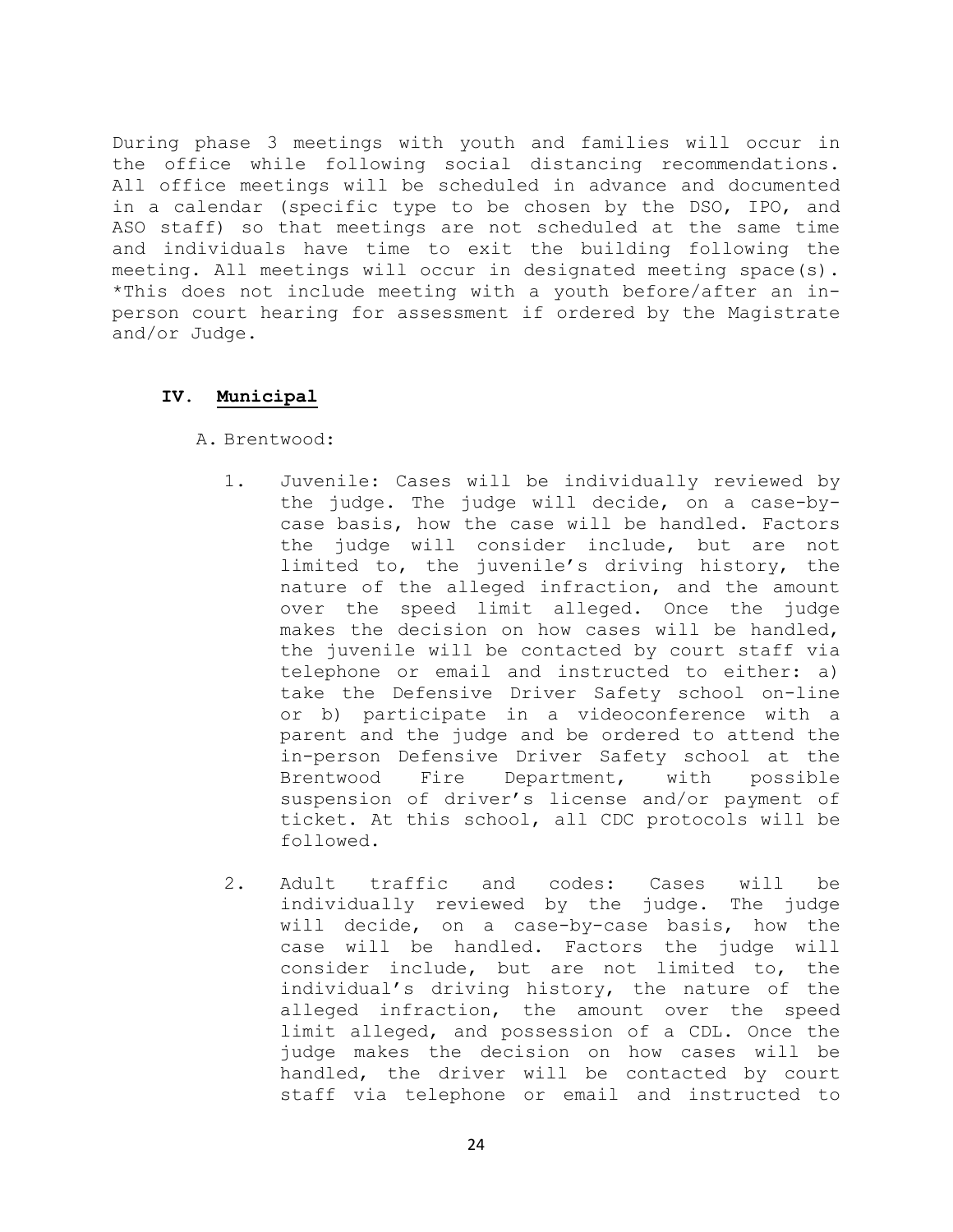either: a) take the four-hour Defensive Driver Safety school on-line; or b) take the eight-hour Defensive Driver Safety school on-line; or c) pay a fine.

- 3. Contested Cases: Cases contested by either an adult or juvenile will be heard in person in June in the event the Tennessee Supreme Court lifts its suspension of in-person proceedings. There will be no in-person court proceedings in May. In June, if allowed, in-person court proceedings will take place under very strict conditions. There will be no more than ten cases on the docket at a time. All court staff will wear masks and gloves, which will be provided by the city. Hand-sanitizers will be placed throughout the courtroom and the building. Drivers whose cases are on the docket will not be permitted to congregate in the building. They must go straight into the courtroom. Witnesses must wait outside the building and will only be permitted into the courtroom when needed. All other protocols and guidelines of the CDC, State of Tennessee, and local governments will be strictly enforced and followed.
- 4. June: In the event the Tennessee Supreme Court's suspension of in-person proceedings continues past May 31, 2020, all proceedings will continue as listed above, with the exception that<br>contested cases will be heard via will be videoconferencing.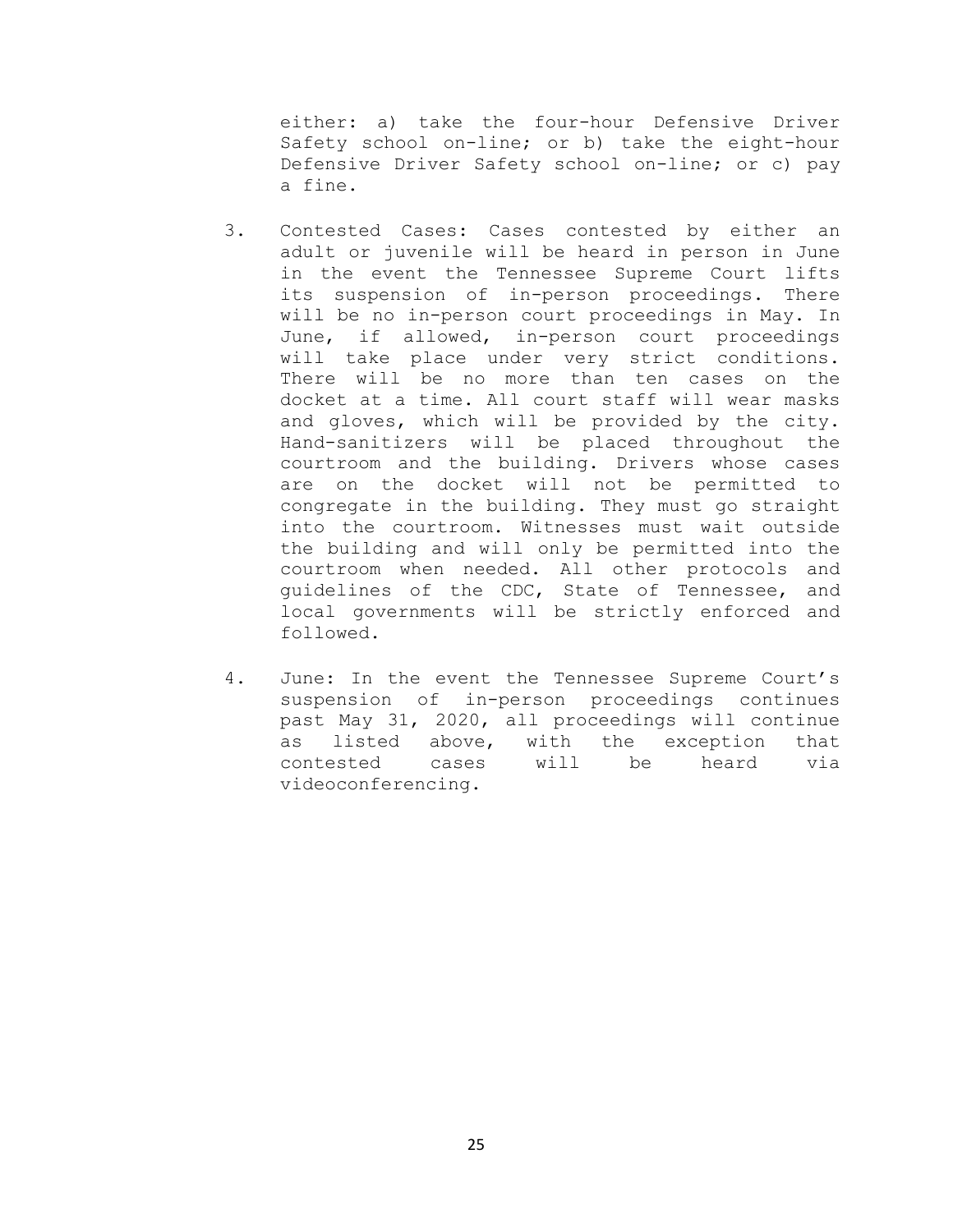B. Fairview:

## **IN THE CITY COURT FOR FAIRVIEW, WILLIAMSON COUNTY, TENNESSEE**

**IN RE: COVID 19-PANDEMIC**

## **SUB-PLAN FOR FAIRVIEW CITY COURT TO BEGIN CONDUCTING IN-PERSON COURT PROCEEDINGS**

On March 13, 2020, in response to the COVID-19 pandemic, the Tennessee Supreme Court issued AMD2020-428 suspending in-<br>person court proceedings, with certain limited exceptions, in person court proceedings, with certain limited exceptions, all state and local courts in Tennessee, including but not limited to municipal, juvenile, general sessions, trial and appellate courts through March 31, 2020.

On March 25, 2020, the Tennessee Supreme Court extended the suspension of in-person court proceedings in all state and local courts in Tennessee, with certain limited exceptions, through April 30, 2020.

On April 24, 2020, the Tennessee Supreme Court extended the suspension of in-person court proceedings, except for jury trials, in all state and local courts in Tennessee, until the Chief Justice has approved a written plan from each judicial to gradually begin conducting in-person court proceedings, other than jury trials. The presiding judge or the designee of the presiding judge of each judicial district in coordination with the designated judge or other designee of the general sessions, juvenile and municipal courts within each judicial district was made responsible for developing the written plan.

Fairview City Court is located within the 21st Judicial District ("District"). Judge Deanna B. Johnson ("Judge Johnson") is the presiding judge of the trial courts within the District. Judge Johnson has been in communication with the other judges in the District and requested input in the development of a written plan. Recognizing that some courts within the District may have<br>different needs/limitations based on facilities, staff, different needs/limitations based on security, etc., Judge Johnson requested the development of sub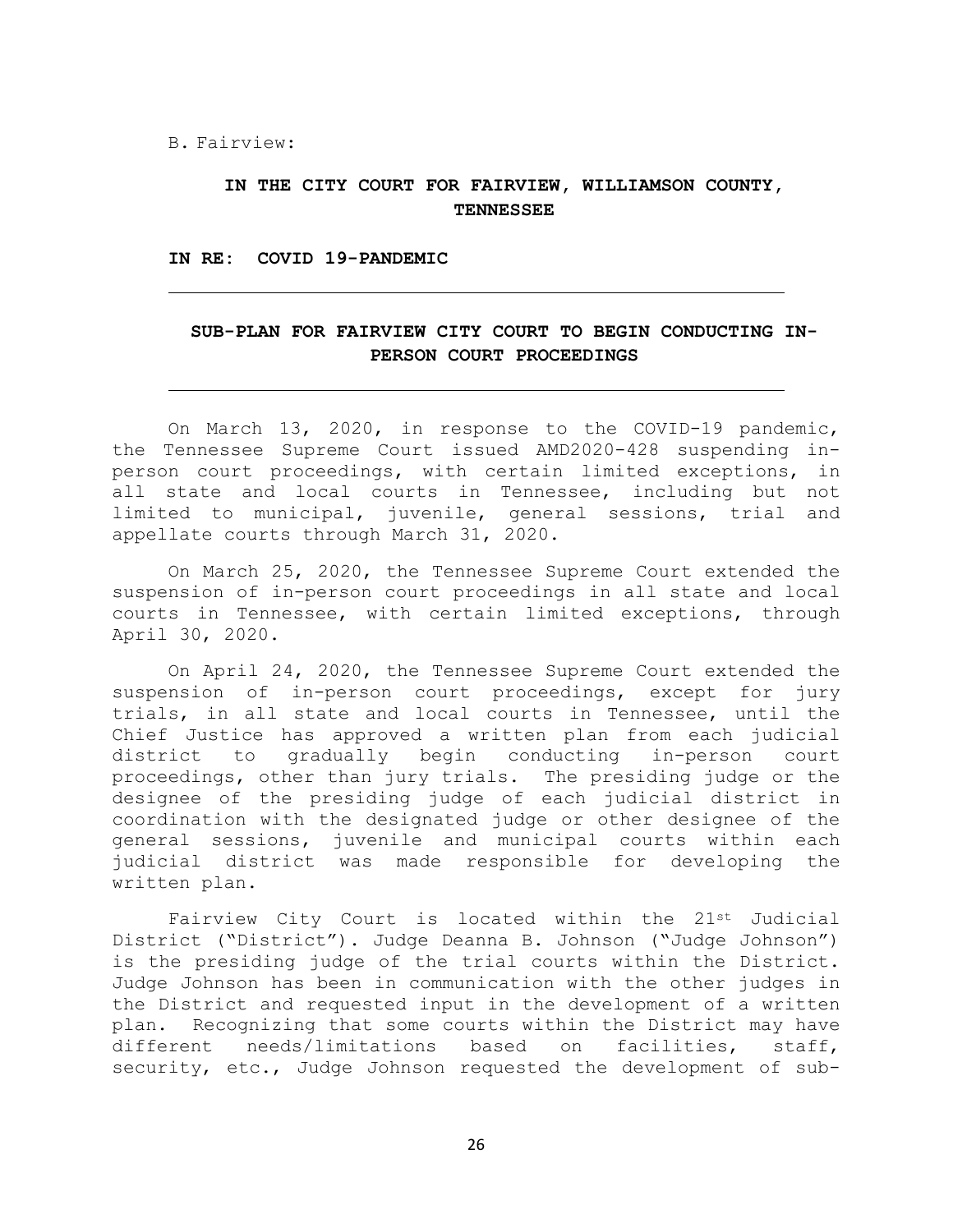plans to be included as part of the comprehensive written plan submitted to the Chief Justice.

Since AMD2020-428 was issued, Fairview City Court has reset all docketed cases except for cases involving incarcerated individuals, which were handled administratively in concert with the District Attorney General and Williamson County Sheriff's Department. As a result, there has not been court in Fairview City Court since March 13, 2020.

While the health and safety of all individuals involved in pending cases is important, a transitional plan for Tennessee courts to begin conducting business is essential. In response to Judge Johnson's request, the following is the sub-plan for Fairview City Court to begin conducting in-person court proceedings:

#### GENERAL INFORMATION

- 1. Fairview City Court is held at Fairview City Hall every other Friday, with certain limited exceptions.
- 2. Fairview City Court will resume in-person court proceedings beginning Friday, May 15, 2020, contingent upon the written plan being approved by the Chief Justice. If the written plan is not approved by said date, then Fairview City Court will resume in-person court proceedings beginning the next regularly scheduled court date after the plan is approved.
- 3. Fairview City Court will have three dockets (Traffic, Trial/Settlement & Appearance) on each court date at staggered times as set forth herein.
- 4. Face masks and gloves are optional. There will be touchless sanitation stations and tissues positioned throughout City Hall. Alcohol-based (at least 60%) hand sanitizer will be made available on all counsel tables, as well as at the entry of City Hall. Movement in and around City Hall will largely flow in one-direction. The court room will be arranged so as to maximize the space and allow most business, if not all, to be conducted entirely therein. The district<br>attorney will have a table and the public will have defender/defense attorney will have a table. There<br>will be no podium. When addressing the Court, a be no podium. When addressing the Court, a defendant will stand in a designated space, the district attorney, public defender/defense attorney will have a microphone at their respective table. At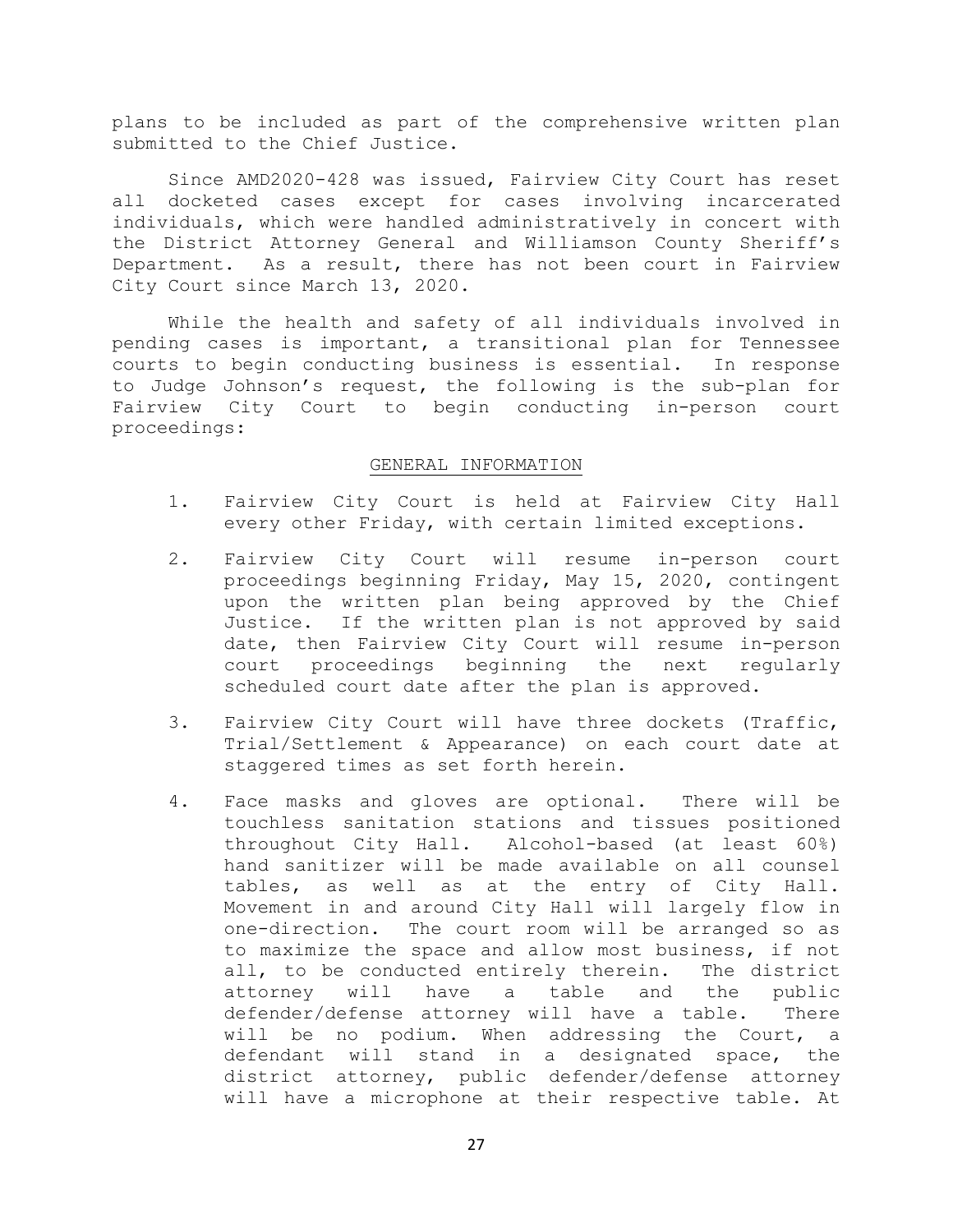the end of each proceeding, counsel tables will be sanitized. The district attorney, public defender, probation officer and/or victim/witness coordinator may park in the lower lot near the FPD and enter City Hall through the FPD.

5. This plan will remain in effect until such time as the Tennessee Supreme Court provides additional guidance or the suspension/modification of in-person court proceedings established in AMD2020-428 expires by its terms.

## TRAFFIC DOCKET

- 6. In an effort to reduce the number of cases on the traffic docket, the clerk will attempt to contact defendants in advance of a court date and provide options in lieu of appearing in Court, such as but not limited to completing traffic school, providing proof of registration, providing proof of insurance, paying the citation, etc.
- 7. The traffic docket will begin at 8 a.m.
- 8. At least 30 minutes prior to court beginning, FPD will be positioned outside City Hall with a copy of the docket and a sign-in sheet.
- 9. The docket will be numbered and in alphabetical order. The defendant will provide FPD their name and cell phone number. This information will be placed on the sign-in sheet next to the corresponding number as<br>reflected on the docket. FPD will provide the FPD will provide the defendant a number representing where their respective case is positioned on the docket.
- 10. While waiting to provide the information to FPD,<br>defendants will maintain social distancing. Upon defendants will maintain social distancing. providing the requested information and receiving a number, the defendant may return to their vehicle until their case is called. Alternatively, defendants may line up outside City Hall as directed by FPD. The FPD will structure the line so as to maintain adequate social distancing.
- 11. The docket will be called in alphabetical order. Upon a case being called, the defendant will be notified via text message and/or through an announcement made by FPD outside City Hall.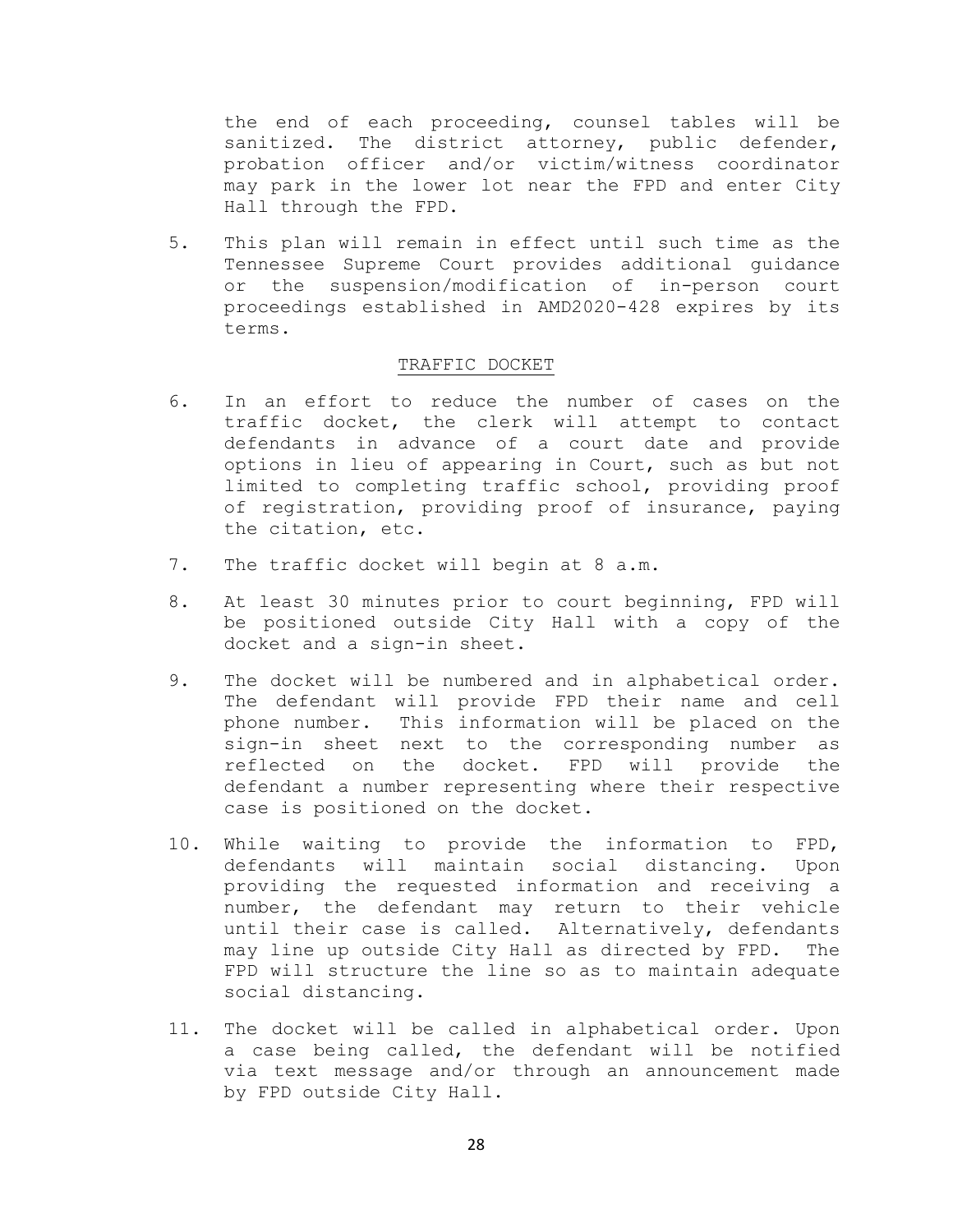- 12. The defendant will enter City Hall from a side door directly into the court room. FPD will be positioned at this door and the defendant will be required to go through a security check. A touchless thermometer will<br>be used to determine if the defendant has a used to determine if the defendant has temperature greater than 100.4°F. If the defendant has a temperature *greater than 100.4°F* or acknowledges currently experiencing any symptom associated with COVID-19, then their case will be reset, and they will be denied access to City Hall. The defendant will be required to sanitize their hands before entering City Hall.
- 13. When required, each defendant will be provided an ink pen to sign any necessary paperwork. This ink pen may be kept by the defendant or discarded in a receptacle as they exit City Hall.
- 14. Only one (1) defendant will be allowed in the court room at a time. Under no circumstances will there be more than ten (10) people in the court room including the judge, clerk, FPD, district attorney, public defender/attorney, victim/witness coordinator and/or defendant.
- 15. The defendant will be advised of the cited offense(s) and asked to enter a plea. If a case is contested, then the matter will be reset on a contested traffic docket and the defendant will receive a new court date. If the case is uncontested, then the Court will enter an appropriate disposition and direct the defendant to the Court Clerk positioned in the lobby to the rear of the court room.
- 16. The defendant will exit the court room to the rear through an open door, stop at the Clerk's window for payment, traffic school information, etc. and exit City Hall through the front door. All movement in City Hall will follow this one-way pattern: enter through side door, exit court room at the rear, stop at the Clerk's window and exit City Hall through front door.
- 17. As one defendant exits the court room another will enter.
- 18. This process will continue until the traffic docket has been called.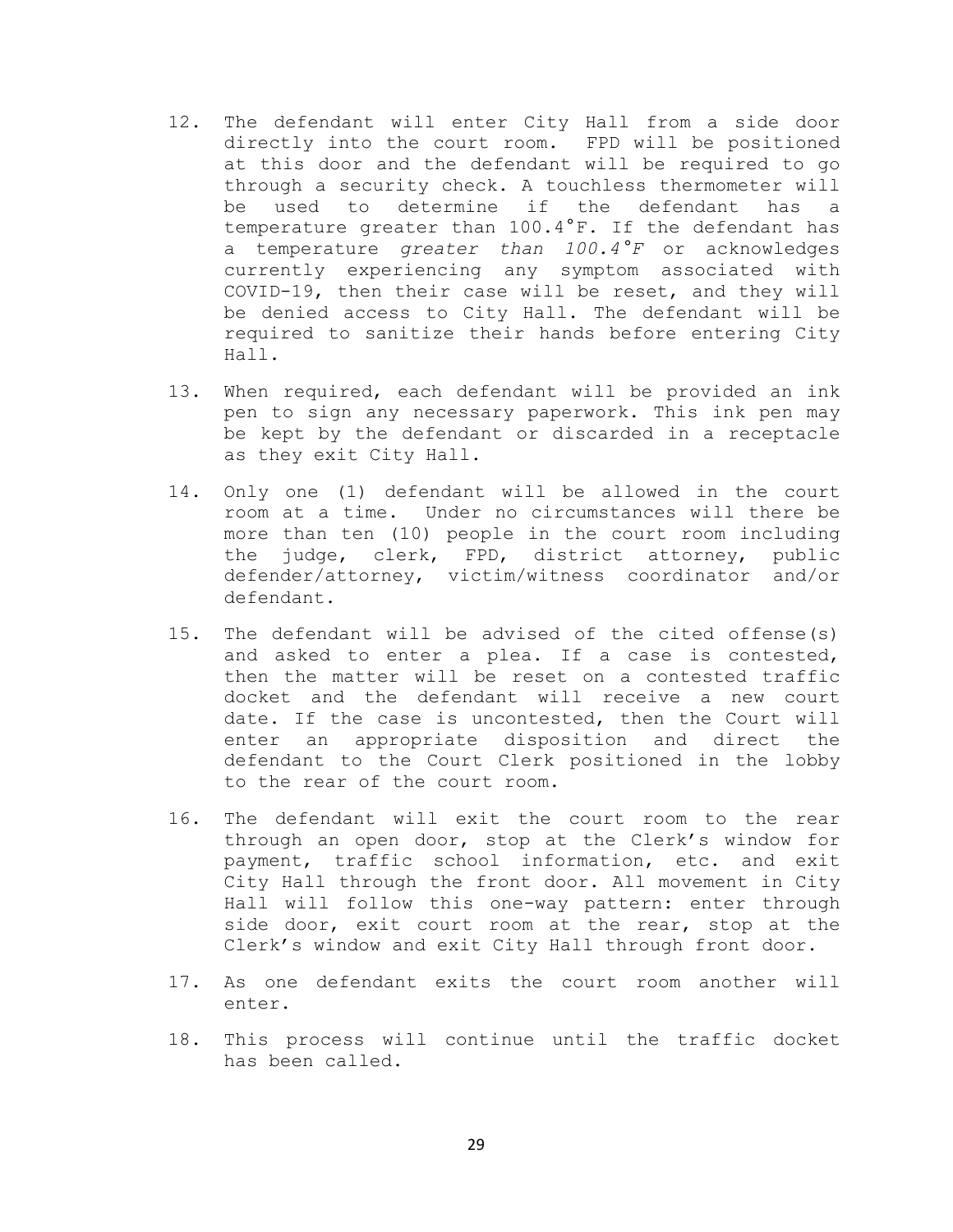- 19. Any defendant that has not signed in when their case is called will be placed at the end of the traffic docket. After the traffic docket has been completed, any defendant that has not appeared will be marked FTA. If a defendant appears after being marked FTA,<br>barring extraordinary circumstances, the only barring extraordinary circumstances, the only acceptable, uncontested disposition will be to pay the citation during the Clerk's regular business hours on a non-court date. Alternatively, the defendant may have their case placed on the contested traffic docket for hearing.
- 20. The traffic docket is expected to take approximately an hour to complete.

## TRIAL/SETTLEMENT DOCKET

- 21. The trial/settlement docket will be numbered and in alphabetical order. The docket will contain no more than 30 cases.
- 22. The docket will be divided between two sessions as follows: the first half of the docket will be called between 9 a.m. and 12 p.m. and the second half will be called between 1 p.m. and 4 p.m. The docket will be called in alphabetical order. There will be no more than 15 cases per session.
- 23. If a defendant has retained counsel and their information is in the file, the Clerk will make an effort to contact counsel at least 48 hours in advance of the court date to advise during which sessions their client's case will be called.
- 24. Alternatively, counsel is encouraged to attempt to reach a settlement in their client's case prior to court. The Clerk will place on the City of Fairview<br>website plea/probation paperwork. If the Clerk website plea/probation paperwork. If the receives completed plea paperwork at least 48 hours prior to the court date, then the Court will schedule to take the plea via Zoom. If the plea will result in probation, then the defendant must complete and return a probation information form with the plea paperwork. The plea/probation paperwork may be submitted to the<br>Clerk via fax at (615) 799-5599 or emailed to  $\text{fax at}$  (615) 799-5599 or emailed to gmangrum@fairview-tn.org.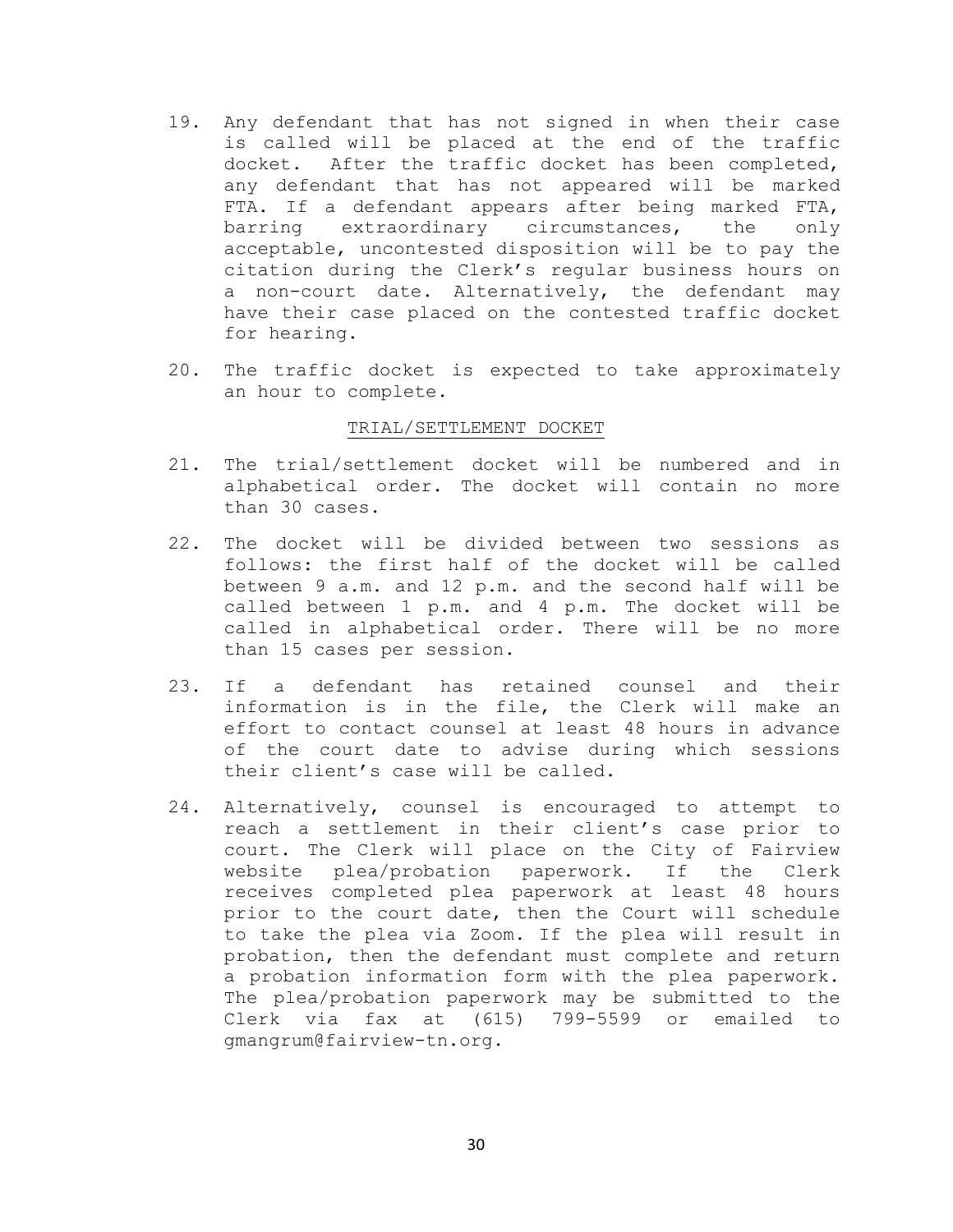- 25. At least 30 minutes prior to the docket being called, FPD will be positioned outside City Hall with a copy of the docket and a sign-in sheet.
- 26. The defendant, attorney and/or witness will provide FPD their name and cell phone number. This information will be placed on the sign-in sheet next to the corresponding number as reflected on the docket. FPD will provide the defendant, attorney and/or witness a number representing where the case is positioned on the docket. At the time of sign-in, any unrepresented defendant who may be asking for court-appointed counsel will be provided an Affidavit of Indigency to complete while waiting on their case to be called.
- 27. While waiting to provide the information to FPD, defendants, attorneys and/or witnesses will maintain social distancing. Upon providing the requested information and receiving a number, the defendant, attorney and/or witness may return to their vehicle(s) until the case is called. Alternatively, defendants and attorneys may line up outside City Hall as directed by FPD. The FPD will structure the line so as to maintain adequate social distancing.
- 28. Upon a case being called, the defendant, attorney and any witnesses will be notified via text message and/or through an announcement made by FPD outside City Hall.
- 29. The defendants and attorneys will enter City Hall from a side door directly into the court room. FPD will be positioned at this door and the litigants and attorneys will be required to go through a security check. A touchless thermometer will be used to determine if the defendant and/or attorney has a temperature greater than 100.4°F. If a defendant or attorney has a temperature greater than 100.4°F or acknowledges currently experiencing any symptom associated with COVID-19, then the case will be reset, and they will be denied access to City Hall. The defendant and attorney will be required to sanitize their hands before entering City Hall.
- 30. When required, each defendant will be provided an ink pen to sign any necessary paperwork. This ink pen may be kept by the defendant or discarded in a receptacle as they exit City Hall.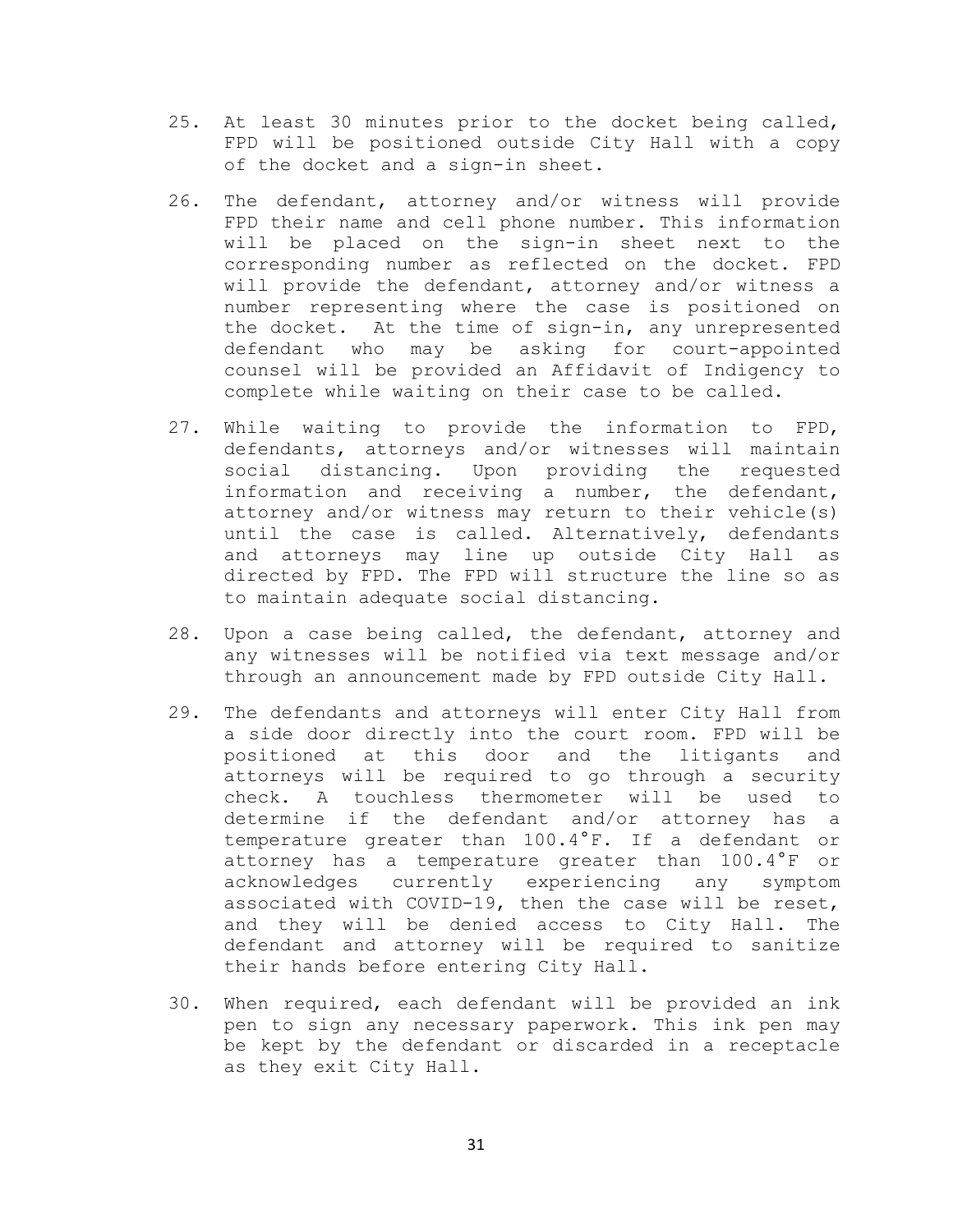- 31. The public defender will be appointed to represent litigants who qualify for court-appointed counsel unless there is a conflict. At least 48 hours prior to the court date, the public defender will notify the Clerk of any potential conflict(s) they have with any case on the docket. In the event of a conflict, the Court will appoint private counsel.
- 32. The district attorney will be stationed at one table in the court room and the public defender/attorney will be stationed at another. Under no circumstances will there be more than ten (10) people in the court<br>room including the judge, clerk, FPD, district room including the judge, clerk, FPD, attorney, public defender/attorney, victim/witness coordinator and/or defendant. Any necessary witnesses will remain in their cars until notified to enter City Hall. If a witness is required to enter City Hall, they will be required to go through a security check. A touchless thermometer will be used to determine if a witness has a temperature greater than 100.4°F. If a witness has a temperature greater than 100.4°F or acknowledges currently experiencing any symptom associated with COVID-19 and is necessary to resolve a case, then the case will be reset, and the witness will be denied access to City Hall. The witness will be required to sanitize their hands before entering City Hall. The witness will be placed in a room adjacent to the court room so that the district attorney/public defender/attorney/witness coordinator can meet with them privately. Each case will be negotiated in the court room. At the conclusion of any discussion, one of the following shall occur: (1) the matter may be reset; (2) the matter may be reset for a preliminary hearing/probation violation hearing on a contested docket; (3) a plea may be entered; or (4) the case may be bound over on waivers.
- 33. The defendant and attorney will exit the court room to the rear through an open door, stop at the Clerk's window for payment of fines/fees, stop at the probation window (when applicable) and exit City Hall through the front door. All movement in City Hall will follow this one-way pattern: enter through side door, exit court room at the rear, stop at the Clerk's window, stop at the probation window (when applicable) and exit City Hall through front door.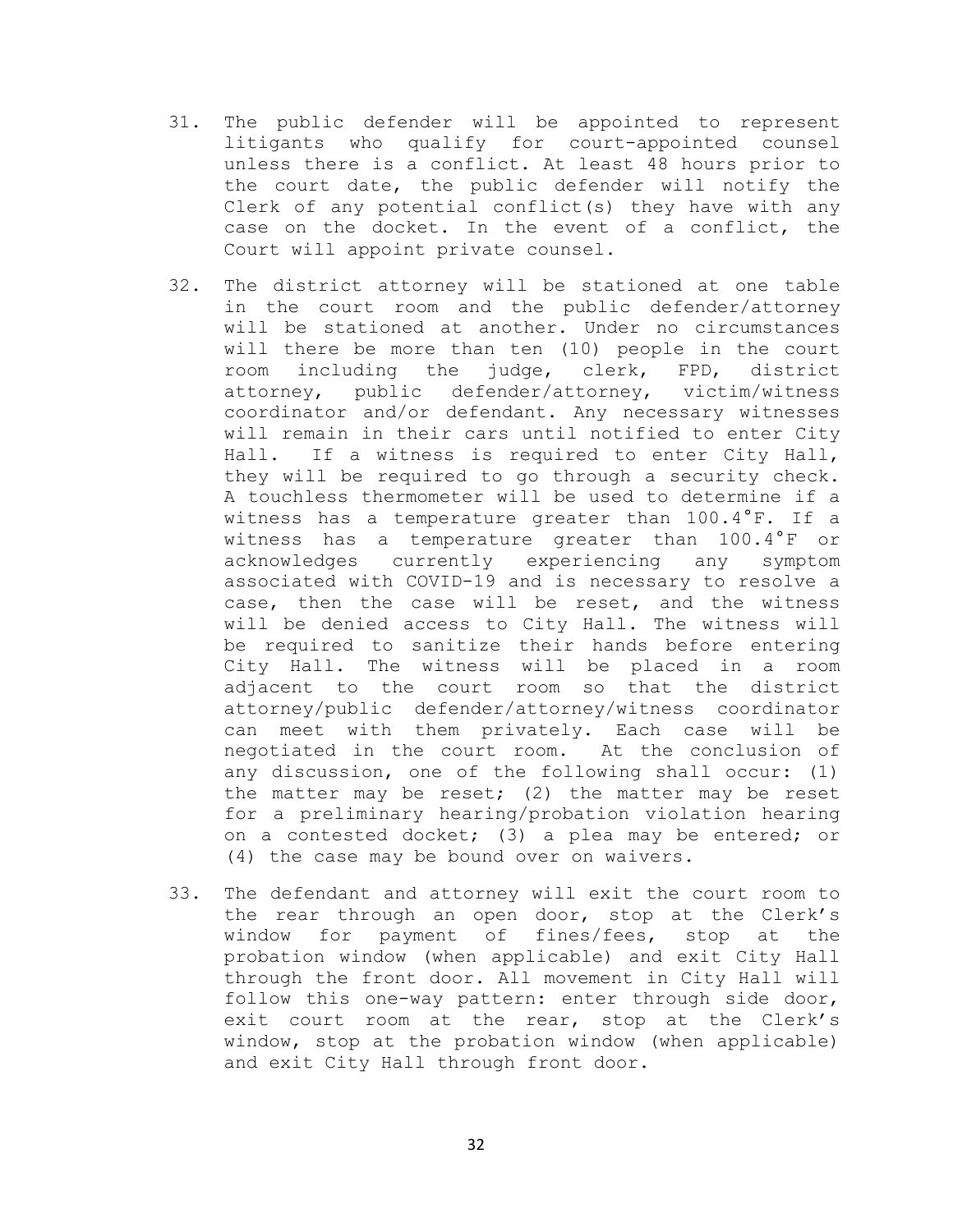- 34. As one defendant exits the court room another will enter.
- 35. This process will continue until the trial/settlement docket has been called.
- 36. Any defendant appearing after their case has been called will be placed at the end of the trial/settlement docket. After the trial/settlement docket has been completed, any defendant that has not appeared will be marked FTA.
- 37. Each session of the trial/settlement docket is expected to take approximately three (3) hours to complete.

#### APPEARANCE DOCKET

- 38. The appearance docket will begin at 12 p.m.
- 39. At least 30 minutes prior to the docket being called, FPD will be positioned outside City Hall with a copy of the docket and a sign-in sheet.
- 40. The docket will be numbered and in alphabetical order. The defendant will provide FPD their name and cell phone number. This information will be placed on the sign-in sheet next to the corresponding number as reflected on the docket. FPD will provide the defendant a number representing where their respective case is positioned on the docket. At the time of signin, any unrepresented defendant who will be asking for court-appointed counsel will be provided an Affidavit of Indigency to complete while waiting on their case to be called.
- 41. While waiting to provide the information to FPD, defendants will maintain social distancing. Upon providing the requested information and receiving a number, the defendant may return to their vehicle until their case is called. Alternatively, defendants may line up outside City Hall as directed by FPD. The FPD will structure the line so as to maintain adequate social distancing.
- 42. The docket will be called in alphabetical order. Upon a case being called, the defendant will be notified via text message and/or through an announcement made by FPD outside City Hall.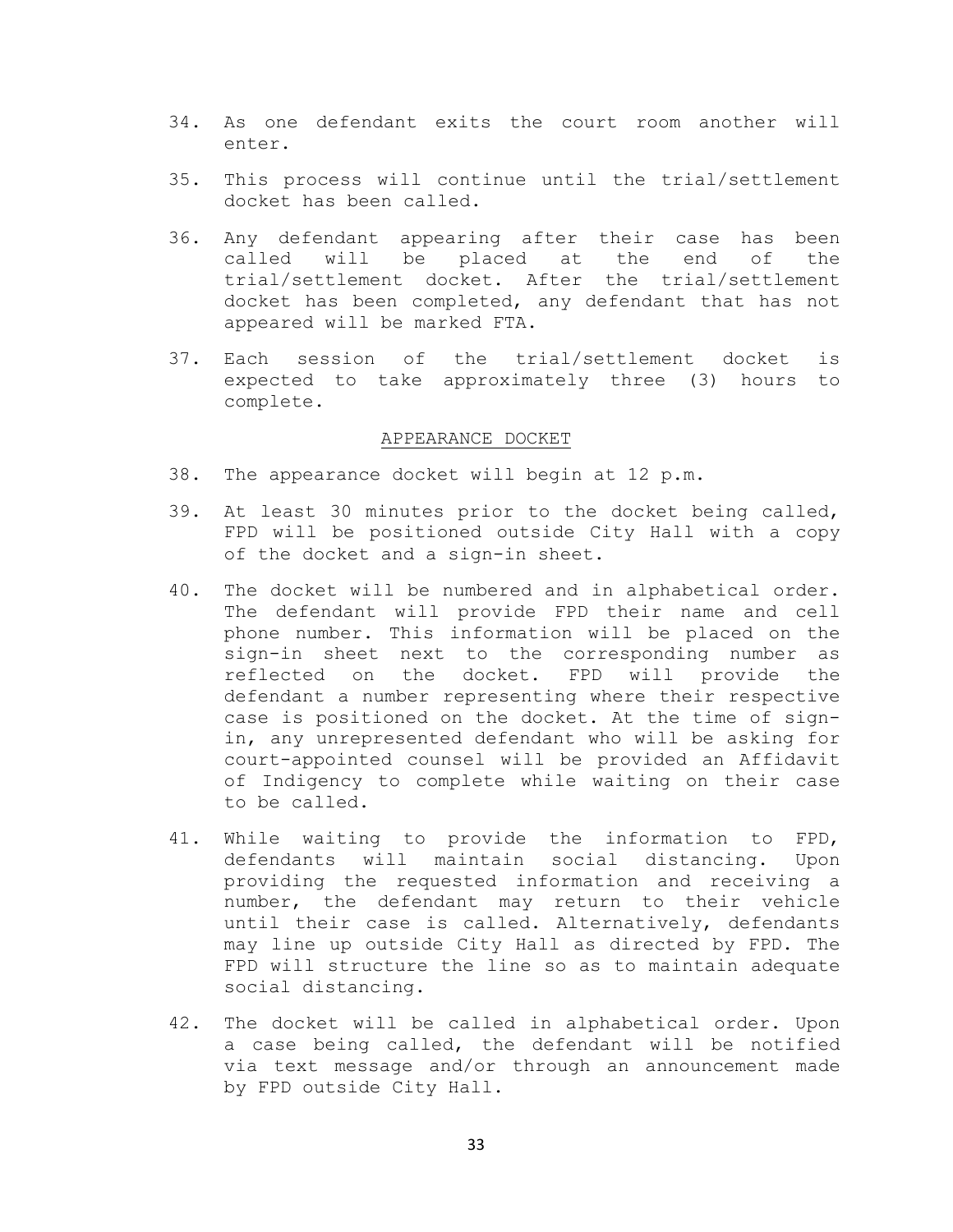- 43. The defendant will enter City Hall from a side door directly into the court room. FPD will be positioned at this door and the defendant will be required to go through a security check. A touchless thermometer will<br>be used to determine if the defendant has a used to determine if the defendant has temperature greater than 100.4°F. If a defendant has a temperature greater than 100.4°F or acknowledges currently experiencing any symptom associated with COVID-19, then the case will be reset, and they will be denied access to City Hall. The defendant will be required to sanitize their hands before entering City Hall.
- 44. When required, each defendant will be provided an ink pen to sign any necessary paperwork. This ink pen may be kept by the defendant or discarded in a receptacle as they exit City Hall.
- 45. Only one (1) defendant will be allowed in the court room at a time. Under no circumstances will there be more than ten (10) people in the court room including the judge, clerk, FPD, district attorney, public defender/attorney, victim/witness coordinator and/or defendant.
- 46. The defendant will be advised of the charged offense(s) and advised of their constitutional rights. No disposition will be entered on the appearance docket. All first appearances will be reset to give the defendant time to hire counsel or, if appointed counsel, time to meet with appointed counsel.
- 47. After receiving a new court date, the defendant will exit the court room to the rear through an open door and exit City Hall through the front door. All<br>movement in City Hall will follow this one-way movement in City Hall will follow this pattern: enter through side door, exit court room at the rear and exit City Hall through front door.
- 48. As one defendant exits the court room another will enter.
- 49. This process will continue until the appearance docket has been called.
- 50. Any defendant appearing after their case has been called will be placed at the end of the appearance docket. After the appearance docket has been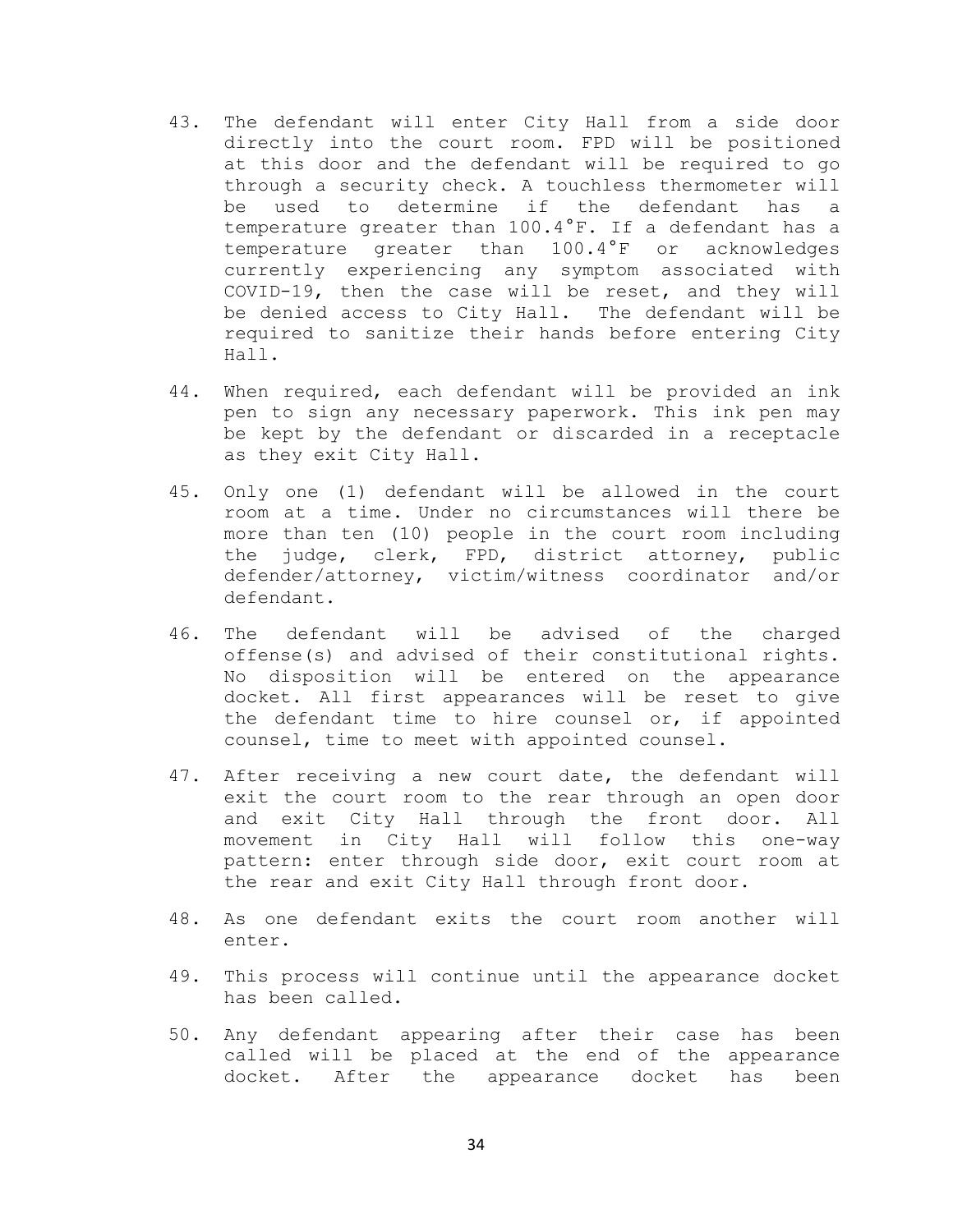completed, any defendant that has not appeared will be marked FTA.

51. The appearance docket is expected to take approximately an hour to complete

## INCARCERATED INDIVIDUALS

- 52. Although there are believed to be very few<br>incarcerated individuals with pending cases in individuals with pending cases in Fairview City Court, these matters will continue to receive priority.
- 53. If the Williamson County Sheriff disfavors inmates being transported to/from court, then these cases will be handled via Zoom or through some other audio/video method available at the jail. This will include timely conducting preliminary hearings/probation violation hearings when requested.

## DISPOSITIONS INVOLVING INCARCERATION

- 54. Barring extraordinary circumstances, all dispositions that result in a defendant serving some period of jail time will either be reset for plea at least 60 days out or the defendant will be given a report date at least 60 days out.
- C. Franklin:

There will be no in-person court proceedings during the month of May. The City of Franklin is implementing a process to hold court via videoconferencing through a platform such as Zoom or WebEx and each litigant will be individually notified when that process is complete and implemented.

D. Nolensville:

There will be no in-person court proceedings in May 2020. The judge has already reviewed the cases on the May docket and court staff will contact all litigants by telephone or by email and instruct the litigants on what steps they need to take. Most litigants will be ordered to do the on-line driver's safety school. If a litigant requests a trial, that trial will be conducted by video conference. Litigants who are required to pay a fine and/or court costs will pay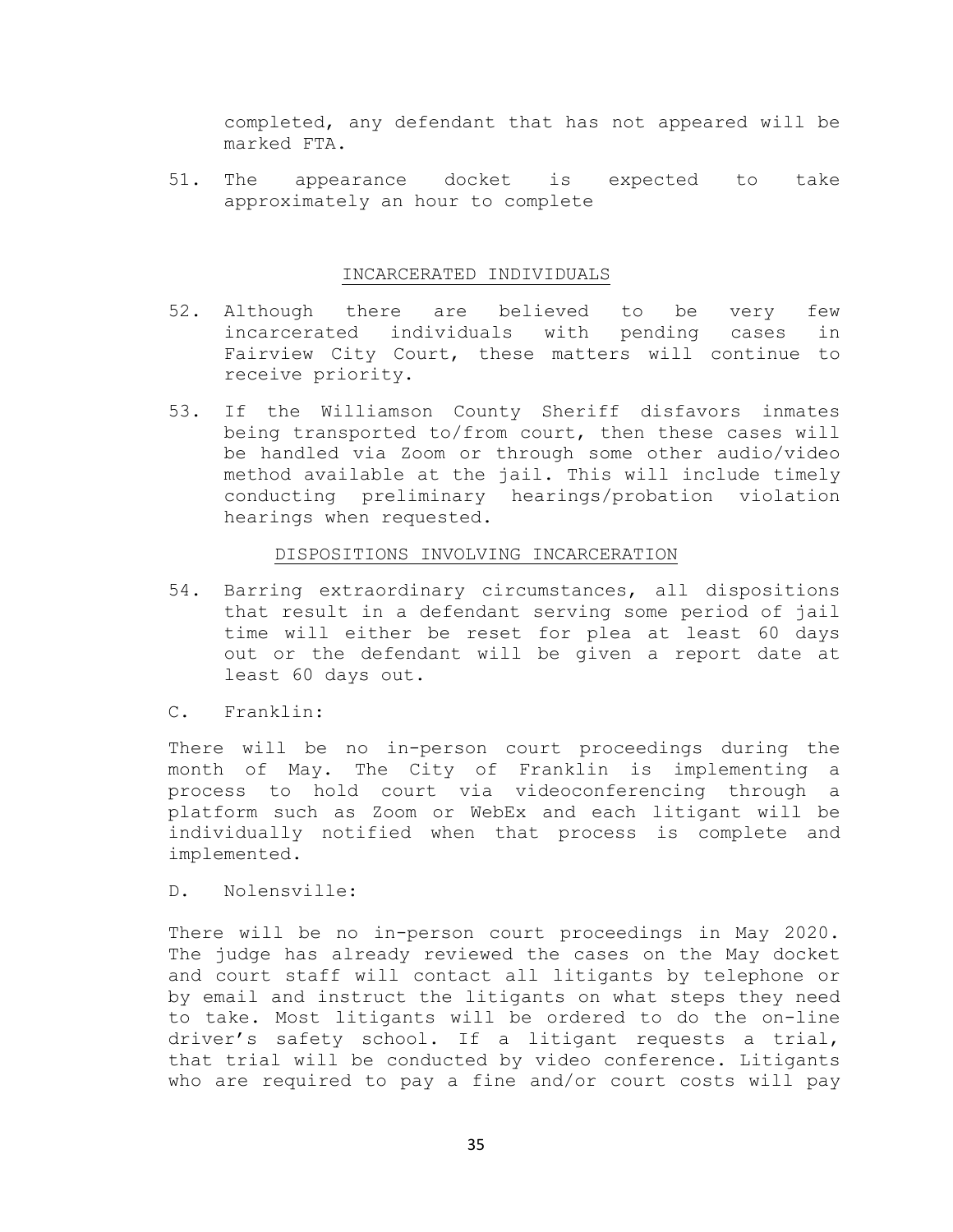them on-line. This procedure will continue until further orders from the Tennessee Supreme Court.

E. Spring Hill:

There will be no in-person court proceedings for the month of May 2020. All cases have been continued to June 2020. If the Supreme Court's order is still in effect in June, all court proceedings will be by video conference.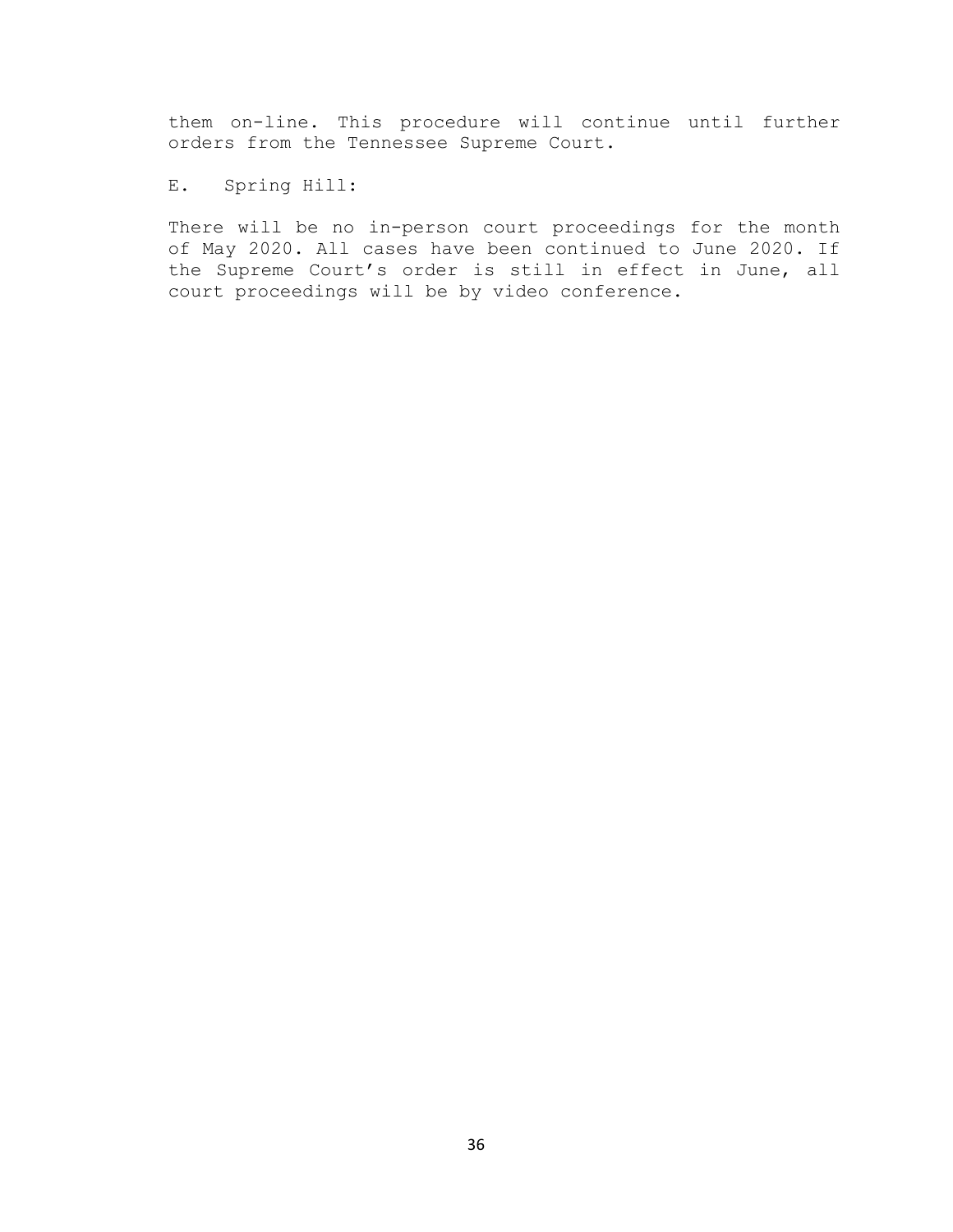#### **HICKMAN, LEWIS, AND PERRY COUNTIES**

**IN THE TWENTY-FIRST JUDICIAL DISTRICT DIVISION V CONSISTING OF HICKMAN, LEWIS, AND PERRY COUNTIES**

| IN RE: COVID-19 PANDEMIC   |  | SUPREME COURT        |
|----------------------------|--|----------------------|
|                            |  | ADMINISTRATIVE ORDER |
| PLAN FOR RE-OPENING COURTS |  | NO. ADM 2020-00428   |

#### **PLAN SUBMITTED UPON REQUEST OF**

*THE SUPREME COURT FOR THE STATE OF TENNESSEE*

Tennessee courts are currently under a state of emergency upon order of the Tennessee Supreme Court, all as set forth in Administrative Order ADM 2020-00428. That order was amended on April 24, 2020 to provide, in part:

- 1. Jury trials of both civil and criminal matters shall continue to be prohibited through July 3rd, unless otherwise approved by the Supreme Court.
- 2. Certain emergency and "exempt" matters were set forth in the original order, and those matters could continue to be heard "in-person" when absolutely<br>necessary; however, the Court reiterated that reiterated that alternative means of conducting hearings, specifically video conferencing, should be used in all situations possible.
- 3. The March 25, 2020, guidelines set forth in the original order shall remain in effect for all courts until that court has specifically obtained approval of a "re-opening" of courts plan from the Supreme Court.
- 4. Plans for re-opening of the courts should be submitted to each presiding judge who will in turn submit them to the Supreme Court for approval. The written plans should include guidelines and restrictions addressing courthouse and courtroom etiquette as it relates to the pandemic, and measures similar to those provided by the Center for Disease Control were set forth as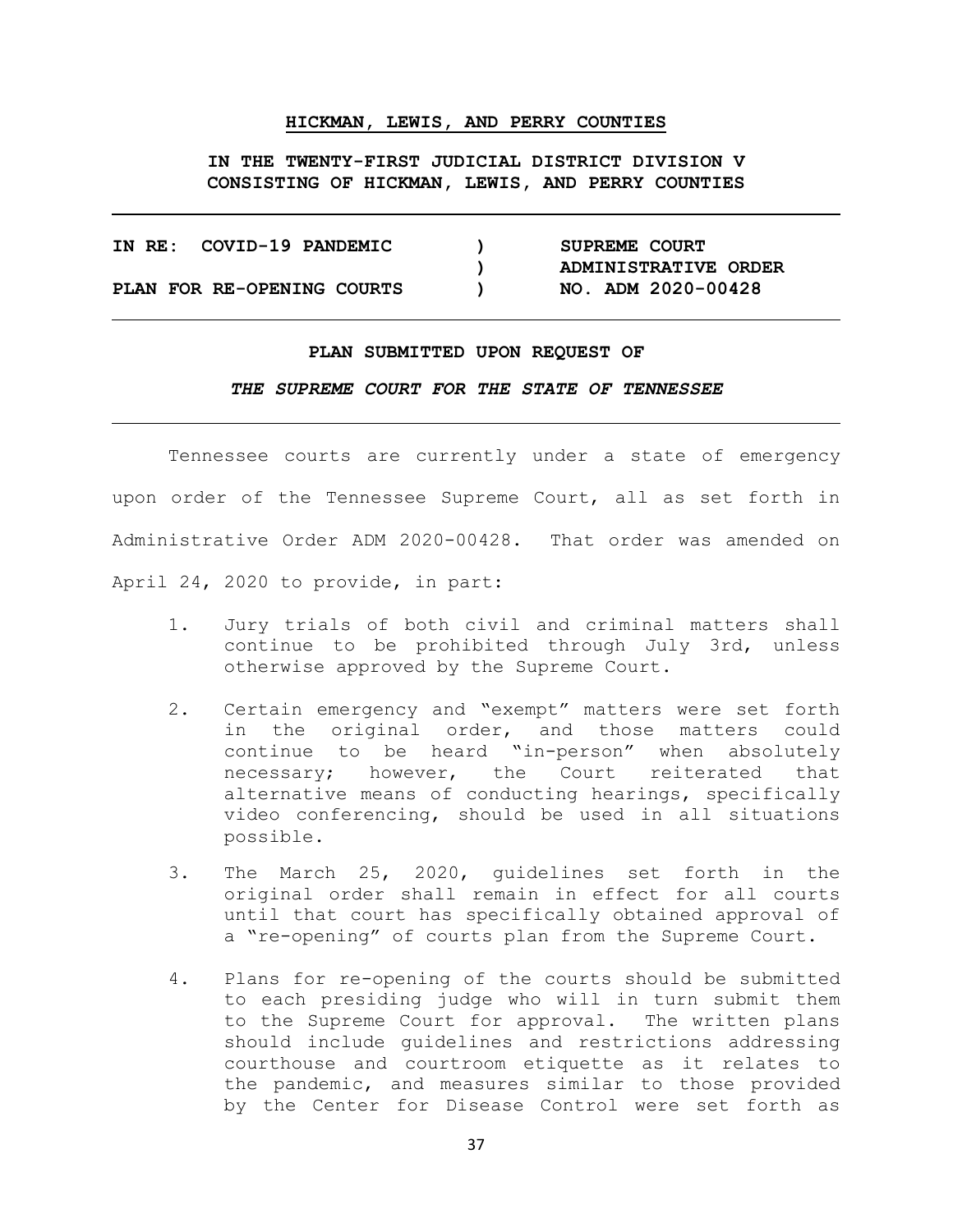examples.

In response to the Administrative Orders of the Supreme Court referenced above, Division V of the 21<sup>st</sup> Judicial District submits the following plan to presiding Judge Deanna Johnson for incorporation into the overall plan for the 21st Judicial District. This plan proposes the establishment of procedures intended to protect the judicial staff, security personnel, attorneys, court reporters, and witnesses who may be called to testify.

The Circuit Judge/Chancellor of Division V has contacted each of the three (3) Juvenile and General Sessions Judges of Hickman, Lewis, and Perry Counties seeking a submission of their respective plans, as well as the municipal judge of the City of Centerville; however, five (5) Judges in these three counties have requested assistance from the County Executives of each county and elected court personnel to provide an adequate and safe environment for those who may appear for a court proceeding. Due to the diversity of the counties and the distinctions between the General Sessions, Juvenile, Municipal, and the Circuit/Chancery Court, it would be impossible to incorporate procedures and policies for each court within one statement, and therefore, each court has submitted their guidelines. However, the guidelines for the physical plant where the proceedings take place are generally the same as follows: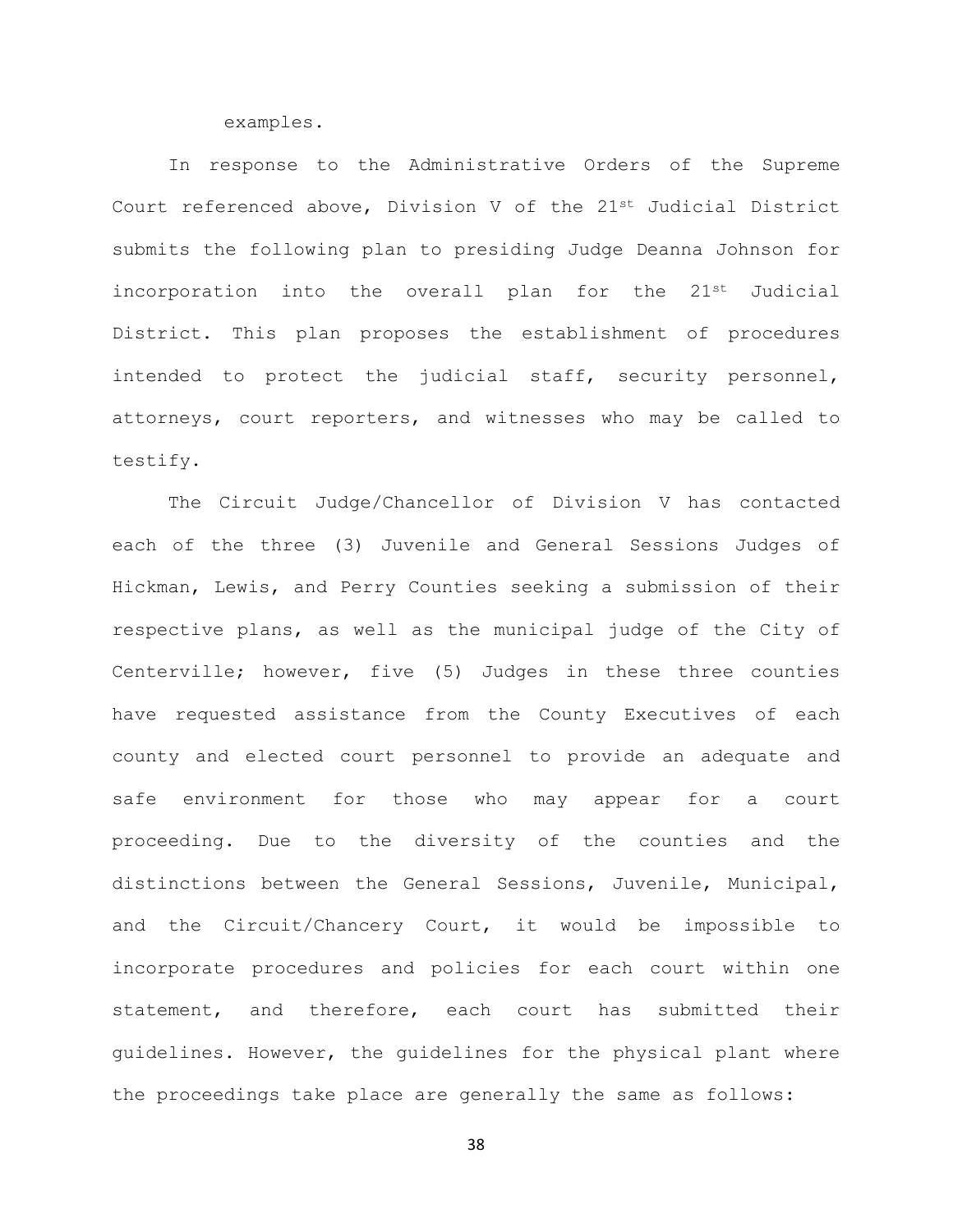#### **GUIDELINES FOR EACH JUDICIAL CENTER**

The courthouse, justice center, and courtrooms of each court in the counties of Hickman, Lewis, and Perry shall implement the following procedures, some of which are dictated by the Center for Disease Control as recommendations, and some are of local implication and origination:

- A. Each counsel table will be equipped with hand sanitizer for use by litigants and their attorneys;
- B. Counsel tables will be separated from their normal distance by moving them farther apart, and each counsel table will have its own lectern so that one lawyer will not have to share the lectern used by opposing counsel. After each proceeding, that lectern will be wiped and disinfected.
- C. Being public buildings, each facility will have access to soap and water in the bathroom areas, and additional sanitizing agents will be supplied.
- D. Counsel, litigants, courtroom staff, security, and witnesses will be encouraged to practice social distancing and wear protective masks.
- E. Security at each facility will question each person admitted on their health, temperature, and association with anyone who has been diagnosed with the COVID-19 virus. Discretion will be used on whether to admit any person. Prior to any hearing, security personnel will be given a proposed witness list, and only those on the list will be allowed to request entrance into the courtroom. All witnesses shall remain in their vehicle or otherwise segregated pending their testimony.
- F. Photographs and other documentary proof shall be copied and filed with the court prior to any proceeding, and each counsel shall exchange his or her documents prior to the hearing so that there are no exhibits passed during the proceeding. The proponent of an exhibit will hand a copy to the witness, and the Court will already have that exhibit for review and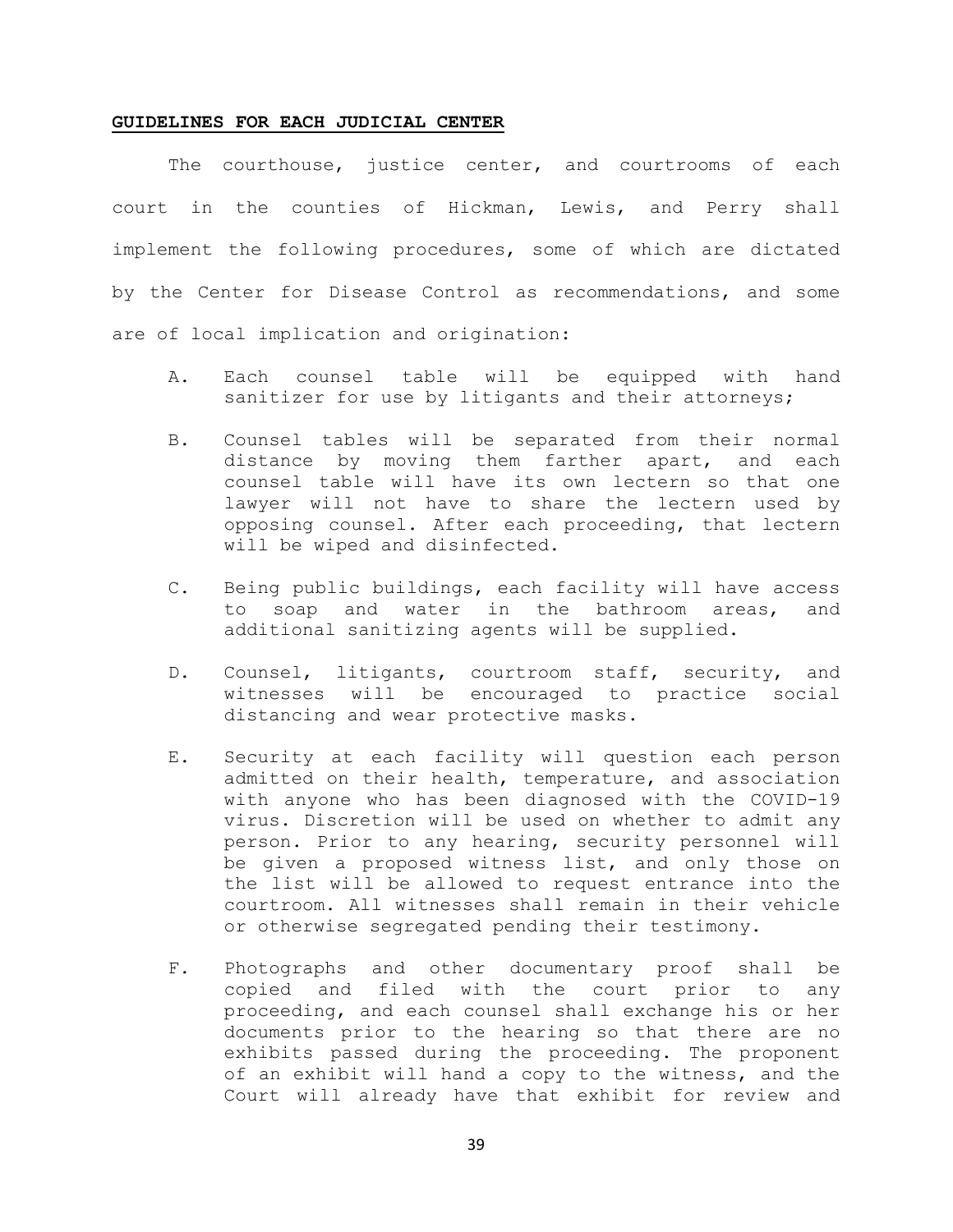entry once it has been properly identified by the witness. Relevance and identification issues should be addressed and resolved by the attorneys prior to the hearing where possible.

- G. Each judicial center shall have only one entrance for the public and the stationed security personnel will be provided with a list of those authorized to enter.
- H. Each courtroom shall have a maximum of fifteen (15) people allowed in the courtroom at any given time.
- I. Standard docket calls are prohibited until the Administrative Order is relaxed. In lieu thereof, the Judge shall review the proposed dockets and take one of three approaches: (a) reset the matter to a later date; (b) set the matter for trial at a later date; (c) pull the case to a docket to hear and set the case for hearing by Zoom when feasible or by personal attendance under the above guidelines as a last resort.
- J. If more than one case is set to be heard "in-person," those cases shall be staggered such that no other party would arrive for a hearing within two (2) hours of the prior hearing. During that time, the courtroom<br>will be sanitized to the best extent possible be sanitized to the best extent possible considering the limited financial resources of these rural counties, one of which has been designated as a "distressed" county by the State of Tennessee. In that<br>regard, the state has authorized local health regard, the departments to provide masks to the public, and if the State departments can coordinate with the court system and share those masks, only then would each courtroom have masks available for the public and the transaction of judicial matters.
- K. When "in-person" matters are heard, which as referenced above are only in limited circumstances, spectators will not be allowed.
- L. The Court has requested each of the three counties served by Division V to establish a room, equipped with computer, monitor, microphone, speakers, and downloaded Zoom application. The "Zoom room" will be used in those cases where a matter is heard but the witness or witnesses to testify live in an area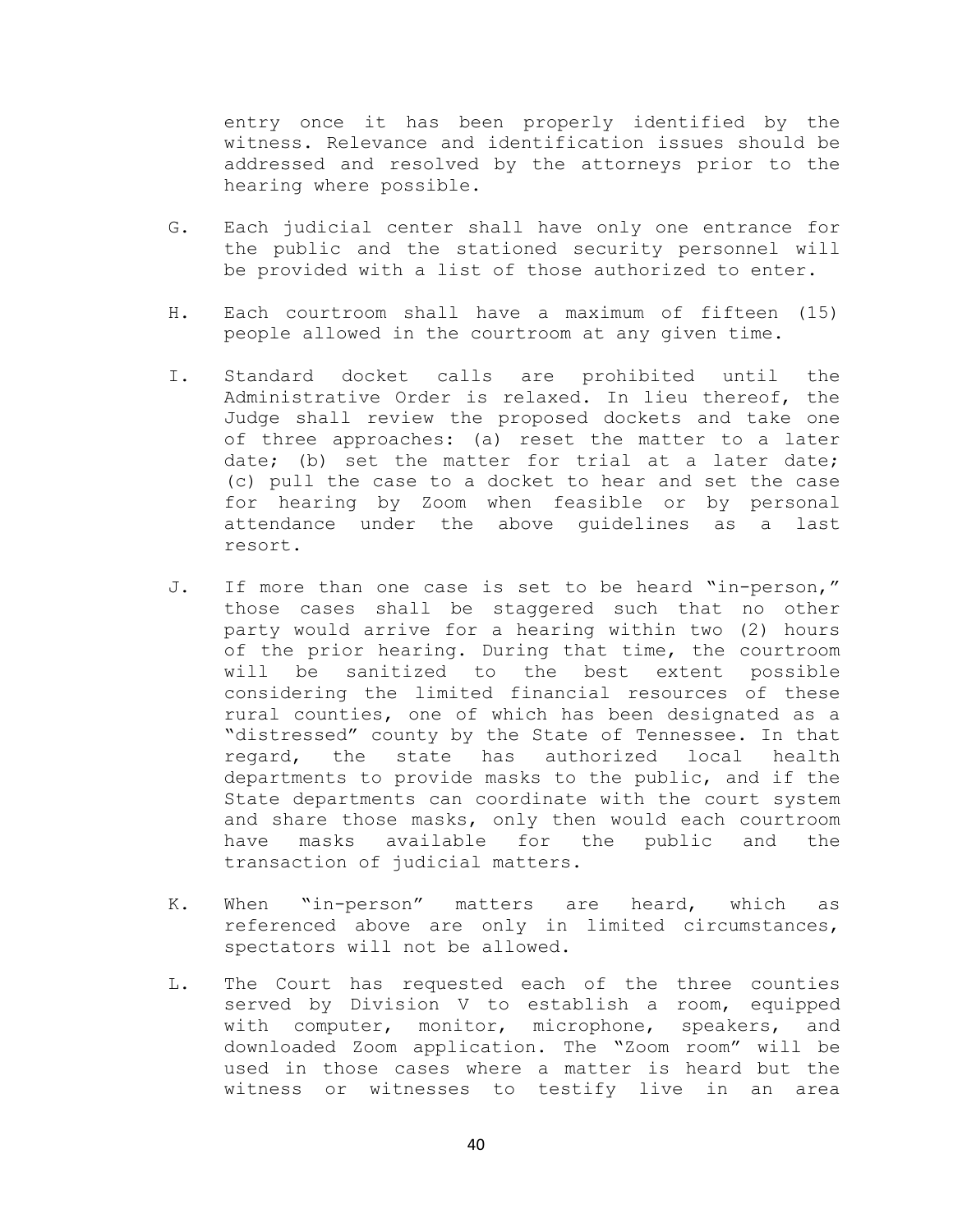without internet or do not have Zoom capability on their computers. In such cases, it will be the responsibility of the attorney calling that witness to notify the witness, who will be waiting in his or her vehicle, to go into the Zoom room for testimony.

### **CRIMINAL COURT – DIVISION V**

- 1. All jury trials are suspended through Friday, July 3, 2020, pursuant to Administrative Order 2020-00428 of April 24, 2020.
- 2. Division V continues to have concern for protecting the jail population and does not believe that removing prisoners from the protection of their confinement for pleas, arraignments, and/or bond hearings is either necessary or reasonable. While there has been at least one motion to reduce a bond to ROR due to the threat the virus might have if it spreads into the jail population, there have been adequate safeguards of each jail in Division V, and, at present, the county jails are safer than the general population. The Court does not feel that exposing local inmates or handling TDOC prisoners, who may utilize a county jail space for a short time pending a plea, is wise at this point. Therefore, the proposed plan for the month of May is to continue with all criminal matters via Zoom video conferencing. Criminal case settlements and dispositions have not been diminished or jeopardized by Zoom, and, in fact, the attorneys have had additional time to prepare plea papers and have all documents in order prior to the plea. Further, it<br>appears that the defendants are more adequately appears that the defendants are more<br>informed by this additional time informed by this additional time and that constitutional safeguards are enhanced.
- 3. At the end of May, it is proposed that we look at the number of virus cases, the expansion, if any, within the jails and also consider any additional knowledge about the virus. At that point, if we can feel secure about in-court appearances, special matters can be set, however, the "normal" criminal docket will still be modified to significantly reduce the number of people in the courtroom at any given time. In either event, Zoom conferencing will continue as it is very effective and practical in this three (3) county division of the 21st Judicial District.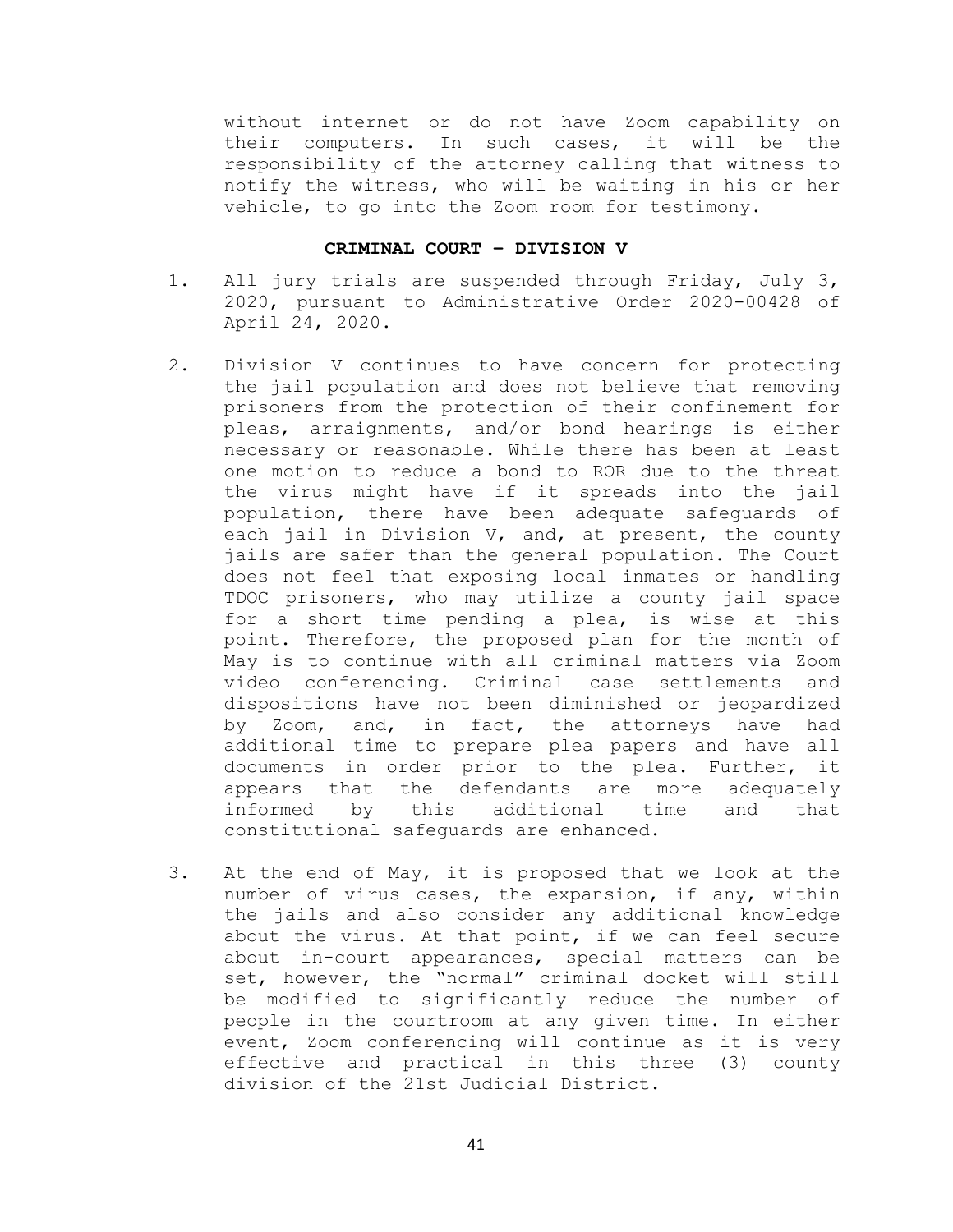- 4. Proposed guidelines are as follows:
	- a. Arraignments will be limited to five (5) defendants in the courtroom at any given time for those out on bond. Those incarcerated will continue to be arraigned via Zoom.
	- b. Scheduling orders will remain in place, and settlements will take place vial Zoom or court appearance, in which no more than five (5) defendants will be in the courtroom at any given time and then spread throughout the courtroom at a safe distance. Once each plea is taken, probation will meet with the defendant in another room. Limitations of no more than fifteen (15) persons in the courtroom at any given time will be observed and strictly enforced.

### **CIVIL COURT – DIVISION V**

- 1. Division V proposes to continue Zoom conferencing for all matters that can be benefited by that process.
- 2. Each clerk will provide, as in the normal course of business, a docket for the regular civil docket matters, and the judge will go through that docket and give notice of what can be heard. The cases will be divided for resolution as follows:
	- a. Those matters that can be resolved via a phone conference (motion for default judgment; motion for discovery sanctions; motions to withdraw, etc.) will be scheduled by the Judge's office and resolved.
	- b. Those matters that require a hearing and can be resolved via a Zoom conference will be coordinated with the attorneys. All documentary proof must be exchanged and filed with the Court at least three (3) days prior to the Zoom hearing. All pre-trial statements and lists of witnesses and exhibits shall be filed at least<br>five (5) days prior to the hearing. Known five  $(5)$  days prior to the hearing. evidentiary matters shall be resolved via phone conference prior to the hearing. All witness lists shall give notice of whether each party's witness is personally available by Zoom for testimony or will need to travel to a "Zoom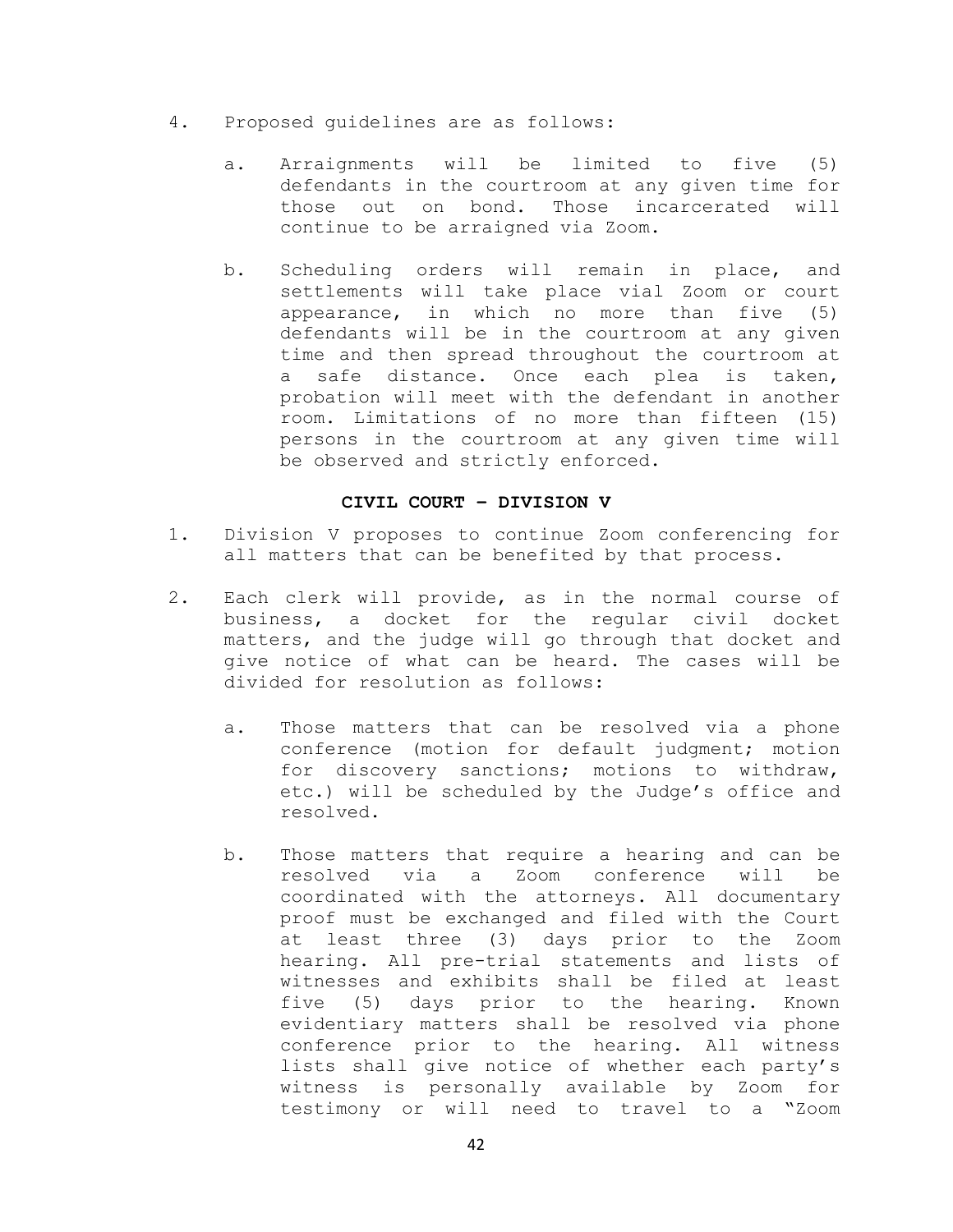room," to be established at each county's courthouse. Directions on that attendance will be resolved prior to the hearing. Each counsel must sign a waiver of personal appearance to move forward via Zoom.

- c. Those matters that merit continuance to a later date will be reset by the clerk.
- d. Those matters that will be set for trial and scheduling orders prepared will be heard as needed.
- e. Those matters that, due to exceptional circumstances, require an in-court appearance for resolution will be heard after scheduling with<br>the Judge's office. Special "in-court" office. restrictions will apply and control the proceedings. These restrictions are as follows:
	- i. All documentary proof/exhibits, photographs, or any other document that will be identified for proof or identification must be submitted to the Court at least three (3) days prior to trial. Each attorney shall provide a copy to opposing counsel, have one available for the witness to review when testifying, and the Court will have the document previously filed for review at that time. Each exhibit may be filed with the Court in a separate envelope to protect the integrity of the proceeding and will not be viewed by the Court until it is introduced and identified.
	- ii. The in-person proceeding will be limited to counsel for the litigants, the litigants, the<br>court reporter, clerk, and security reporter, clerk, and security personnel. If a fact witness is called, they will be called to either personally to attend in the courtroom or to testify from the available Zoom room. Each attorney will have Zoom capability via their personal computer, and the Judge will host that portion of the proceeding. While witnesses, especially expert witnesses, will enter the courtroom, there may be witnesses who will testify by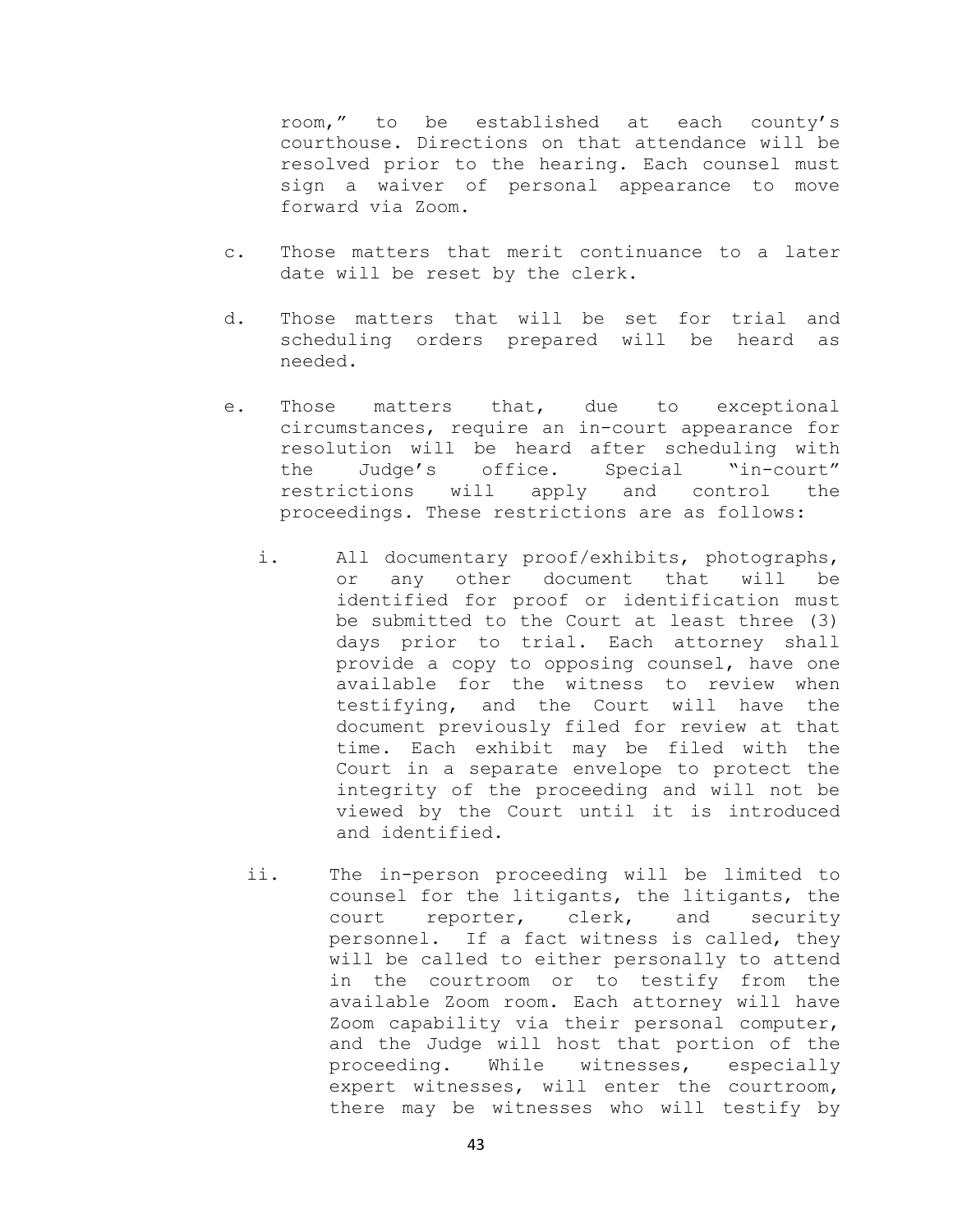Zoom and that opportunity is not overlooked.

- iii. Use of testimony via the Zoom room is encouraged. This room shall be furnished with sanitizing materials for use after each witness testifies. The witness seat will be sanitized after each witness testifies, whether in the courtroom or in the Zoom room.
	- iv. Counsel will not approach the witness except for the initial handing of an exhibit to the testifying witness.
- v. Counsel and their clients will not sit closer than three (3) feet from each other.
- vi. Masks and the use of sanitizer are encouraged, and each county mayor's office has been requested to provide materials for in-court use.
- vii. Each witness shall be asked by security and by counsel calling them if they have a fever, have been ill, or have traveled outside of the county within the last five (5) days. If they have traveled it will be important to know the place of travel. It is understood that a determination may be made by the Court that a witness cannot testify, and therefore, all witnesses should be questioned by their attorney prior to the hearing.
- viii. Counsel tables will be spread out, and separate lecterns will be provided for each party.
	- ix. Other safeguards may be implemented as necessary.

All matters will be reviewed in conjunction with the Administrative Orders of the Supreme Court as of the end of May, with the exception of jury trials which will not be considered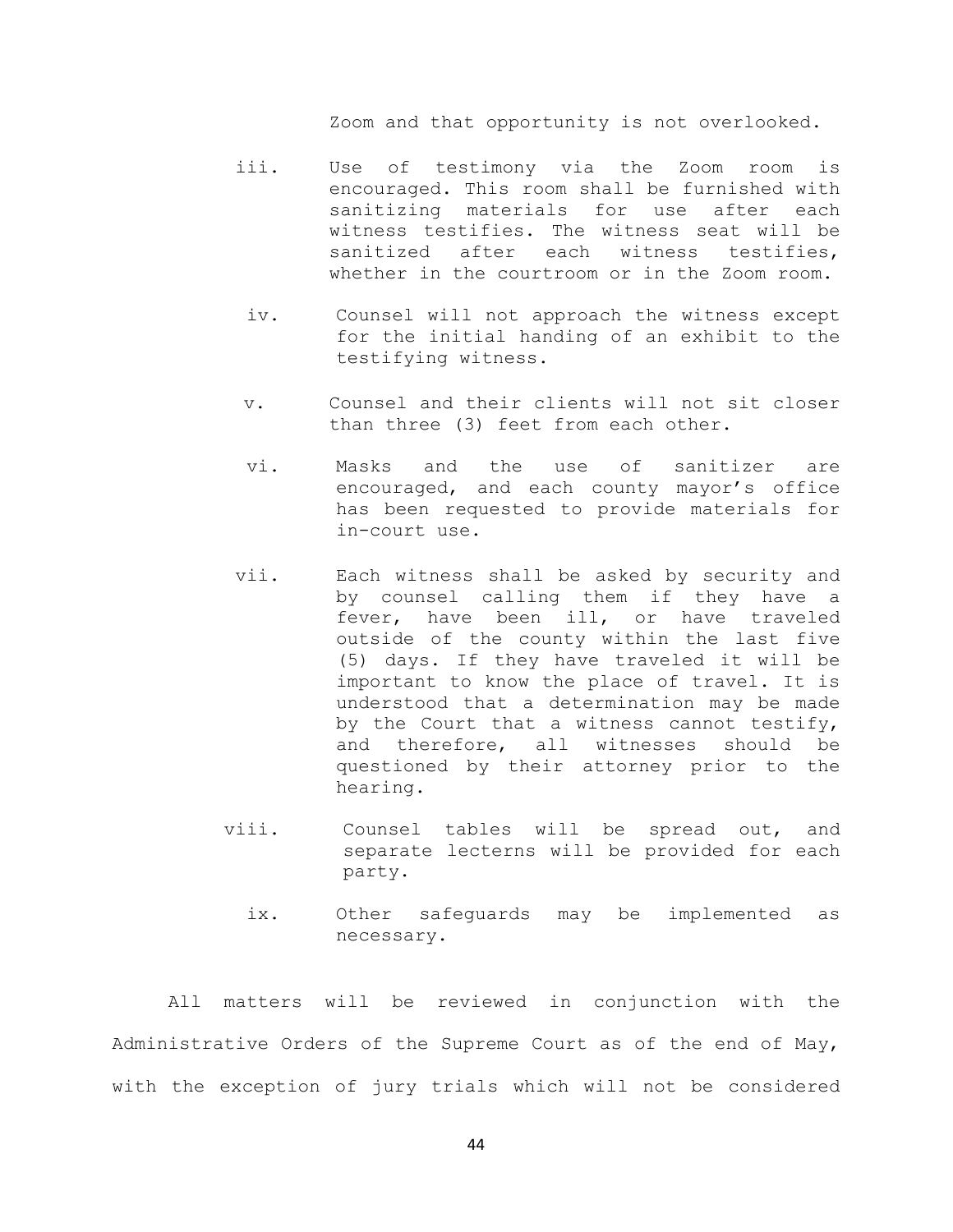prior to July 3, 2020 and then only with approval of the Supreme Court.

## **GRAND JURY**

The Grand Jury in each county shall continue to meet and conduct business; however, at each meeting social distancing will be observed and monitored. Witnesses shall separate themselves from the jurors and be no closer than six (6) feet from any other person.

The District Attorney General or her assistant shall be responsible for ensuring that appropriate safeguards and social distancing measures are implemented and enforced.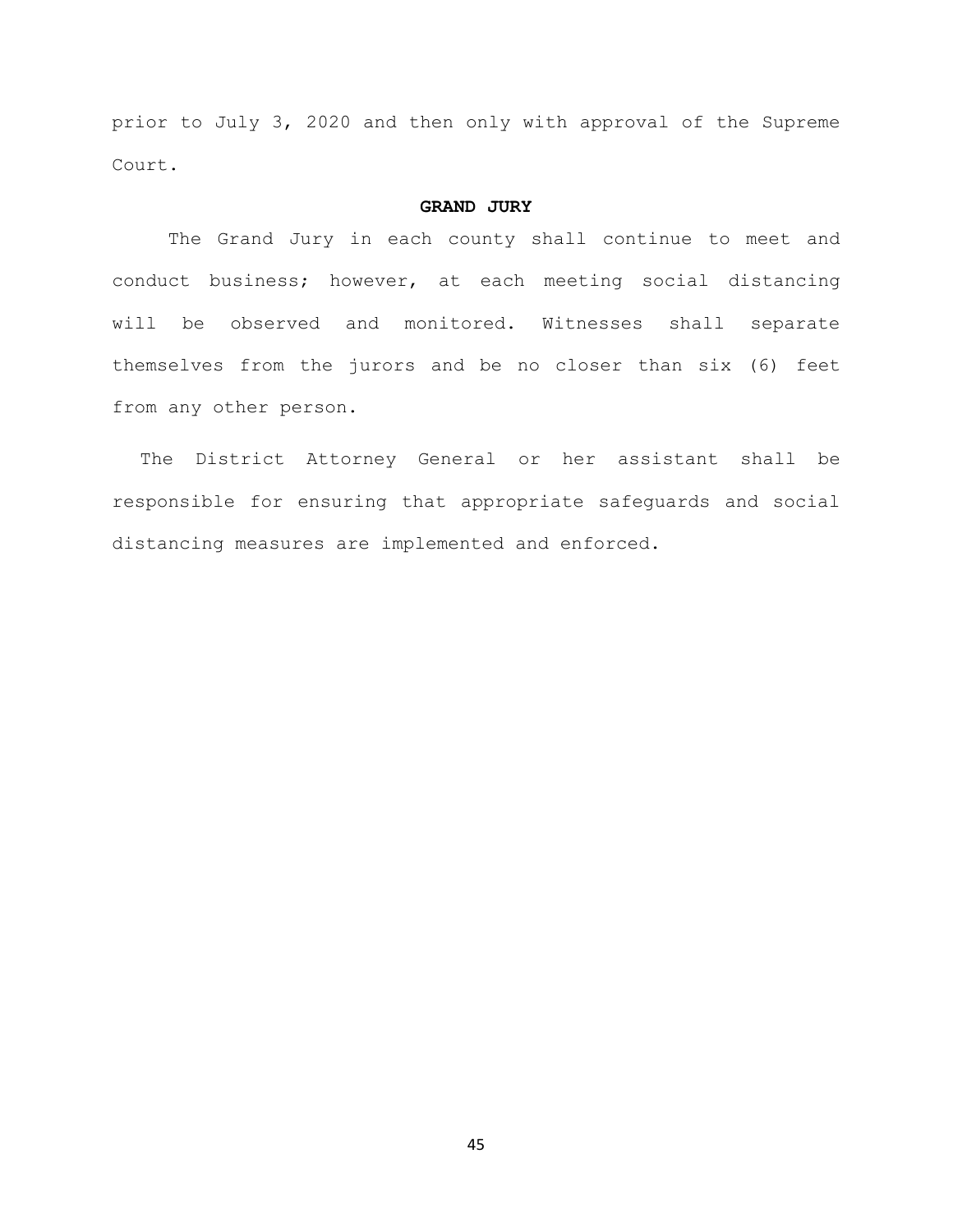## **IN THE GENERAL SESSIONS AND JUVENILE COURT OF HICKMAN COUNTY TENNESSEE AT CENTERVILLE**

PLAN FOR IN-PERSON COURT PROCEEDINGS FOR NON-EMERGENCY MATTERS REGARDING THE COVID-19 PANDEMIC

I. General Sessions and Juvenile Court will conduct as much business as possible by means other than In-Person Court Proceedings. Video-conferencing and telephone conferencing will be used.

II. Best efforts will be made to conduct ALL General Sessions and Juvenile Courts in a safe environment to minimize risk from In-Person Court proceedings. The procedures and protocols set forth above for the entire 21st Judicial District will be followed.

- 1. Admission into courtrooms:
	- A. If a health screening is required to enter the building where a courtroom is located an additional health screening shall not be required to enter a space being used as a courtroom located in that building.
	- B. If a face covering is required to enter the building where a courtroom is located a face covering shall be worn at all times in the courtroom.
	- C. Face coverings and personal protection equipment will be allowed to be worn in any courtroom by those who choose to wear them.
	- D. Justice Center security will determine the safest route to be taken to enter and exit a courtroom.
		- (1) If practical, the closest points should be used for these routes.
		- (2) If practical, different entrance and exit points should be used.
- 2. In-person proceedings:
	- A. The Incarcerated.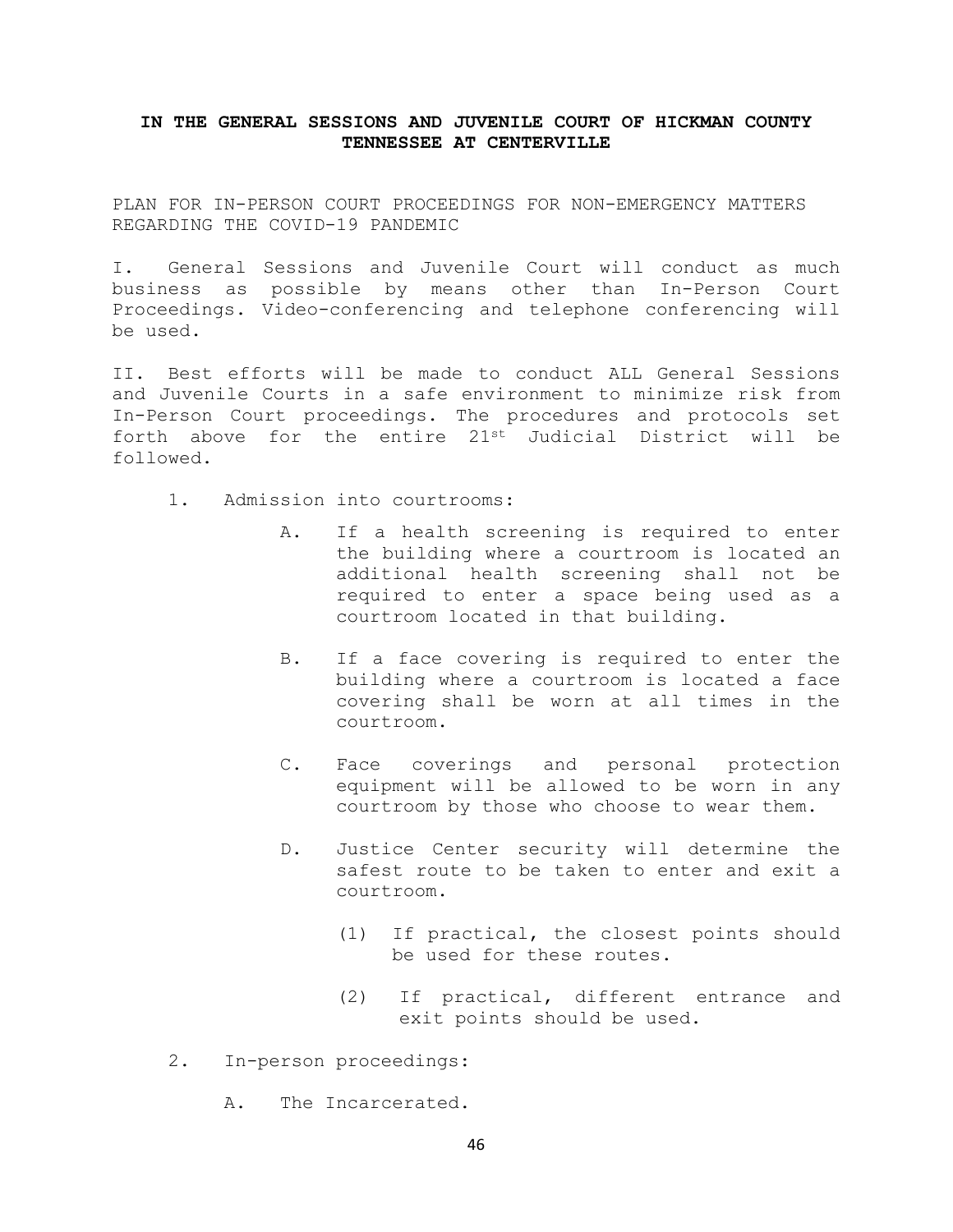- (1) Local jail:
	- (i) Inmates incarcerated at the local jails who are to be transported to attend a court proceeding shall wear a face covering. Those who are incarcerated<br>shall avoid contact with those shall avoid defendants not incarcerated.
		- 1. Exceptions can be made at the discretion of the Sheriff.
	- (ii) Exceptions must be approved by the Presiding Judge.
- (2) Tennessee Department of Corrections (TDOC):
	- (i) Inmates incarcerated at a facility<br>operated by the TDOC may be operated by the TDOC may be transported to a courtroom at the discretion and under the guidelines of the TDOC.
	- (ii) A proceeding involving such an inmate shall be scheduled to begin at least<br>15 minutes after a preceding a preceding proceeding has ended and set to end at least 15 minutes before a subsequent proceeding is scheduled to begin.
	- (iii) Proceedings involving inmates who are transported at the same time and in the same transport vehicle may be scheduled to occur at the same time.
- B. Those who may attend court proceedings:
	- (1) Attendance at in-person court proceedings will be limited to the parties, their counsel, court personnel, and witnesses.
		- (i) Witnesses shall be kept out of the courtroom until called to testify and<br>then shall immediately exit the then shall immediately exit courtroom when their testimony ends.
		- (ii) It will be encouraged that witnesses who have no other business to conduct in the building where a courtroom is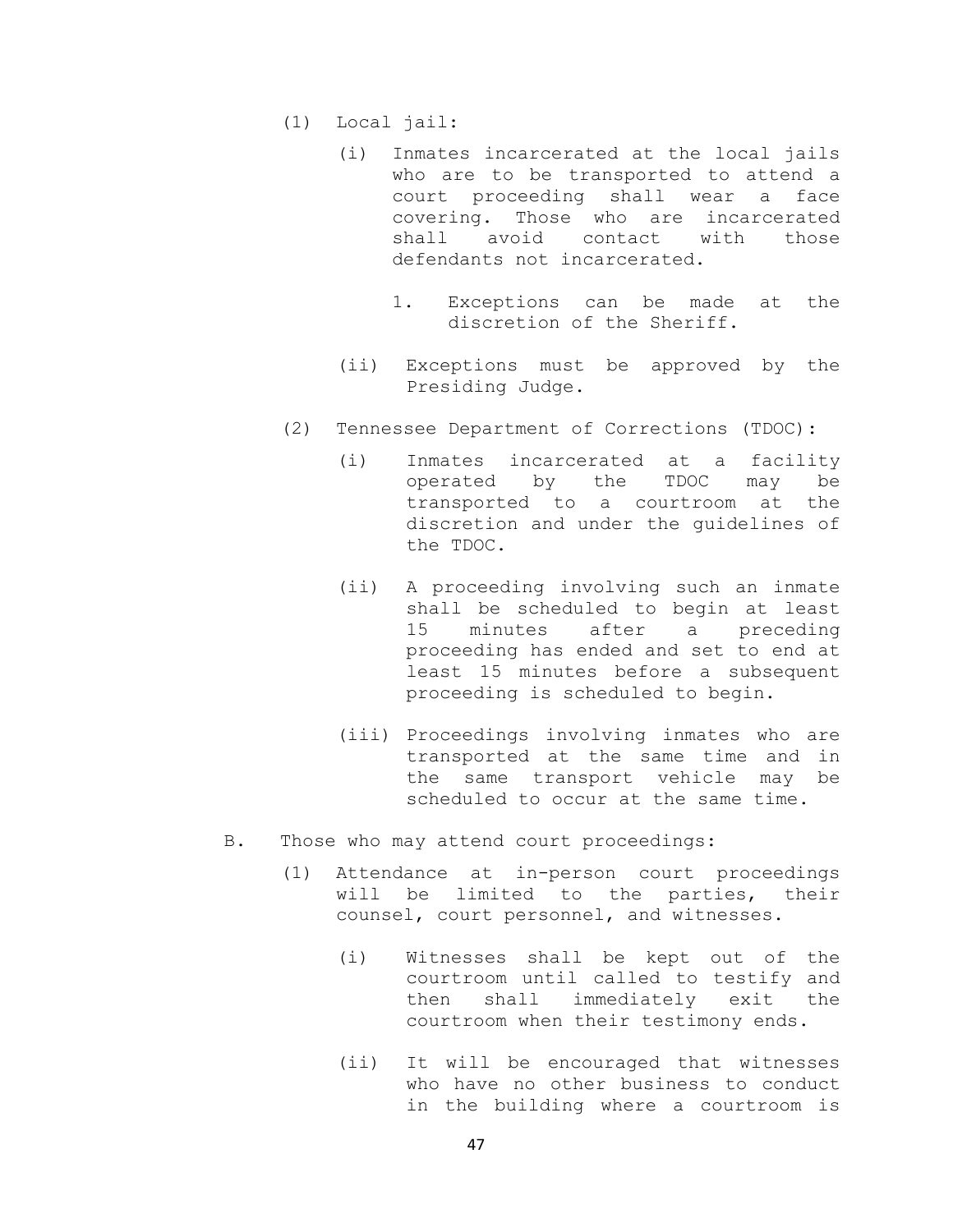located be denied entrance into that building until they are called to testify.

- (2) Exceptions to those who may attend an individual court proceeding can be made on a case by case basis by the Judge.
	- (i) A care-giver for a party or witness may accompany the person for whom they provide care to the court proceeding.
	- (ii) Examples include but are not limited to: a parent of a minor child who is a party or witness; or a person who provides medical care or assistance with mobility to a person who is a party or witness.
	- (iii) Signs announcing who will be allowed to attend a court proceeding should be posted outside the building entrance.
- C. Number allowed in a courtroom:
	- (1) The number of people allowed into a courtroom at any one time is limited to ten (10), excluding the Judge, court personnel, witness, and security. A maximum number of fifteen (15) persons will be allowed in the Courtroom at any one time.
- D. Seating
	- (1) Seating shall be at locations designated by Justice Center security in accordance with guidelines recommended by the State of Tennessee or the CDC.
- E. Social distancing and management in courtroom:
	- (1) Social distancing distances will be based on the distances recommended by the State of Tennessee or the CDC.
	- (2) Management of social distancing inside the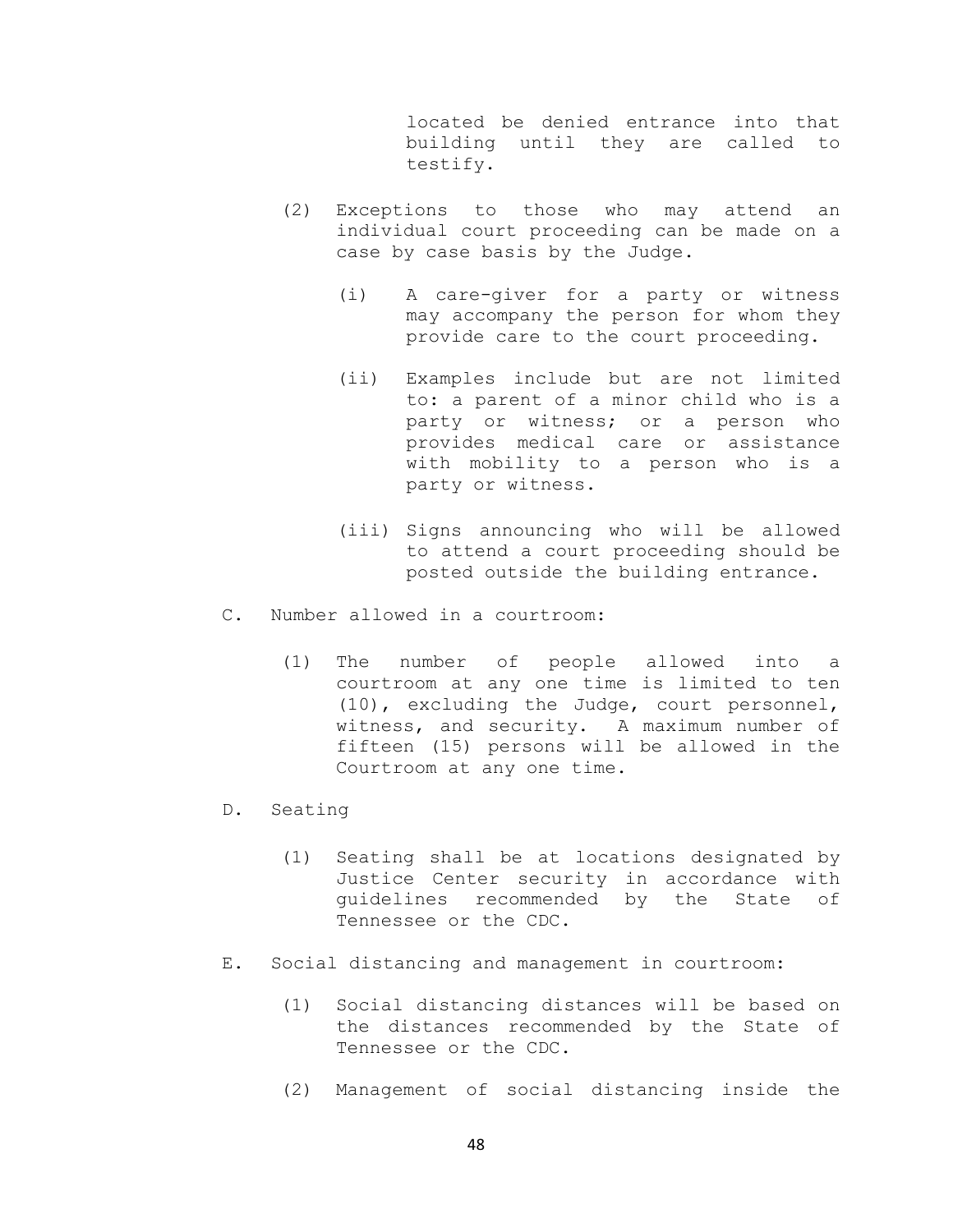courtroom will be the responsibility of the Judge and security personnel.

- F. Court times:
	- (1) When necessary to observe the courtroom capacity of fifteen (15) individuals, court times will be staggered to limit the number of people in the courtroom.
	- (2) Staggering of court times will be at the discretion of the Judge.
	- (3) If an attorney has multiple cases set on one day every effort will be made to group that attorney's cases into one setting time.
	- (4) Parties or attorneys will not be allowed into the courtroom until the time their case is set to be heard.
	- (5) A court docket that includes the names of the parties, counsel, and the time set for each case will be provided each day to Justice Center security staff. This docket is to be used to regulate entrance into the building.
- III. Miscellaneous
	- A. Any common area in a building where a party to a court proceeding could touch, such as door handles, should be cleaned by maintenance crews frequently throughout the day. Common areas in the courtrooms, such as podiums, the parties' tables, door handles, etc., will be cleaned more frequently.
	- B. Understanding that public access to the court is of utmost importance to the public and our judicial system, one location in every courtroom will be reserved for media, and one member of the media will be allowed into court proceedings on a first come basis. Current media credentials shall be presented before access will be granted.
	- C. In instances where courtrooms are used for purposes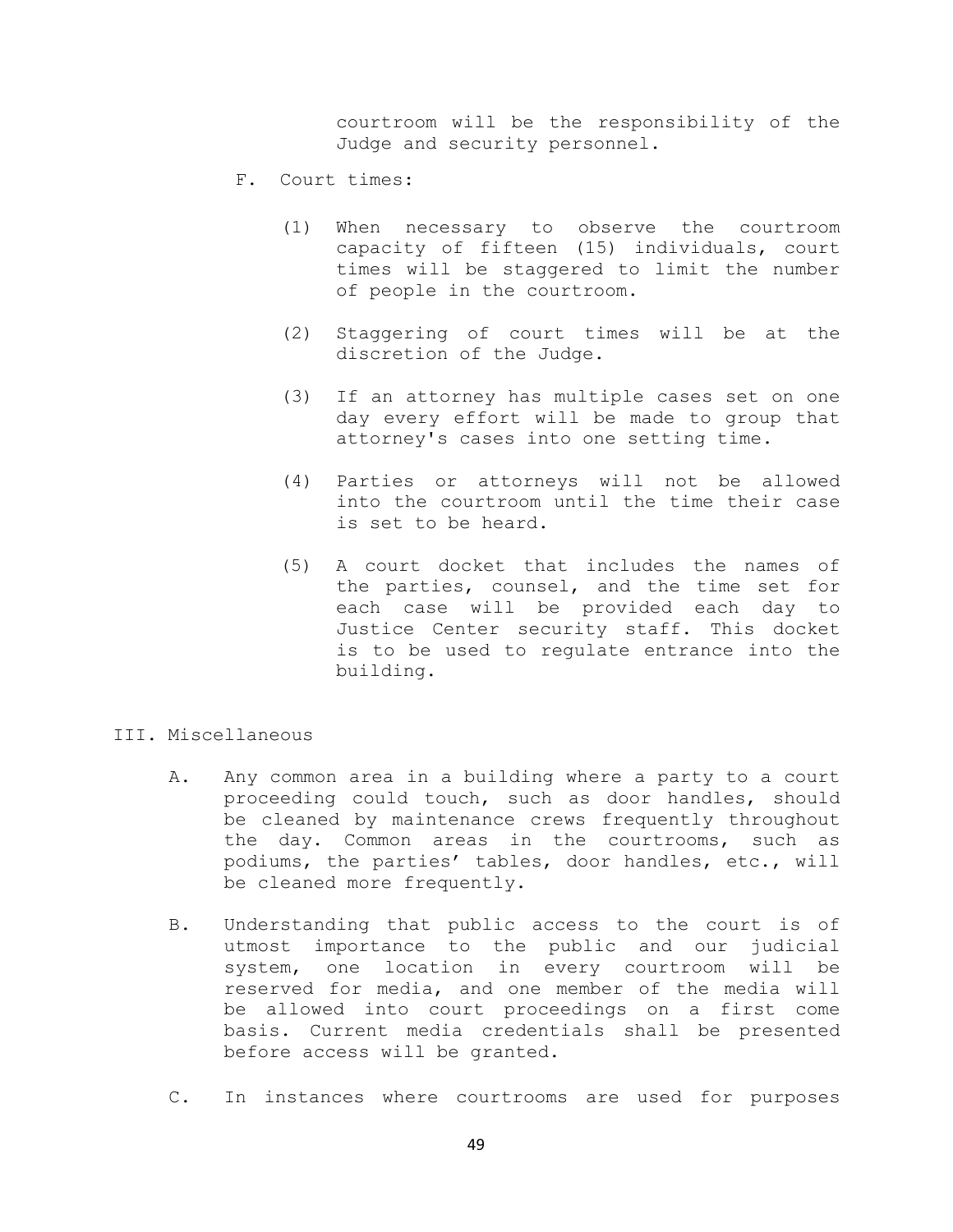other than court related proceedings, management of social distancing guidelines will be left to the discretion of local officials.

- D. Those attending court proceedings will be immediately ushered into and out of the courtroom and are not to have access to any other parts of the building. Lingering will not be allowed in the areas near the courtrooms and security will oversee these areas to<br>enforce social distancing quidelines and limit distancing guidelines and limit lingering.
- E. These guidelines will go into effect upon the approval of the Chief Justice of the Tennessee Supreme Court.
- F. These guidelines will remain in effect pending further orders of the Court.
- G. Hand sanitizer will be stationed at entrances of buildings and in courtrooms when available.

## **IN THE GENERAL SESSIONS AND JUVENILE COURT OF LEWIS COUNTY TENNESSEE AT HOHENWALD**

PLAN FOR IN-PERSON COURT PROCEEDINGS FOR NON-EMERGENCY MATTERS REGARDING THE COVID-19 PANDEMIC

I. General Sessions and Juvenile Court will conduct as much business as possible by means other than In-Person Court Proceedings. Video-conferencing and telephone conferencing will be used.

IV. Best effort will be made to conduct ALL General Sessions and Juvenile Courts in a safe environment to minimize risk from In-Person Court proceedings. The procedures and protocols set forth above for the entire 21st Judicial District will be followed.

- 1. Admission into courtrooms:
	- A. If a health screening is required to enter the building where a courtroom is located an additional health screening shall not be required to enter a space being used as a courtroom located in that building.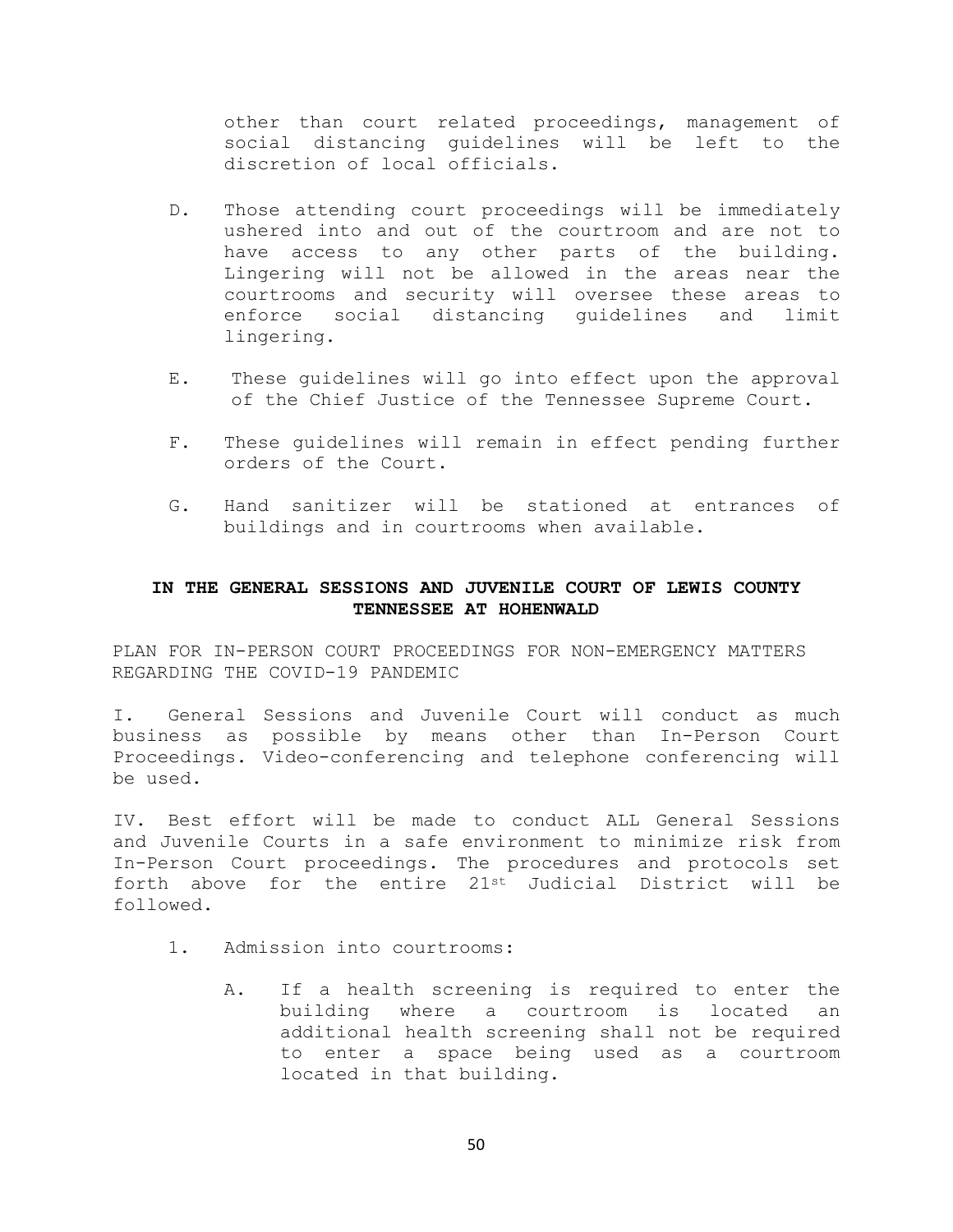- B. If a face covering is required to enter the building where a courtroom is located a face covering shall be worn at all times in the courtroom.
- C. Face coverings and personal protection equipment will be allowed to be worn in any courtroom by those who choose to wear them.
- D. Courthouse security will determine the safest route to be taken to enter and exit a courtroom.
	- (1) If practical, the closest points should be used for these routes.
	- (2) If practical, different entrance and exit points should be used.
- 2. In-person proceedings:
	- F. The Incarcerated.
		- (1) Local jail:
			- (i) Inmates incarcerated at the local jails who are to be transported to attend a court proceeding shall wear a<br>face covering. Those who are face covering. Those who are incarcerated shall avoid contact with those defendants not incarcerated.
				- (1) Exceptions can be made at the discretion of the Sheriff.
			- (ii) Exceptions must be approved by the Presiding Judge.
		- (2) Tennessee Department of Corrections (TDOC):
			- (i) Inmates incarcerated at a facility operated by the TDOC may be transported to a courtroom at the discretion and under the guidelines of the TDOC.
			- (ii) A proceeding involving such an inmate shall be scheduled to begin at least<br>15 minutes after a preceding minutes after a preceding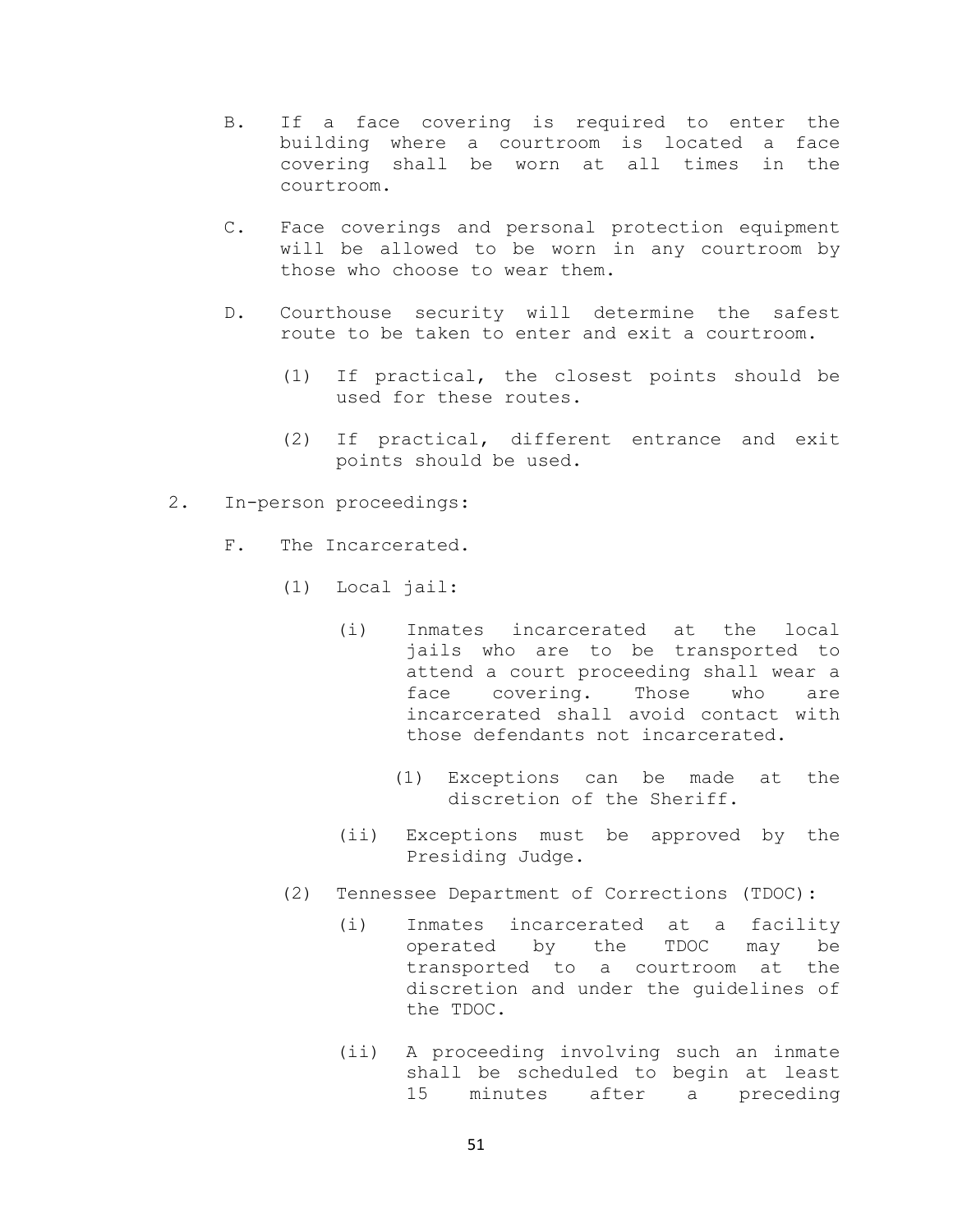proceeding has ended and set to end at least 15 minutes before a subsequent proceeding is scheduled to begin.

- (iii) Proceedings involving inmates who are transported at the same time and in the same transport vehicle may be scheduled to occur at the same time.
- G. Those who may attend court proceedings:
	- (1) Attendance at in-person court proceedings will be limited to the parties, their counsel, court personnel, and witnesses.
		- (i) Witnesses shall be kept out of the courtroom until called to testify and then shall immediately exit the courtroom when their testimony ends.
		- (ii) It will be encouraged that witnesses who have no other business to conduct in the building where a courtroom is located be denied entrance into that building until they are called to testify.
	- (2) Exceptions to those who may attend an individual court proceeding can be made on a case by case basis by the Judge
		- (i) A care-giver for a party or witness may accompany the person for whom they provide care to the court proceeding.
		- (ii) Examples include but are not limited to: a parent of a minor child who is a party or witness; or a person who provides medical care or assistance with mobility to a person who is a party or witness.
		- (iii) Signs announcing who will be allowed to attend a court proceeding should be posted outside the building entrance.
- C. Number allowed in a courtroom:
	- (1) The number of people allowed into a courtroom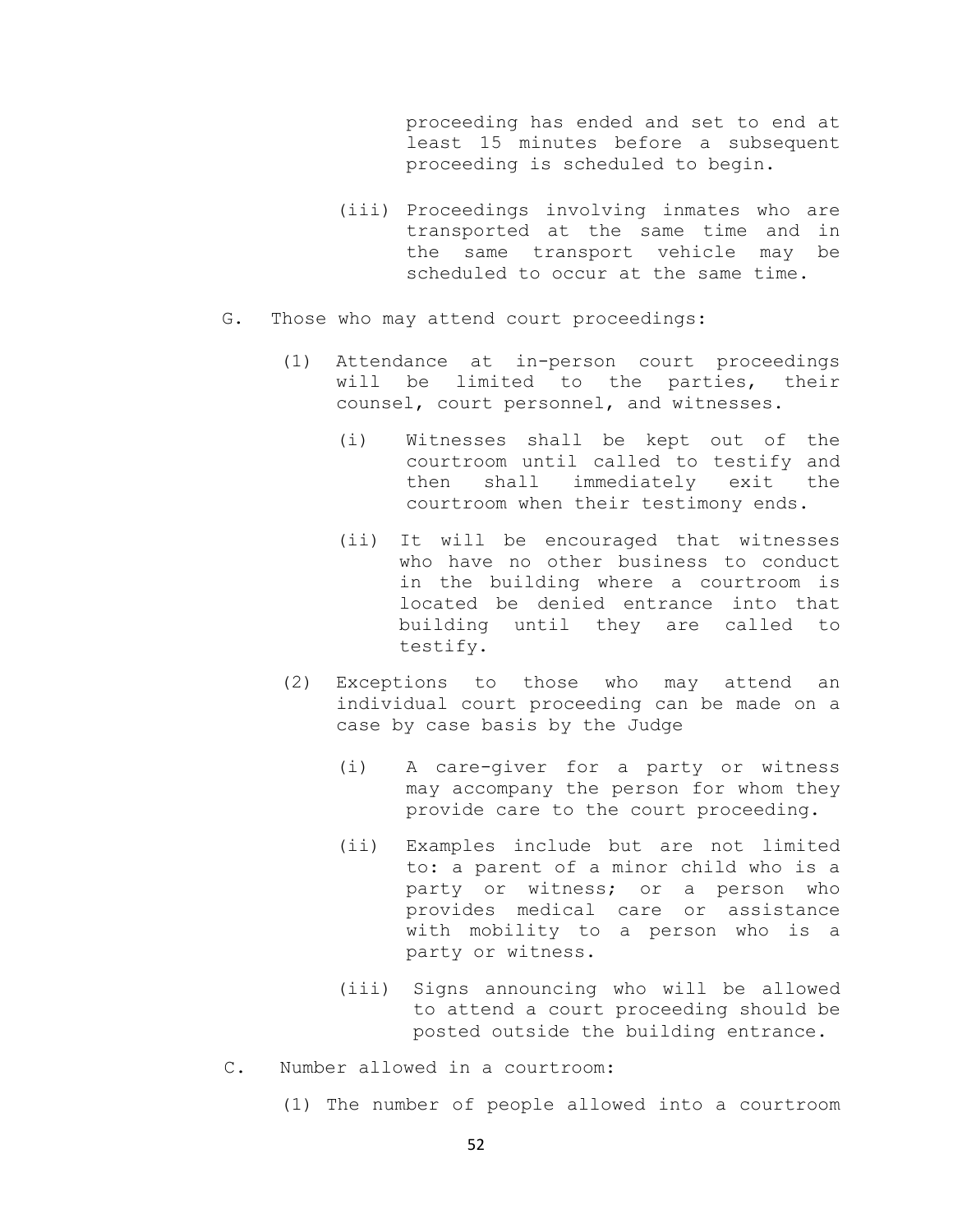at any one time is limited to ten (10), excluding the Judge, court personnel, witness, and security. A maximum number of fifteen (15) persons will be allowed in the Courtroom at any one time.

- D. Seating
	- (1) Seating shall be at locations designated by courthouse security in accordance with guidelines recommend by the State of Tennessee or the CDC.
- E. Social distancing and management in courtroom:
	- (1) Social distancing distances will be based on the distances recommended by the State of Tennessee or the CDC.
	- (2) Management of social distancing inside the courtroom will be the responsibility of the Judge and security personnel.
- F. Court times:
	- (1) When necessary to observe the courtroom capacity of fifteen (15) individuals, court times will be staggered to limit the number of people in the courtroom.
	- (2) Staggering of court times will be at the discretion of the Judge.
	- (3) If an attorney has multiple cases set on one day every effort will be made to group that attorney's cases into one setting time.
	- (4) Parties or attorneys will not be allowed into the courtroom until the time their case is set to be heard.
	- (5) A court docket that includes the names of the parties, counsels, and the time set for each case will be provided each day to courthouse security staff. This docket is to be used to regulate entrance into the building.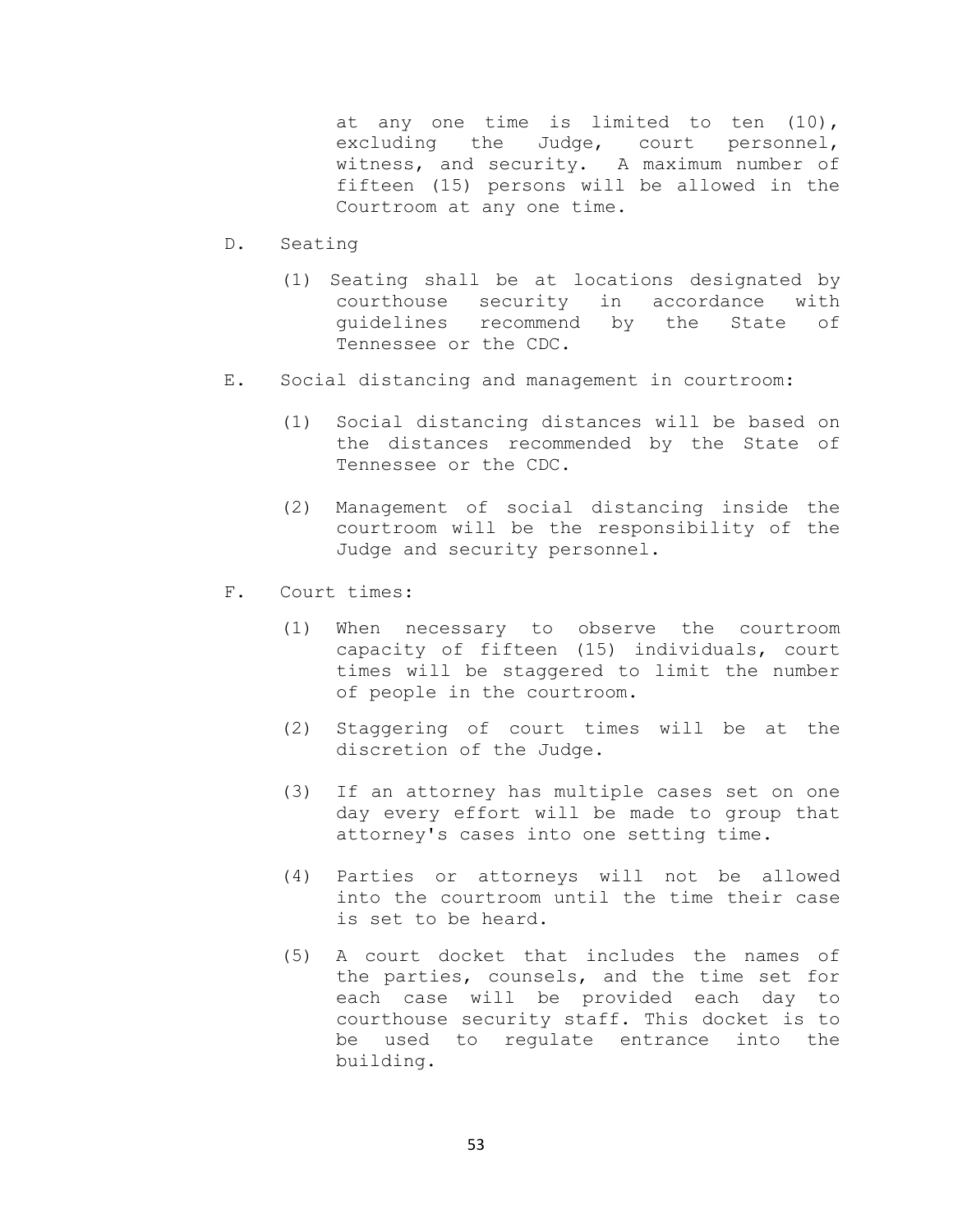## III. Miscellaneous

- A. Any common area in a building where a party to a court proceeding could touch, such as door handles, should be cleaned by maintenance crews frequently throughout the day. Common areas in the courtrooms, such as podiums, the parties' tables, door handles, etc., will be cleaned more frequently.
- B. Understanding that public access to the court is of utmost importance to the public and our judicial system, one location in every courtroom will reserved for media, and one member of the media will be allowed into court proceedings on a first come basis. Current media credentials shall be presented before access will be granted.
- C. In instances where courtrooms are used for purposes other than court related proceedings, management of social distancing guidelines will be left to the discretion of local officials.
- D. Those attending court proceedings will be immediately ushered into and out of the courtroom and are not to have access to any other parts of the building. Lingering will not be allowed in the areas near the courtrooms and security will oversee these areas to enforce social distancing guidelines and limit lingering.
- E. These guidelines will go into effect upon the approval of the Chief Justice of the Tennessee Supreme Court.
- F. These guidelines will remain in effect pending further orders of the Court.
- G. Hand sanitizer will be stationed at entrances of buildings and in courtrooms when available.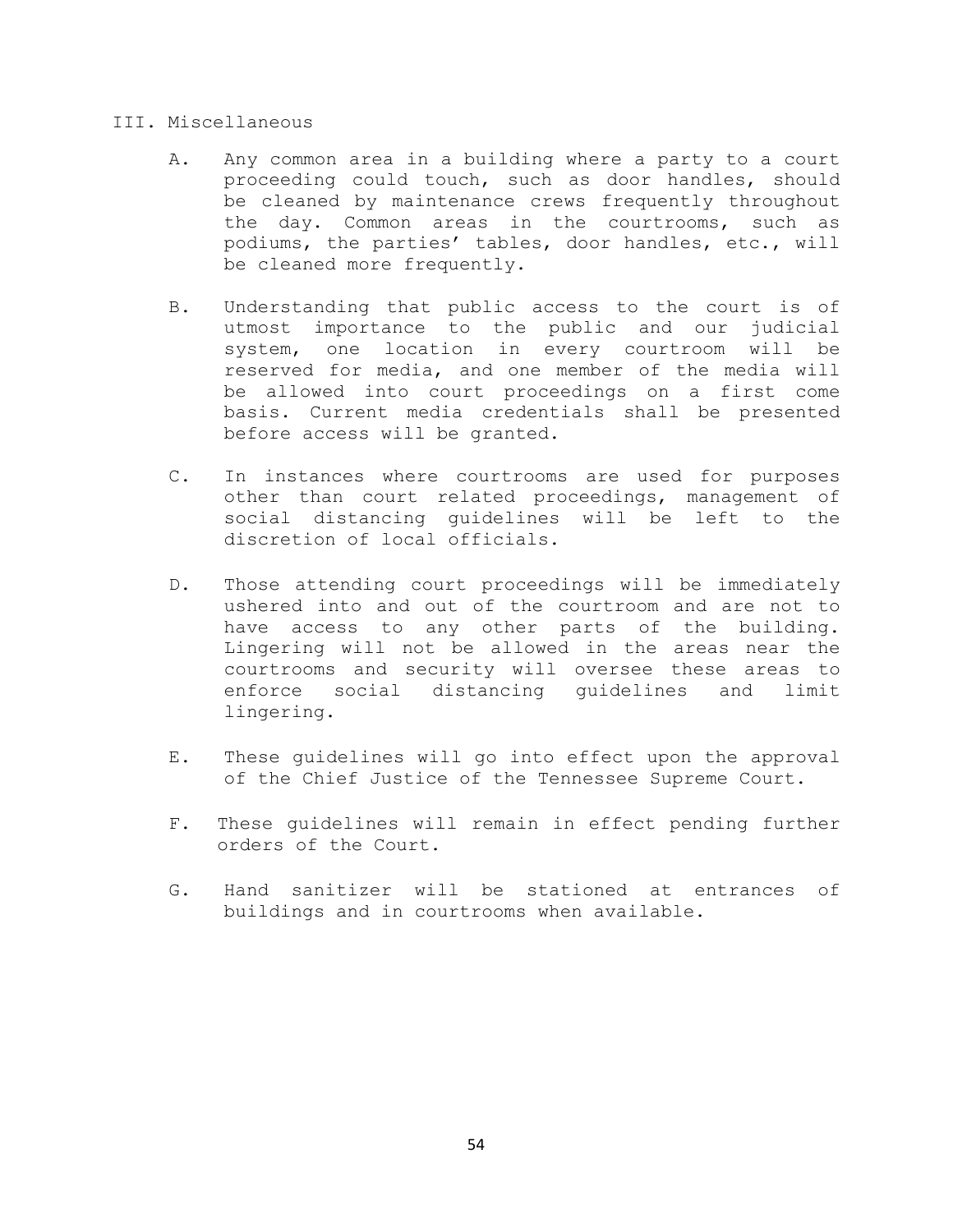## **IN THE GENERAL SESSIONS AND JUVENILE COURT OF PERRY COUNTY TENNESSEE AT LINDEN**

PLAN FOR IN-PERSON COURT PROCEEDINGS FOR NON-EMERGENCY MATTERS REGARDING THE COVID-19 PANDEMIC

I. General Sessions and Juvenile Court will conduct as much business as possible by means other than In-Person Court Proceedings. Video-conferencing and telephone conferencing will be used.

V. Best effort will be made to conduct ALL General Sessions and Juvenile Courts in a safe environment to minimize risk from In-Person Court proceedings. The procedures and protocols set forth above for the entire 21st Judicial District will be followed.

- 1. Admission into courtrooms:
	- A. If a health screening is required to enter the building where a courtroom is located an additional health screening shall not be required to enter a space being used as a courtroom located in that building.
	- B. If a face covering is required to enter the building where a courtroom is located a face covering shall be worn at all times in the courtroom.
	- C. Face coverings and personal protection equipment will be allowed to be worn in any courtroom by those who choose to wear them.
	- D. Courthouse security will determine the safest route to be taken to enter and exit a courtroom.
		- (1) If practical, the closest points should be used for these routes.
		- (2) If practical, different entrance and exit points should be used.
- 2. In-person proceedings:
	- H. The Incarcerated.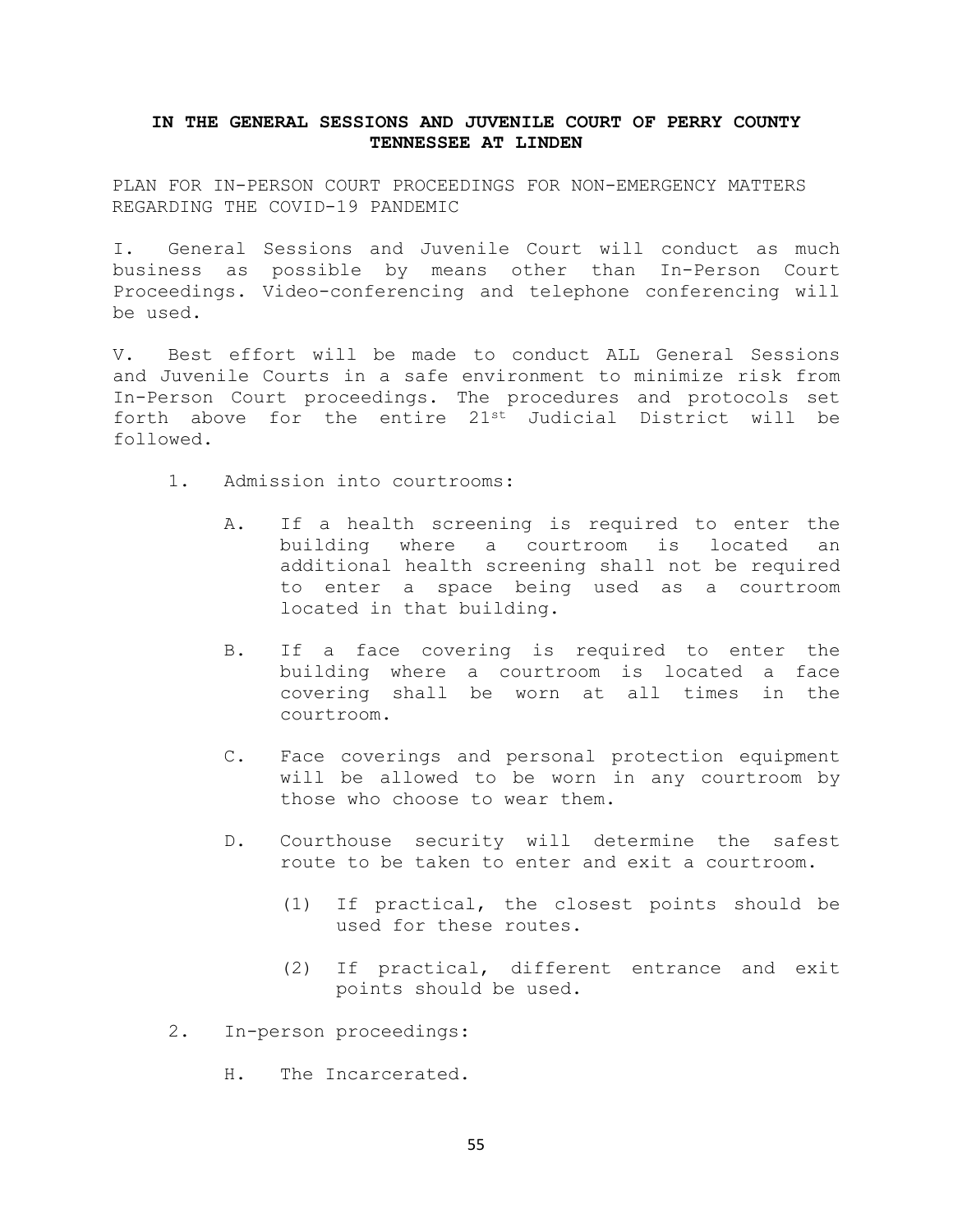- (1) Local jail:
	- (i) Inmates incarcerated at the local jails who are to be transported to attend a court proceeding shall wear a<br>face covering. Those who are face covering. Those who are incarcerated shall avoid contact with those defendants not incarcerated.
		- (1) Exceptions can be made at the discretion of the Sheriff.
	- (ii) Exceptions must be approved by the Presiding Judge.
- (2) Tennessee Department of Corrections (TDOC):
	- (i) Inmates incarcerated at a facility operated by the TDOC may be transported to a courtroom at the discretion and under the guidelines of the TDOC.
	- (ii) A proceeding involving such an inmate shall be scheduled to begin at least 15 minutes after a preceding proceeding has ended and set to end at least 15 minutes before a subsequent proceeding is scheduled to begin.
	- (iii) Proceedings involving inmates who are transported at the same time and in the same transport vehicle may be scheduled to occur at the same time.
- I. Those who may attend court proceedings:
	- (1) Attendance at in-person court proceedings will be limited to the parties, counsel, court personnel, and witnesses.
		- (i) Witnesses shall be kept out of the courtroom until called to testify and then shall immediately exit the courtroom when their testimony ends.
		- (ii) It will be encouraged that witnesses who have no other business to conduct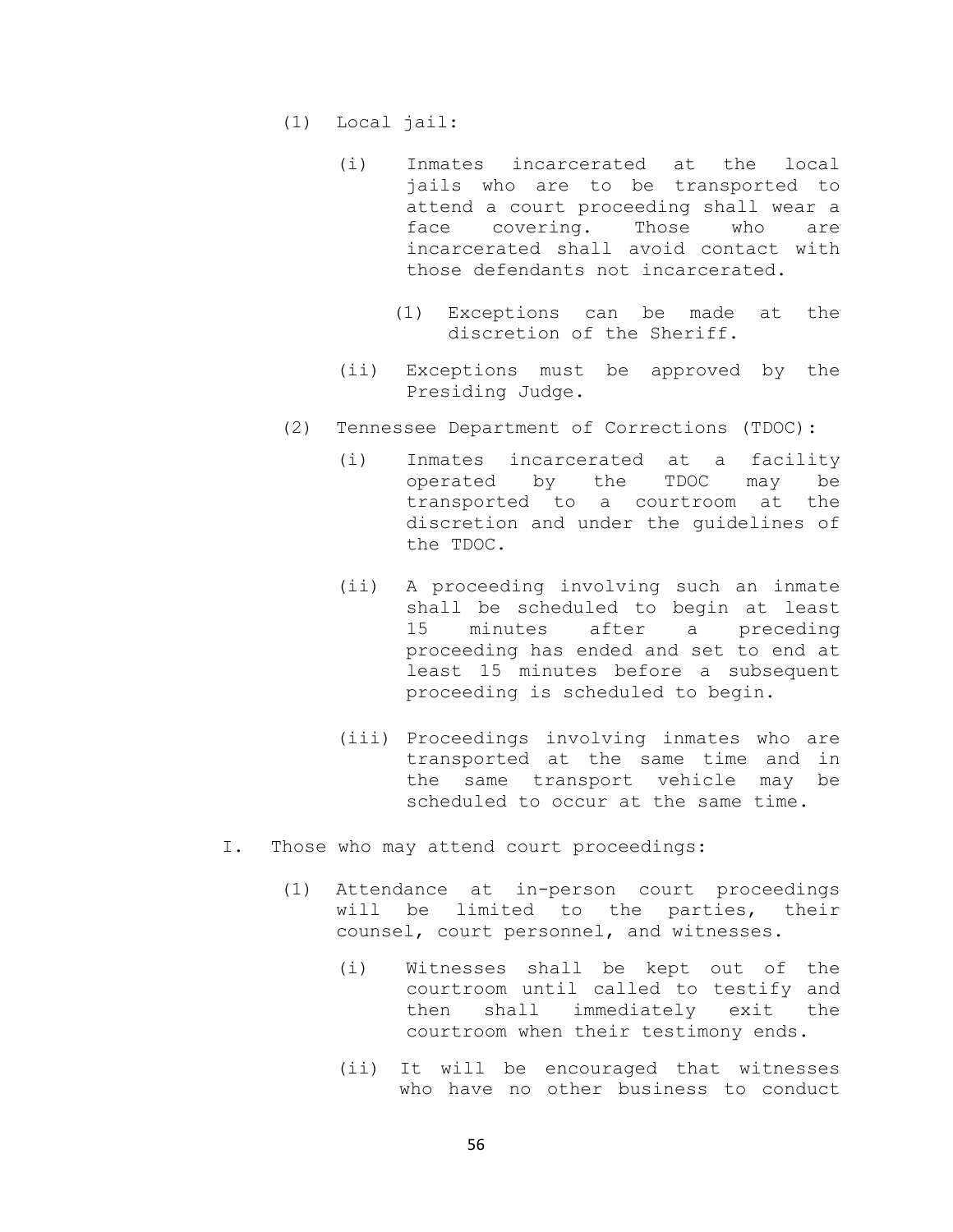in the building where a courtroom is located be denied entrance into that building until they are called to testify.

- (2) Exceptions to those who may attend an individual court proceeding can be made on a case by case basis by the Judge
	- (ii) A care-giver for a party or witness may accompany the person for whom they provide care to the court proceeding.
	- (ii) Examples include but are not limited to: a parent of a minor child who is a party or witness; or a person who provides medical care or assistance with mobility to a person who is a party or witness.
	- (iii) Signs announcing who will be allowed to attend a court proceeding should be posted outside the building entrance.
- C. Number allowed in a courtroom:
	- (1) The number of people allowed into a courtroom at any one time is limited to ten (10), excluding the Judge, court personnel, witness, and security. A maximum number of fifteen (15) persons will be allowed in the Courtroom at any one time.
- D. Seating
	- (1) Seating shall be at locations designated by courthouse security in accordance with<br>quidelines recommend by the State of quidelines recommend by the Tennessee or the CDC.
- E. Social distancing and management in courtroom:
	- (5) Social distancing distances will be based on the distances recommended by the State of Tennessee or the CDC.
	- (6) Management of social distancing inside the courtroom will be the responsibility of the Judge and security personnel.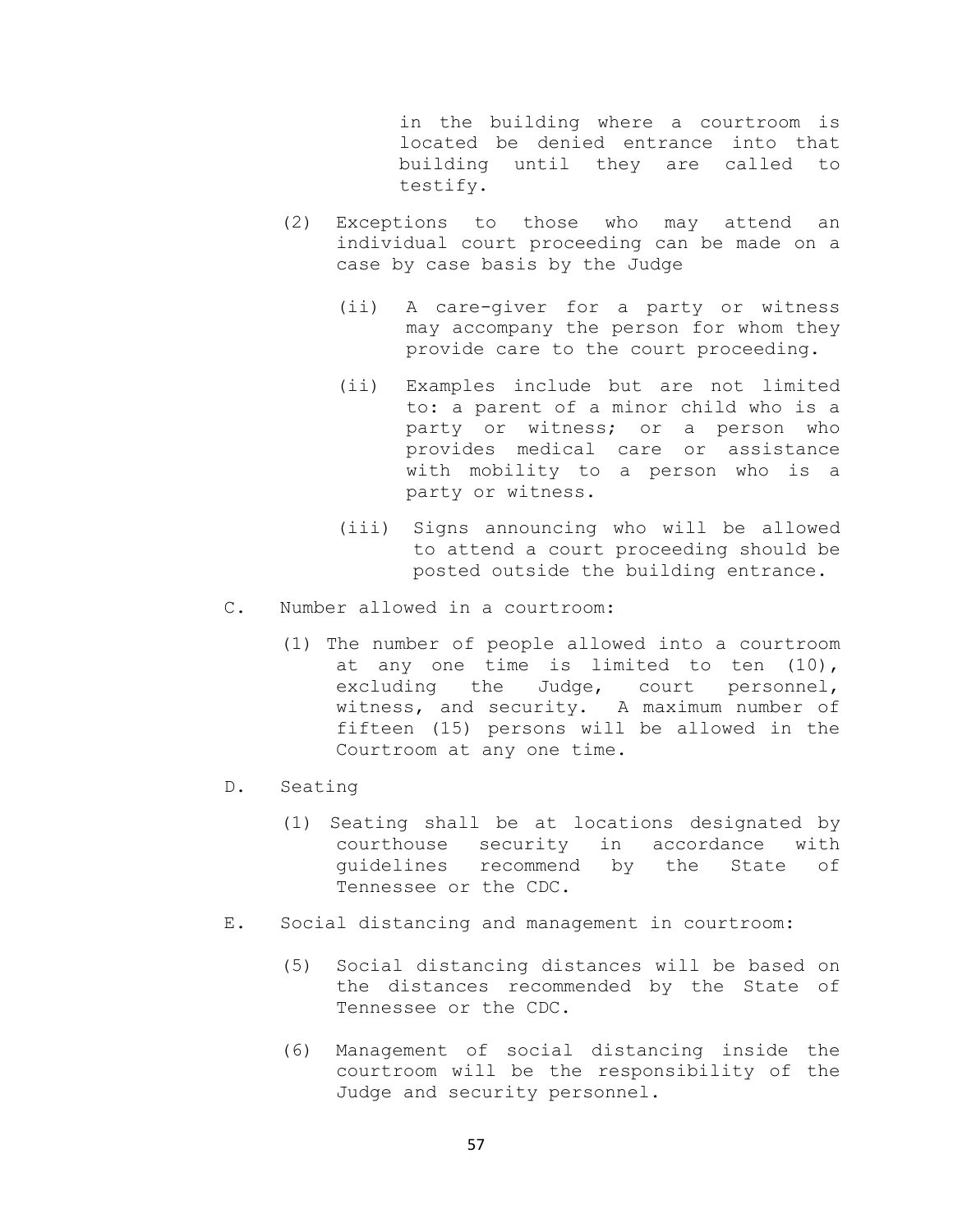- F. Court times:
	- (1) When necessary to observe the courtroom capacity of fifteen (15) individuals, court times will be staggered to limit the number of people in the courtroom.
	- (2) Staggering of court times will be at the discretion of the Judge.
	- (7) If an attorney has multiple cases set on one day every effort will be made to group that attorney's cases into one setting time.
	- (8) Parties or attorneys will not be allowed into the courtroom until the time their case is set to be heard.
	- (5) A court docket that includes the names of the parties, counsels, and the time set for each case will be provided each day to courthouse security staff. This docket is to<br>be used to requlate entrance into the be used to requlate entrance building.
- III. Miscellaneous
	- H. Any common area in a building where a party to a court proceeding could touch, such as door handles, should be cleaned by maintenance crews frequently throughout the day. Common areas in the courtrooms, such as podiums, the parties' tables, door handles, etc., will be cleaned more frequently.
	- I. Understanding that public access to the court is of utmost importance to the public and our judicial system, one location in every courtroom will be reserved for media, and one member of the media will be allowed into court proceedings on a first come basis. Current media credentials shall be presented before access will be granted.
	- J. In instances where courtrooms are used for purposes other than court related proceedings, management of social distancing guidelines will be left to the discretion of local officials.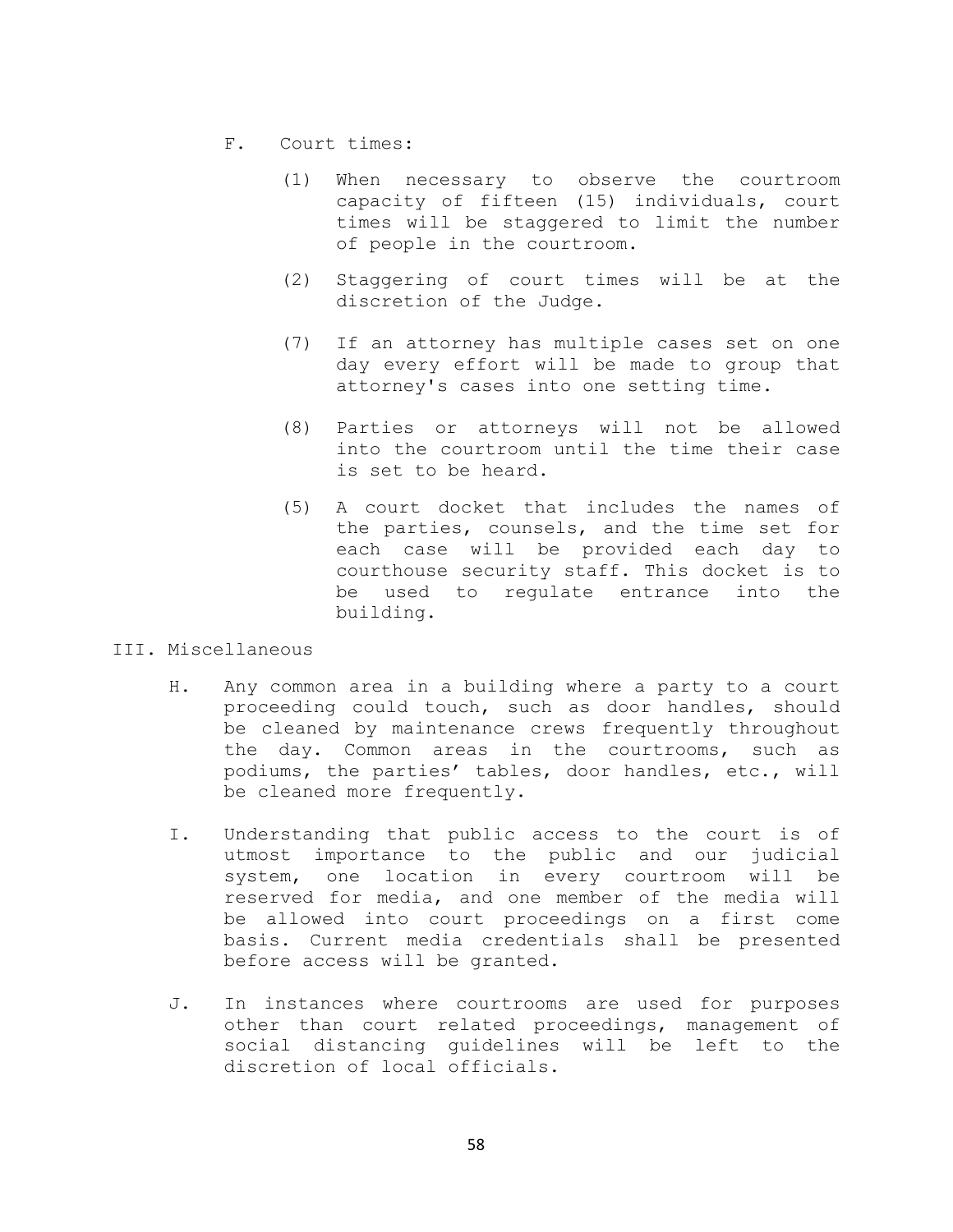- K. Those attending court proceedings will be immediately ushered into and out of the courtroom and are not to have access to any other parts of the building. Lingering will not be allowed in the areas near the courtrooms and security will oversee these areas to enforce social distancing guidelines and lingering.
- L. These guidelines will go into effect upon the approval of the Chief Justice of the Tennessee Supreme Court.
- M. These guidelines will remain in effect pending further orders of the Court.
- N. Hand sanitizer will be stationed at entrances of buildings and in courtrooms when available.